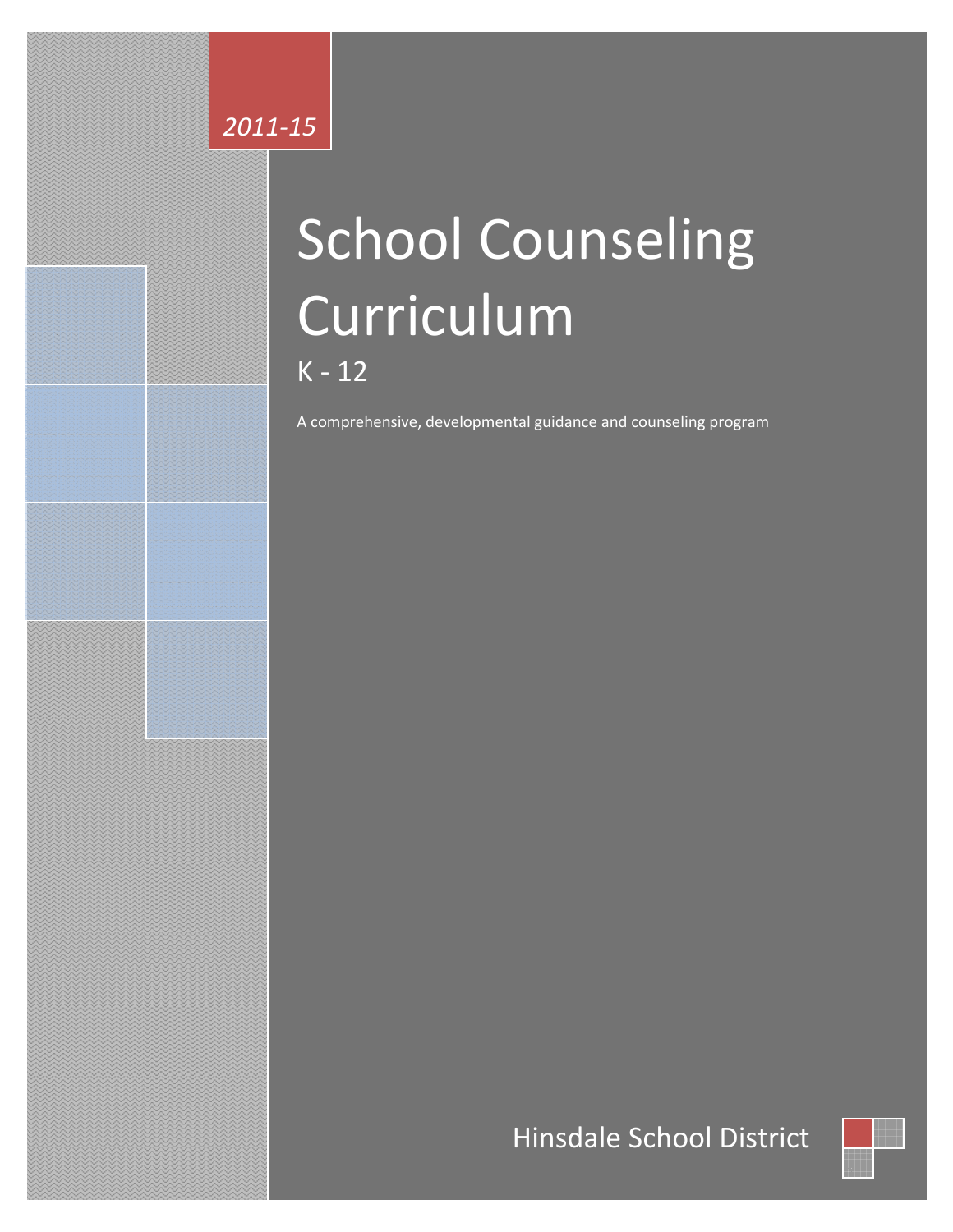# **Table of Contents**

| Topic                                        | Page                  |
|----------------------------------------------|-----------------------|
| Introduction                                 | $\mathcal{D}_{\cdot}$ |
| <b>Counseling Program Mission Statement</b>  | 2                     |
| Response to Intervention (RtI)               | 3                     |
| <b>ASCA</b> National Standards for Students  | 4                     |
| Hinsdale School District Policy              | 5                     |
| <b>Student Services Organizational Chart</b> | 9                     |
| <b>Master Calendars</b>                      |                       |

# Appendices

| NH Department of Education – Counseling Programs       | 14  |
|--------------------------------------------------------|-----|
| <b>Hinsdale District Policy</b>                        | 16. |
| <b>School and District Goals</b>                       | 17  |
| <b>Student Referral Process</b>                        | 18  |
| Hinsdale School District Policy: Reporting Child Abuse | 22  |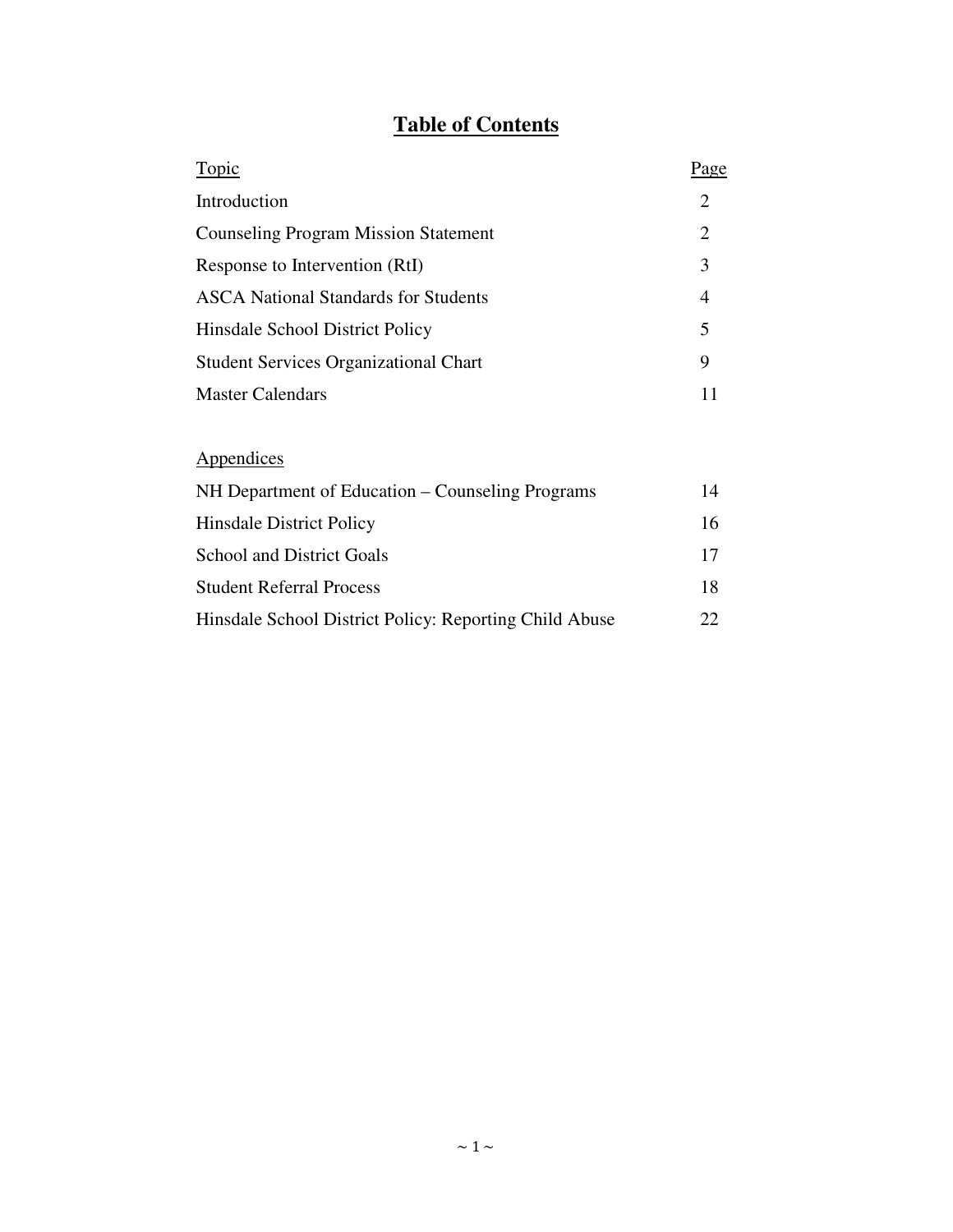### **Introduction**

The State of New Hampshire Department of Education (NH DOE) governs the rules for education in the public schools in the state. The "Administration of Minimum Standards in Public Schools" (http://www.gencourt.state.nh.us/rules/state\_agencies/ed300.html) includes Ed. 306.39: Guidance and Counseling Programs (see pgs. 16-17 of this document).

In general, this rule states that the local school board shall require that each school in its district provides for the implementation of a comprehensive developmental school guidance and counseling program based on Ed 306.39 and "The ASCA National Model: A Foundation for School Counseling Program," published by the American School Counselor Association (ASCA) in 2003. The school counseling and guidance programs are to be an integral part of the total education program.

This curriculum guide has been designed to describe the manner in which the Hinsdale School District (HSD) will implement a K-12 comprehensive developmental school counseling and guidance program. This program will implement the ASCA National Standards with regard to students' academic, career, and personal/social development, and will also address many of the curriculum standards in the New Hampshire K-12 Career Development Curriculum Framework.

The Hinsdale School District employs one full-time school counselor for grades  $Pre-K - 5$ , one full-time school counselor for grades 6-8, and one full-time counselor for grades 9-12. Though not included in this plan, the school district also employs a full-time Licensed Clinical Social Worker (LICSW) who is available to work with elementary students and families on a more intensive basis regarding social/emotional and mental health issues. In addition there is a Student Assistance Counselor located at the middle/high school who is employed by Monadnock Family Services and is available to any student (via referral by the school counselor) for at-risk behaviors and/or ongoing mental health issues.

### **Counseling Program Mission Statement**

Our mission as school counselors is to provide a comprehensive guidance program that will assist all students in acquiring the skills, knowledge, and attitudes needed to become effective students, responsible citizens, productive workers and lifelong learners.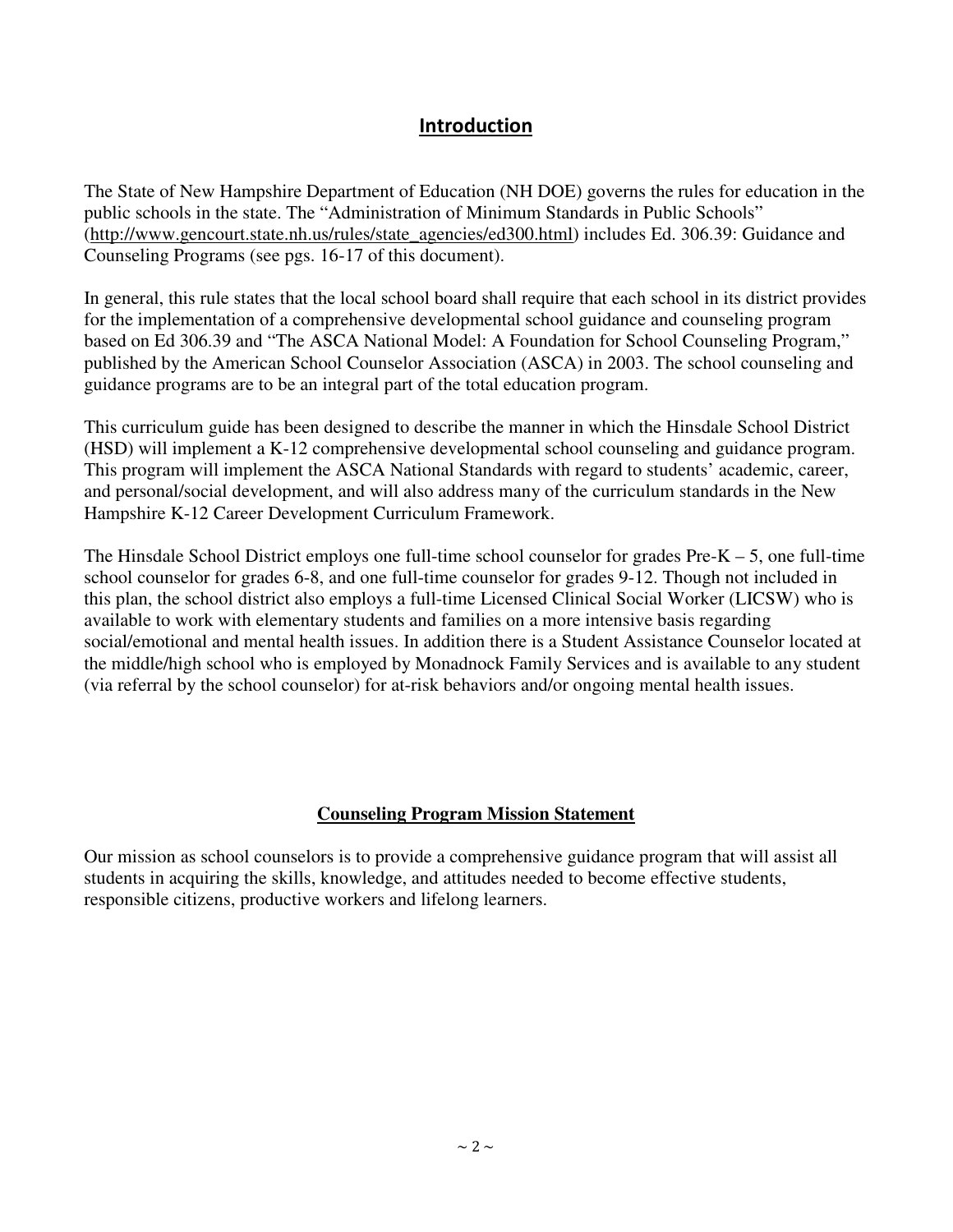### **Response to Intervention (RtI)**

### **American School Counselor Association (ASCA) Position (adopted 2008):**

Professional school counselors are stakeholders in the development and implementation of the Response to Intervention (RTI) process. Professional school counselors align with the RTI process through the implementation of a comprehensive school counseling program designed to improve student achievement and behavior.

### **The Professional School Counselor's Role**

Professional school counselors assist in the academic and behavioral development of students through the implementation of a comprehensive developmental school counseling program based on the ASCA National Model by:

- Providing all students with a standards-based guidance curriculum to address universal academic, career and personal/social development
- Analyzing academic and behavioral data to identify struggling students
- Identifying and collaborating on research-based intervention strategies that are implemented by school staff
- Evaluating academic and behavioral progress after interventions
- Revising interventions as appropriate
- Referring to school and community services as appropriate
- Collaborating with administrators about RTI design and implementation
- Advocating for equitable education for all students and working to remove systemic barriers

### The following chart shows how a comprehensive school counseling program aligns with the RtI process:

| <b>RtI Process</b>                          | <b>Role of the School Counselor</b>                |
|---------------------------------------------|----------------------------------------------------|
| <u>Tier 1</u>                               | 1. Standards and Competencies (Foundation)         |
| Universal Core Instructional Interventions. | 2. Guidance Curriculum (Delivery System)           |
| All Students<br>٠                           | 3. Individual Student Planning (Delivery)          |
| Preventive and Proactive                    | 4. Curriculum Action Plan (Management)             |
|                                             | 5. Curriculum Results Report (Accountability)      |
| <u>Tier 2</u>                               | 1. Standards and Competencies (Foundation)         |
| Supplemental/Strategic Interventions        | 2. Individual Student Planning (Delivery)          |
| <b>Students at Some Risk</b>                | Small group appraisal                              |
|                                             | Small group advisement                             |
|                                             | 3. Responsive Services (Delivery)                  |
|                                             | Consultation                                       |
|                                             | Individual counseling                              |
|                                             | Small group counseling                             |
|                                             | 4. Closing the Gap Action Plan (Management)        |
|                                             | 5. Closing the Gap Results Report (Accountability) |
| Tier 3                                      | 1. Standards and Competencies (Foundation)         |
| Intensive, Individual Interventions         | 2. Responsive Services (Delivery)                  |
| Students at High Risk                       | Consultation                                       |
|                                             | Individual counseling                              |
|                                             | Small group counseling                             |
|                                             | Referral to school or community services           |
|                                             | 3. Closing the Gap Action Plan (Management)        |
|                                             | 4. Closing the Gap Results Report (Accountability) |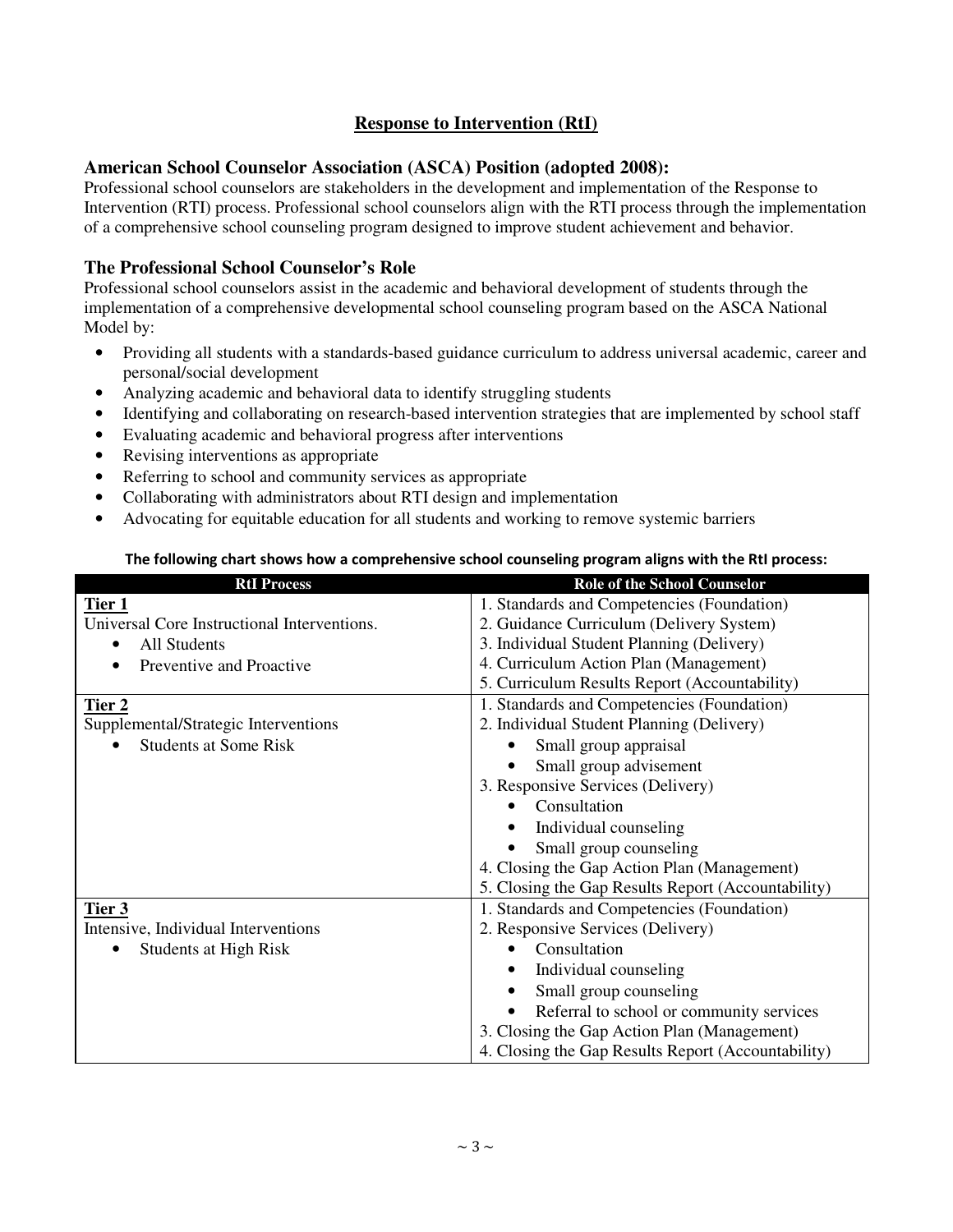### ASCA National Standards for Students – One Vision, One Voice

Professional school counselors everywhere proudly share the same simple vision — to prepare today's students to become tomorrow's adults. The American School Counselor Association (ASCA) not only supports this idea, it has made it the Association's mission.

Educational reform movements of the late 20th and early 21st centuries, such as standards-based education and the No Child Left Behind legislation, focused on raising teacher quality and academic achievement. Unfortunately, these efforts ignored the emotional, physical, social and economic barriers that can inhibit student success. This is where school counselors make a difference. School counselors are actively committed to eliminating these obstacles and to helping students understand that the choices they make now will affect their educational and career options in the future.

ASCA National Standards for Students was established to help school counselors help students. ASCA National Standards identify and prioritize the specific attitudes, knowledge and skills that students should be able to demonstrate as a result of participating in a school counseling program. Best of all, by adopting and implementing ASCA National Standards, school counselors change the way school counseling programs are designed and delivered across our country.

### **The Development of Standards**

The development of ASCA National Standards for Students required an examination of theory, research and practice to ensure that all aspects of school counseling were considered. The process solicited broad-based involvement from all segments of the school counseling community to determine what purpose the Standards would serve and what their content would be. Through pilot surveys at ASCA's national Delegate Assembly in April 1995 and a revised survey to more than 2,000 ASCA members in September of that year, ASCA was able to gather input on school counselor attitudes and to initiate the movement toward adopting National Standards.

The standards movement has provided ASCA with a timely opportunity to better define the role of school counseling in the American educational system and establish similar goals, expectations, support systems and experiences for all students across the country. Additionally, on the local level, National Standards offer an opportunity for school counselors, school administrators, faculty, parents, businesses and the community to engage in conversations about expectations for students' academic success and the role of counseling programs in enhancing student learning.

Finally, ASCA National Standards for Students serves as the foundation for The ASCA National Model: A Framework for School Counseling Programs. Representing more than 50 years of research, theory and practice, the National Model helps school counselors design and implement programs that meet the National Standards and establish school counseling as an integral component of the academic mission of their schools. ASCA's decision to participate in this educational reform agenda through the development of National Standards for Students offers an opportunity for the school counseling profession to implement the goals deemed important by the profession, to promote its mission in educational reform and to ensure that all students have access to comprehensive school counseling programs as part of the learning experience.

We look forward to having you join us on this mission!

### **Acknowledgments**

ASCA is most grateful to Chari A. Campbell, Ph.D.; Carol A. Dahir, Ed.D; Sue Reynolds; Carolyn B. Sheldon; and Michael J. Valiga, Ph.D., for their work in developing the ASCA National Standards and accompanying material.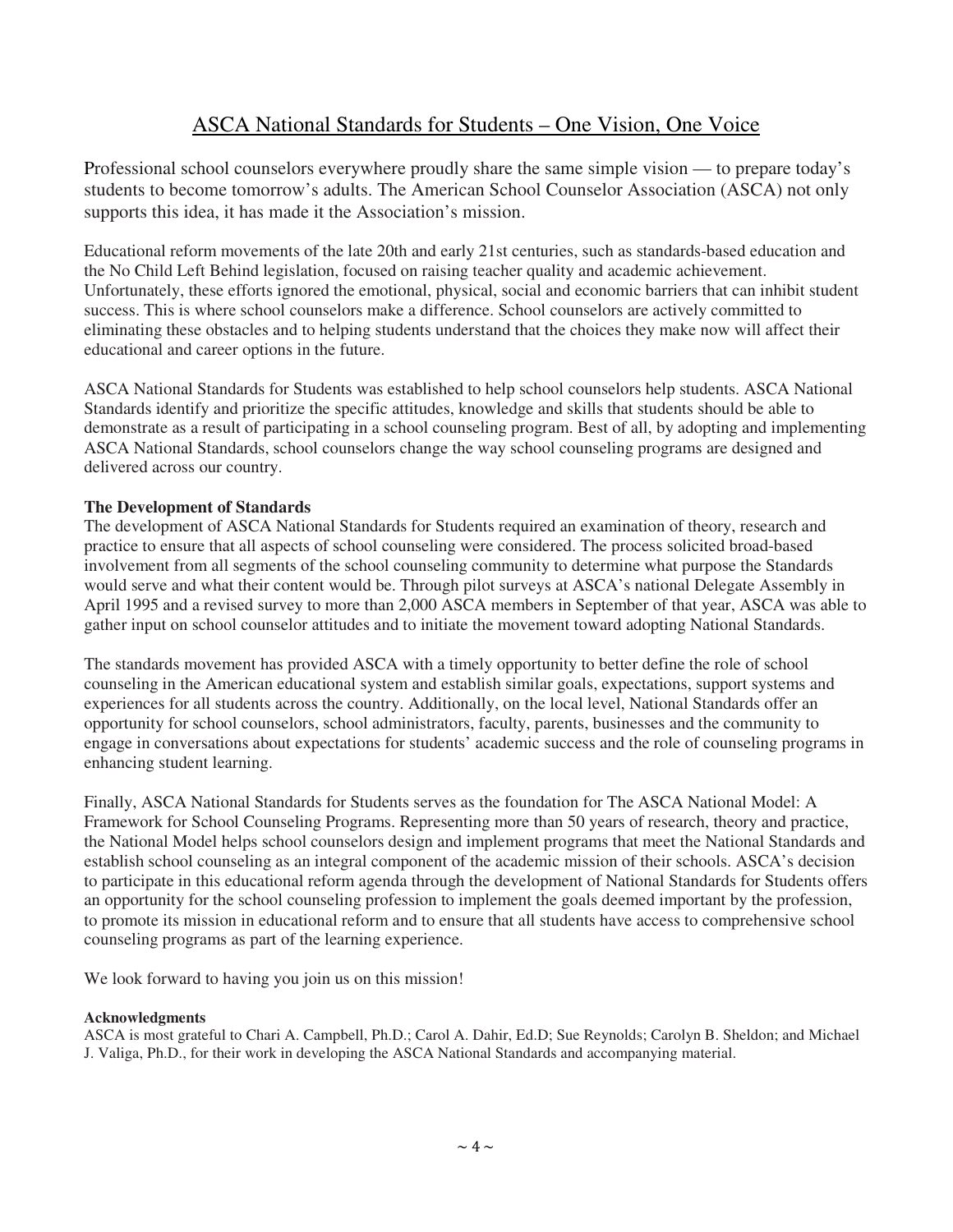### ASCA National Standards for Students – Competencies and Indicators

*Legend: A:A-1.1 = Academic Domain, Standard A, Competency 1 and Indicator 1*

### **Academic Development**

ASCA National Standards for academic development guide school counseling programs to implement strategies and activities to support and maximize each student's ability to learn.

### **Standard A: Students will acquire the attitudes, knowledge and skills that contribute to effective learning in school and across the life span.**

### **A:A1 Improve Academic Self-concept**

- A:A1.1 Articulate feelings of competence and confidence as learners
- A:A1.2 Display a positive interest in learning
- A:A1.3 Take pride in work and achievement
- A:A1.4 Accept mistakes as essential to the learning process
- A:A1.5 Identify attitudes and behaviors that lead to successful learning

### **A:A2 Acquire Skills for Improving Learning**

- A:A2.1 Apply time-management and task-management skills
- A:A2.2 Demonstrate how effort and persistence positively affect learning
- A:A2.3 Use communications skills to know when and how to ask forhelp when needed
- A:A2.4 Apply knowledge and learning styles to positively influence school performance

#### **A:A3 Achieve School Success**

- A:A3.1 Take responsibility for their actions
- A:A3.2 Demonstrate the ability to work independently, as well as the ability to work cooperatively with other students
- A:A3.3 Develop a broad range of interests and abilities
- A:A3.4 Demonstrate dependability, productivity and initiative
- A:A3.5 Share knowledge

### **Standard B: Students will complete school with the academic preparation essential to choose from a wide range of substantial post-secondary options, including college.**

### **A:B1 Improve Learning**

- A:B1.1 Demonstrate the motivation to achieve individual potential
- A:B1.2 Learn and apply critical-thinking skills
- A:B1.3 Apply the study skills necessary for academic success at each level
- A:B1.4 Seek information and support from faculty, staff, family and peers
- A:B1.5 Organize and apply academic information from a variety of sources
- A:B1.6 Use knowledge of learning styles to positively influence school performance
- A:B1.7 Become a self-directed and independent learner

### **A:B2 Plan to Achieve Goals**

- A:B2.1 Establish challenging academic goals in elementary, middle/jr. high and high school
- A:B2.2 Use assessment results in educational planning
- A:B2.3 Develop and implement annual plan of study to maximize academic ability and achievement
- A:B2.4 Apply knowledge of aptitudes and interests to goal setting
- A:B2.5 Use problem-solving and decision-making skills to assess progress toward educational goals
- A:B2.6 Understand the relationship between classroom performance and success in school
- A:B2.7 Identify post-secondary options consistent with interests, achievement, aptitude and abilities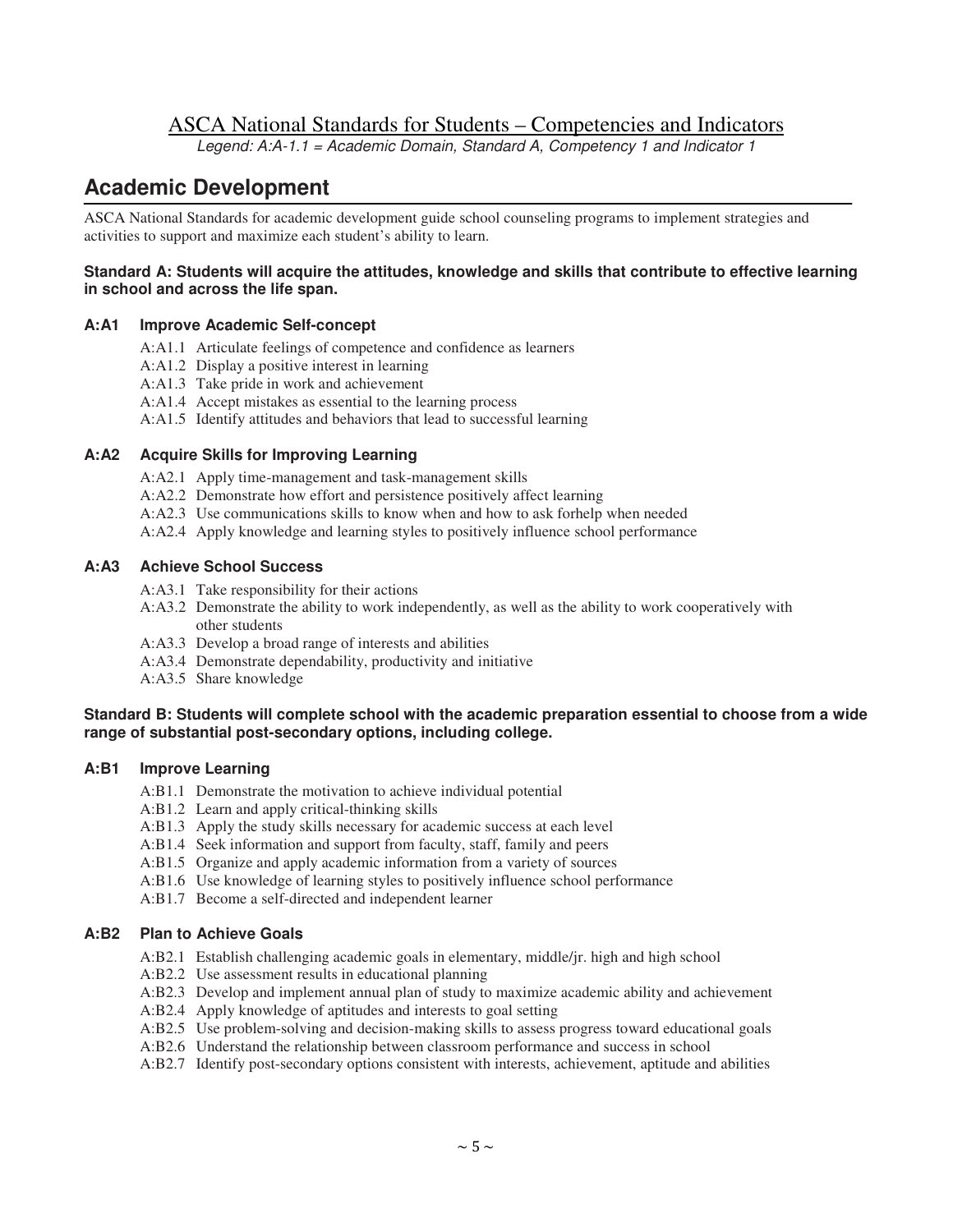### STANDARD C: Students will understand the relationship of academics to the world of work and to life at **home and in the community.**

### **A:C1 Relate School to Life Experiences**

- A:C1.1 Demonstrate the ability to balance school, studies, extracurricular activities, leisure time and family life
- A:C1.2 Seek co-curricular and community experiences to enhance the school experience
- A:C1.3 Understand the relationship between learning and work
- A:C1.4 Demonstrate an understanding of the value of lifelong learning as essential to seeking, obtaining and maintaining life goals
- A:C1.5 Understand that school success is the preparation to make the transition from student to community member
- A:C1.6 Understand how school success and academic achievement enhance future career and vocational opportunities

# **Career Development**

ASCA National Standards for career development guide school counseling programs to provide the foundation for the acquisition of skills, attitudes and knowledge that enable students to make a successful transition from school to the world of work, and from job to job across the life span.

#### Standard A: Students will acquire the skills to investigate the world of work in relation to knowledge of **self and to make informed career decisions.**

### **C:A1 Develop Career Awareness**

- C:A1.1 Develop skills to locate, evaluate and interpret career information
- C:A1.2 Learn about the variety of traditional and nontraditional occupations
- C:A1.3. Develop an awareness of personal abilities, skills, interests and motivations
- C:A1.4 Learn how to interact and work cooperatively in teams
- C:A1.5 Learn to make decisions
- C:A1.6 Learn how to set goals
- C:A1.7 Understand the importance of planning
- C:A1.8 Pursue and develop competency in areas of interest
- C:A1.9 Develop hobbies and vocational interests
- C:A1.10 Balance between work and leisure time

### **C:A2 Develop Employment Readiness**

- C:A2.1 Acquire employability skills such as working on a team, problem-solving and organizational skills
- C:A2.2 Apply job readiness skills to seek employment opportunities
- C:A2.3 Demonstrate knowledge about the changing workplace
- C:A2.4 Learn about the rights and responsibilities of employers and employees
- C:A2.5 Learn to respect individual uniqueness in the workplace
- C:A2.6 Learn how to write a résumé
- C:A2.7 Develop a positive attitude toward work and learning
- C:A2.8 Understand the importance of responsibility, dependability, punctuality, integrity and effort in the workplace
- C:A2.9 Utilize time- and task-management skills

### **Standard B: Students will employ strategies to achieve future career goals with success and satisfaction.**

### **C:B1 Acquire Career Information**

- C:B1.1 Apply decision-making skills to career planning, course selection and career transition
- C:B1.2 Identify personal skills, interests and abilities and relate them to current career choice
- C:B1.3 Demonstrate knowledge of the career-planning process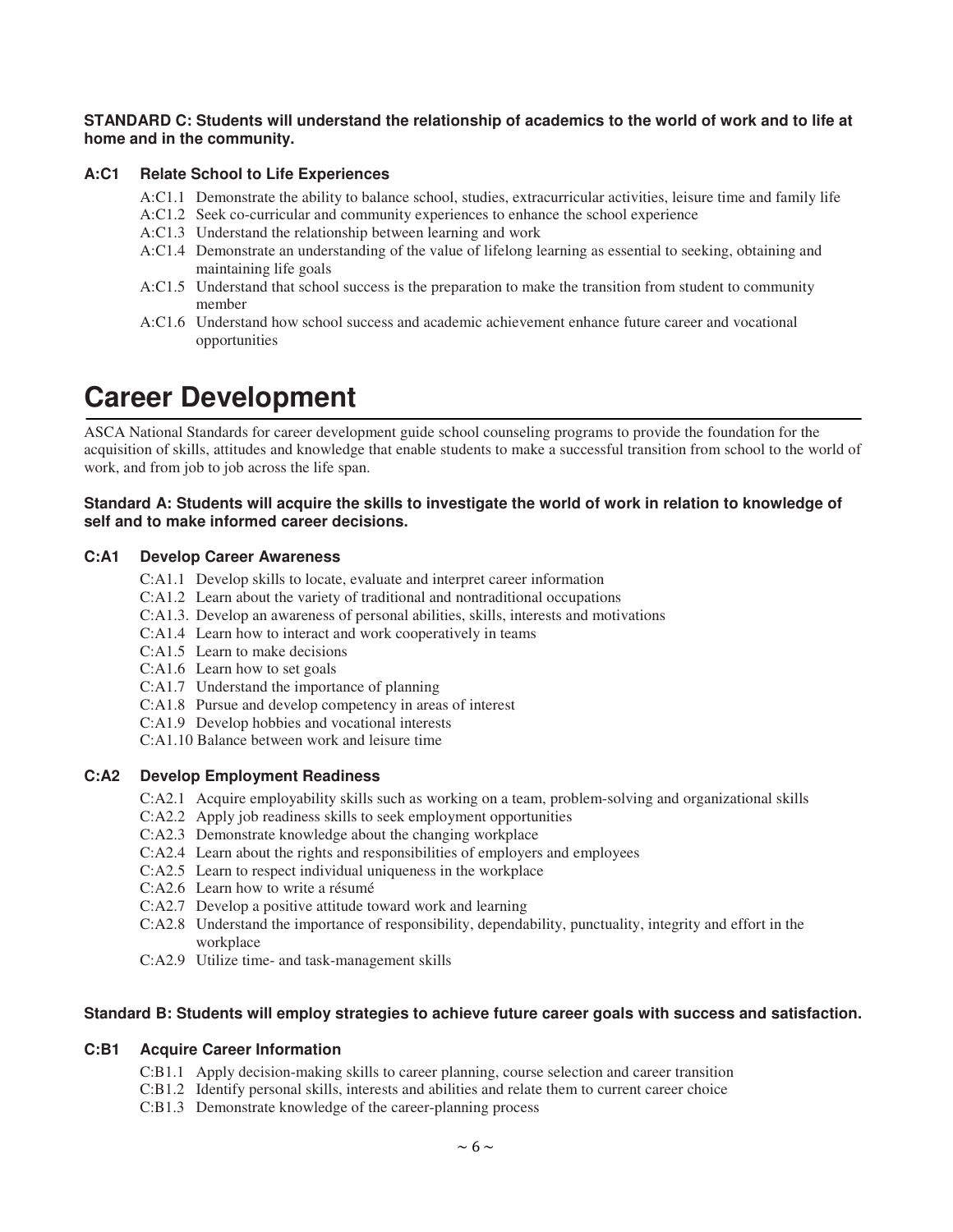- C:B1.4 Know the various ways in which occupations can be classified
- C:B1.5 Use research and information resources to obtain career information
- C:B1.6 Learn to use the Internet to access career-planning information
- C:B1.7 Describe traditional and nontraditional career choices and how they relate to career choice
- C:B1.8 Understand how changing economic and societal needs influence employment trends and future training

### **C:B2 Identify Career Goals**

- C:B2.1 Demonstrate awareness of the education and training needed to achieve career goals
- C:B2.2 Assess and modify their educational plan to support career
- C:B2.3 Use employability and job readiness skills in internship, mentoring, shadowing and/or other work experience
- C:B2.4 Select course work that is related to career interests
- C:B2.5 Maintain a career-planning portfolio

### **Standard C: Students will understand the relationship between personal qualities, education, training and the world of work.**

### **C:C1 Acquire Knowledge to Achieve Career Goals**

- C:C1.1 Understand the relationship between educational achievement and career success
- C:C1.2 Explain how work can help to achieve personal success and satisfaction
- C:C1.3 Identify personal preferences and interests influencing career choice and success
- C:C1.4 Understand that the changing workplace requires lifelong learning and acquiring new skills
- C:C1.5 Describe the effect of work on lifestyle
- C:C1.6 Understand the importance of equity and access in career choice
- C:C1.7 Understand that work is an important and satisfying means of personal expression

### **C:C2 Apply Skills to Achieve Career Goals**

- C:C2.1 Demonstrate how interests, abilities and achievement relate to achieving personal, social, educational and career goals
- C:C2.2 Learn how to use conflict management skills with peers and adults
- C:C2.3 Learn to work cooperatively with others as a team member
- C:C2.4 Apply academic and employment readiness skills in work-based learning situations such as internships, shadowing and/or mentoring experiences

# **Personal/Social Development**

ASCA National Standards for personal/social development guide school counseling programs to provide the foundation for personal and social growth as students progress through school and into adulthood.

### **Standard A: Students will acquire the knowledge, attitudes and interpersonal skills to help them understand and respect self and others.**

### **PS:A1 Acquire Self-knowledge**

- PS:A1.1 Develop positive attitudes toward self as a unique and worthy person
- PS:A1.2 Identify values, attitudes and beliefs
- PS:A1.3 Learn the goal-setting process
- PS:A1.4 Understand change is a part of growth
- PS:A1.5 Identify and express feelings
- PS:A1.6 Distinguish between appropriate and inappropriate behavior
- PS:A1.7 Recognize personal boundaries, rights and privacy needs
- PS:A1.8 Understand the need for self-control and how to practice it
- PS:A1.9 Demonstrate cooperative behavior in groups
- PS:A1.10 Identify personal strengths and assets
- PS:A1.11 Identify and discuss changing personal and social roles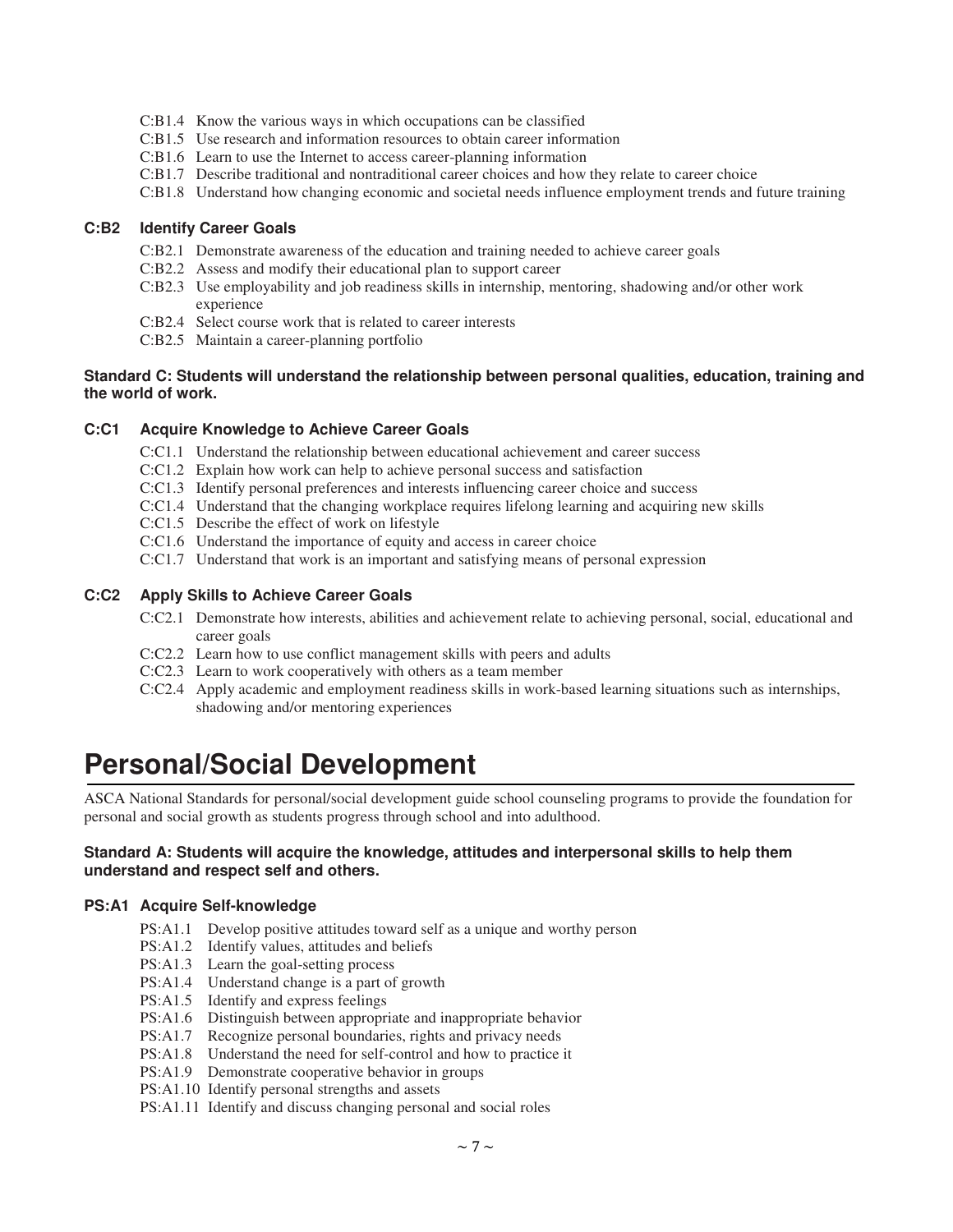PS:A1.12 Identify and recognize changing family roles

### **PS:A2 Acquire Interpersonal Skills**

- PS:A2.1 Recognize that everyone has rights and responsibilities
- PS:A2.2 Respect alternative points of view
- PS:A2.3 Recognize, accept, respect and appreciate individual differences
- PS:A2.4 Recognize, accept and appreciate ethnic and cultural diversity
- PS:A2.5 Recognize and respect differences in various family configurations
- PS:A2.6 Use effective communications skills
- PS:A2.7 Know that communication involves speaking, listening and nonverbal behavior
- PS:A2.8 Learn how to make and keep friends

### **Standard B: Students will make decisions, set goals and take necessary action to achieve goals.**

### **PS:B1 Self-knowledge Application**

- PS:B1.1 Use a decision-making and problem-solving model
- PS:B1.2 Understand consequences of decisions and choices
- PS:B1.3 Identify alternative solutions to a problem
- PS:B1.4 Develop effective coping skills for dealing with problems
- PS:B1.5 Demonstrate when, where and how to seek help for solving problems and making decisions
- PS:B1.6 Know how to apply conflict resolution skills
- PS:B1.7 Demonstrate a respect and appreciation for individual and cultural differences
- PS:B1.8 Know when peer pressure is influencing a decision
- PS:B1.9 Identify long- and short-term goals
- PS:B1.10 Identify alternative ways of achieving goals
- PS:B1.11 Use persistence and perseverance in acquiring knowledge and skills
- PS:B1.12 Develop an action plan to set and achieve realistic goals

### **Standard C: Students will understand safety and survival skills.**

### **PS:C1 Acquire Personal Safety Skills**

- PS:C1.1 Demonstrate knowledge of personal information (i.e., telephone number, home address, emergency contact)
- PS:C1.2 Learn about the relationship between rules, laws, safety and the protection of rights of the individual
- PS:C1.3 Learn about the differences between appropriate and inappropriate physical contact
- PS:C1.4 Demonstrate the ability to set boundaries, rights and personal privacy
- PS:C1.5 Differentiate between situations requiring peer support and situations requiring adult professional help
- PS:C1.6 Identify resource people in the school and community, and know how to seek their help
- PS:C1.7 Apply effective problem-solving and decision-making skills to make safe and healthy choices
- PS:C1.8 Learn about the emotional and physical dangers of substance use and abuse
- PS:C1.9 Learn how to cope with peer pressure
- PS:C1.10 Learn techniques for managing stress and conflict
- PS:C1.11 Learn coping skills for managing life events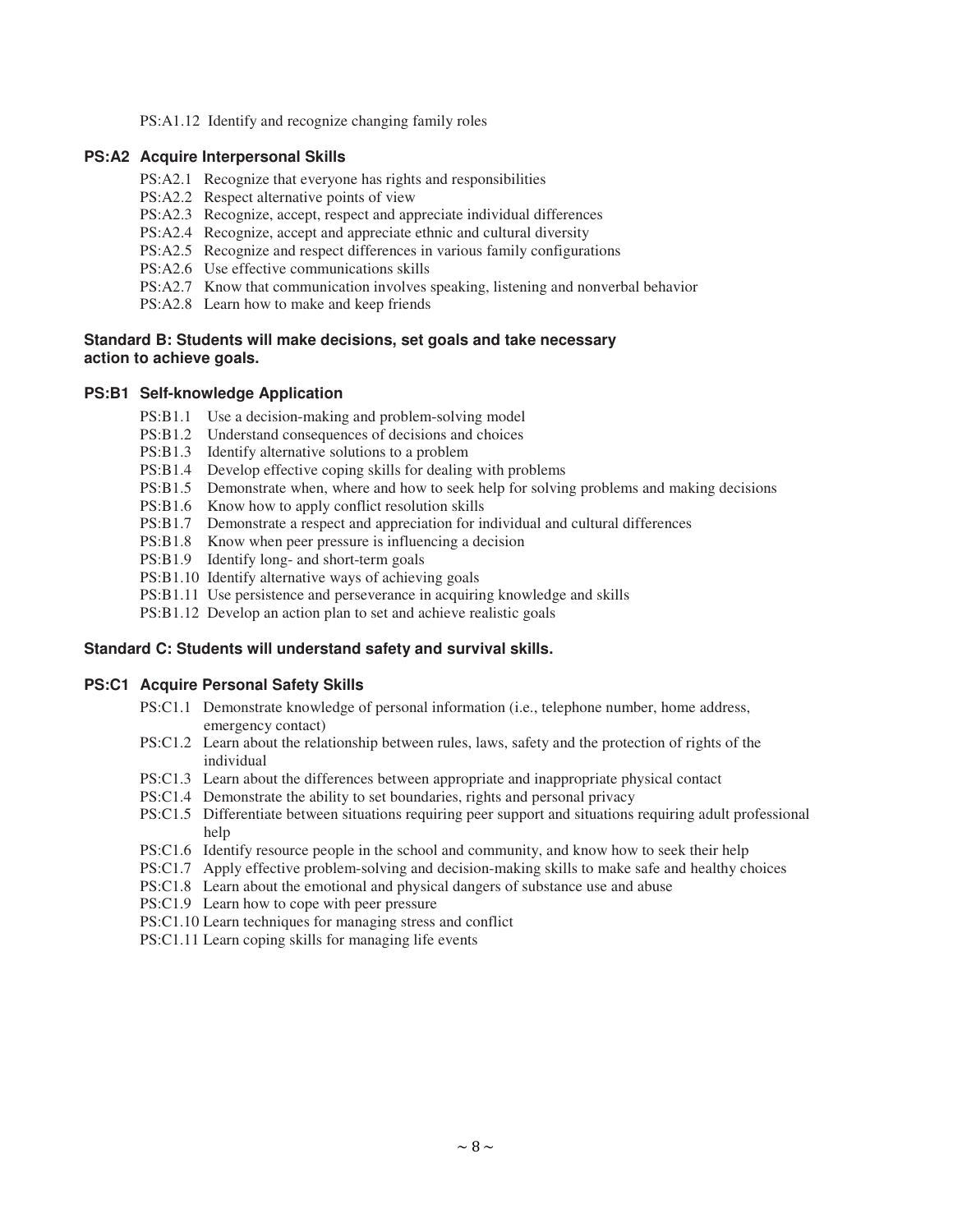### **Student Services Organizational Chart**

From the American School Counselor Association (ASCA) Position Statement

| <b>Guidance Curriculum</b>                                                                                                                                                                                                       | <b>Responsive Services</b><br><b>Individual Student</b><br><b>Planning</b>                                                                                                                                                        |                                                                                                                                                                                                                                                                                                                                                                                                                                                                                         | <b>System Support</b>                                                                                                                                                                                                                                                                                                                                                                                                                                                                   |
|----------------------------------------------------------------------------------------------------------------------------------------------------------------------------------------------------------------------------------|-----------------------------------------------------------------------------------------------------------------------------------------------------------------------------------------------------------------------------------|-----------------------------------------------------------------------------------------------------------------------------------------------------------------------------------------------------------------------------------------------------------------------------------------------------------------------------------------------------------------------------------------------------------------------------------------------------------------------------------------|-----------------------------------------------------------------------------------------------------------------------------------------------------------------------------------------------------------------------------------------------------------------------------------------------------------------------------------------------------------------------------------------------------------------------------------------------------------------------------------------|
| <b>Recommended Time</b><br>35%-45% Elementary<br>25%-35% Middle<br>15% - 25% High                                                                                                                                                | <b>Recommended Time</b><br>30%-40% Elementary<br>30%-40% Middle<br>25%-35% High                                                                                                                                                   | <b>Recommended Time</b><br>5%-10% Elementary<br>15% - 25% Middle<br>25%-35% High                                                                                                                                                                                                                                                                                                                                                                                                        | <b>Recommended Time</b><br>10%-15% Elementary<br>10%-15% Middle<br>15%-20% High                                                                                                                                                                                                                                                                                                                                                                                                         |
| Addresses students'<br>Provides developmental,<br>comprehensive guidance<br>immediate concerns<br>program content in a<br>systematic way to all<br>students K-12                                                                 |                                                                                                                                                                                                                                   | Assists students and parents<br>in development of academic<br>and career plans                                                                                                                                                                                                                                                                                                                                                                                                          | Includes program, staff and<br>school support activities and<br>services                                                                                                                                                                                                                                                                                                                                                                                                                |
| <b>Purpose</b><br>Student awareness, skill<br>development and application<br>of skills needed in everyday<br>life.                                                                                                               | <b>Purpose</b><br><b>Purpose</b><br>Prevention and intervention.<br>Individual student academic<br>and occupational planning,<br>decision making, goal setting<br>and preparing for academic<br>transitions.                      |                                                                                                                                                                                                                                                                                                                                                                                                                                                                                         | <b>Purpose</b><br>Program delivery and<br>support.                                                                                                                                                                                                                                                                                                                                                                                                                                      |
| <b>Academic</b><br>Effective learning in<br>$\bullet$<br>school and across the<br>life span<br>Academic preparation<br>for post-secondary<br>options<br>Relationship of<br>$\bullet$<br>academics, work,<br>family and community | <b>Academic</b><br>Any immediate<br>$\bullet$<br>academic concerns<br>School-related<br>$\bullet$<br>concerns including<br>tardiness, absences<br>and truancy,<br>misbehavior, school<br>avoidance, dropout,<br>suspensions, etc. | Academic<br>Facilitation and/or<br>$\bullet$<br>interpretation of<br>criterion and norm-<br>referenced tests<br>Academic preparation<br>$\bullet$<br>essential for post-<br>secondary options<br>Understanding<br>$\bullet$<br>academic strengths<br>related to occupations<br>Development of an<br>$\bullet$<br>educational plan<br>beyond high school<br>including post-<br>secondary<br>selection/financial<br>aid/scholarships<br>Use of diverse<br>$\bullet$<br>assessment results | <b>Total Program</b><br>Professional<br>$\bullet$<br>development<br>Advocacy and public<br>$\bullet$<br>relations for<br>comprehensive school<br>counseling programs<br>Program planning and<br>$\bullet$<br>development<br>Evaluation and<br>$\bullet$<br>assessment of<br>comprehensive school<br>counseling program,<br>personnel and student<br>results<br>Documentation of how<br>$\bullet$<br>comprehensive school<br>counseling programs<br>contribute to student<br>achievement |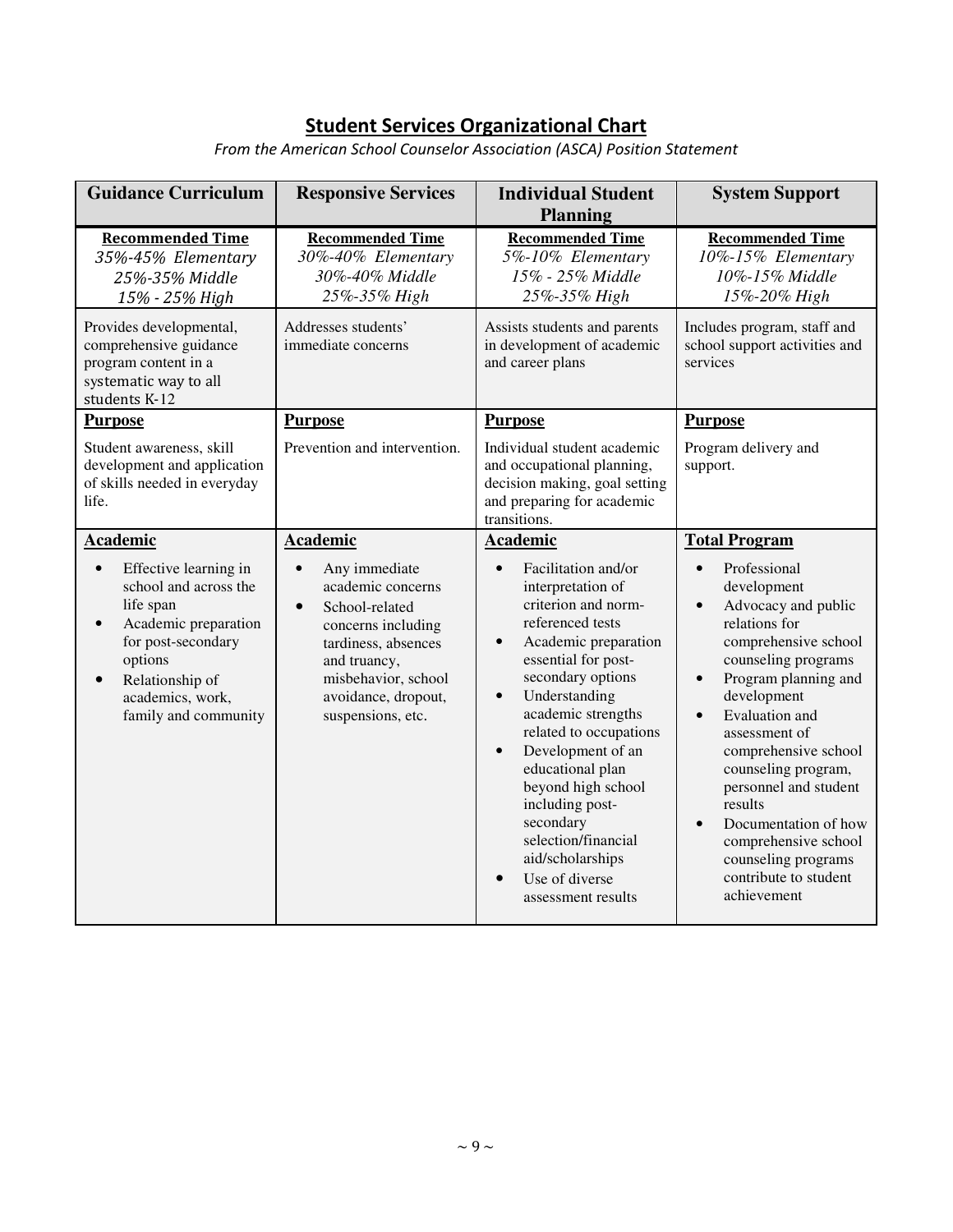### Student Services Organizational Chart, continued

| <b>Guidance Curriculum</b>                                                                                                                                                                                                         | <b>Responsive Service</b>                                                                                                                                                                                                                                                                                                                                                                                                                                 | <b>Individual Student</b><br><b>Planning</b>                                                                                                                                                                                                                                               | <b>System Support</b>                                                                                                                                                                                                                                                                                                                                                                                                          |
|------------------------------------------------------------------------------------------------------------------------------------------------------------------------------------------------------------------------------------|-----------------------------------------------------------------------------------------------------------------------------------------------------------------------------------------------------------------------------------------------------------------------------------------------------------------------------------------------------------------------------------------------------------------------------------------------------------|--------------------------------------------------------------------------------------------------------------------------------------------------------------------------------------------------------------------------------------------------------------------------------------------|--------------------------------------------------------------------------------------------------------------------------------------------------------------------------------------------------------------------------------------------------------------------------------------------------------------------------------------------------------------------------------------------------------------------------------|
| Career<br>Investigate the world<br>$\bullet$<br>of work to make<br>informed decisions<br>Strategies to achieve<br>future career goals<br>Relationship of<br>$\bullet$<br>personal qualities,<br>education, training and<br>work    |                                                                                                                                                                                                                                                                                                                                                                                                                                                           | Career<br>Utilize career<br>$\bullet$<br>information resources<br>in school and<br>community<br>Explore career clusters<br>$\bullet$<br>Interest and skill<br>$\bullet$<br>inventories<br>Occupation searches<br>$\bullet$<br>Self-knowledge<br>$\bullet$<br>relating to career<br>choices | <b>Total Program</b><br>School improvement<br>$\bullet$<br>planning<br>Integration of<br>$\bullet$<br>guidance essential<br>teachings across the<br>school curriculum<br>Parent involvement<br>$\bullet$<br>and education<br>Consultation with staff<br>$\bullet$<br>and community<br>Instructing on age-<br>$\bullet$<br>appropriate issues with<br>staff and community<br>Community outreach<br>$\bullet$<br>and involvement |
| <b>Personal/Social</b><br>Interpersonal skills to<br>respect self and others<br>Decision-making,<br>$\bullet$<br>setting goals and<br>taking action to<br>achieve goals<br>Understanding<br>everyday safety and<br>survival skills | <b>Personal/Social</b><br>Physical, sexual or<br>$\bullet$<br>emotional abuse and<br>issues<br>Crises<br>$\bullet$<br>Grief, loss and death<br>$\bullet$<br>Substance abuse<br>$\bullet$<br>Family issues<br>$\bullet$<br>Coping with stress<br>$\bullet$<br>Relationship concerns<br>$\bullet$<br>Divorce<br>$\bullet$<br>Referral plan<br>$\bullet$<br>Contact and develop<br>$\bullet$<br>relationships with<br>mental health<br>resources in the area | Personal/Social<br>Skills and<br>$\bullet$<br>competencies related<br>to student and<br>employee success                                                                                                                                                                                   | <b>Total Program</b><br>Professional<br>$\bullet$<br>development<br>Maintaining updated<br>$\bullet$<br>information regarding<br>community resources<br>for students and<br>families<br>Document issues and<br>interventions as<br>appropriate                                                                                                                                                                                 |
| <b>Counselor Role</b><br><b>Classroom Guidance</b><br>$\bullet$<br>curriculum<br>implementation<br>Consultation                                                                                                                    | <b>Counselor Role</b><br>Individual counseling<br>$\bullet$<br>Small-group<br>$\bullet$<br>counseling<br>Referral<br>Consultation<br>$\bullet$                                                                                                                                                                                                                                                                                                            | <b>Counselor Role</b><br>$\bullet$<br>Assessment<br>Planning<br>$\bullet$<br>Placement<br>$\bullet$<br>Consultation                                                                                                                                                                        | <b>Counselor Role</b><br>Develop and manage<br>$\bullet$<br>program<br>Develop relationships<br>$\bullet$<br>and partnerships<br>Consultation<br>$\bullet$                                                                                                                                                                                                                                                                     |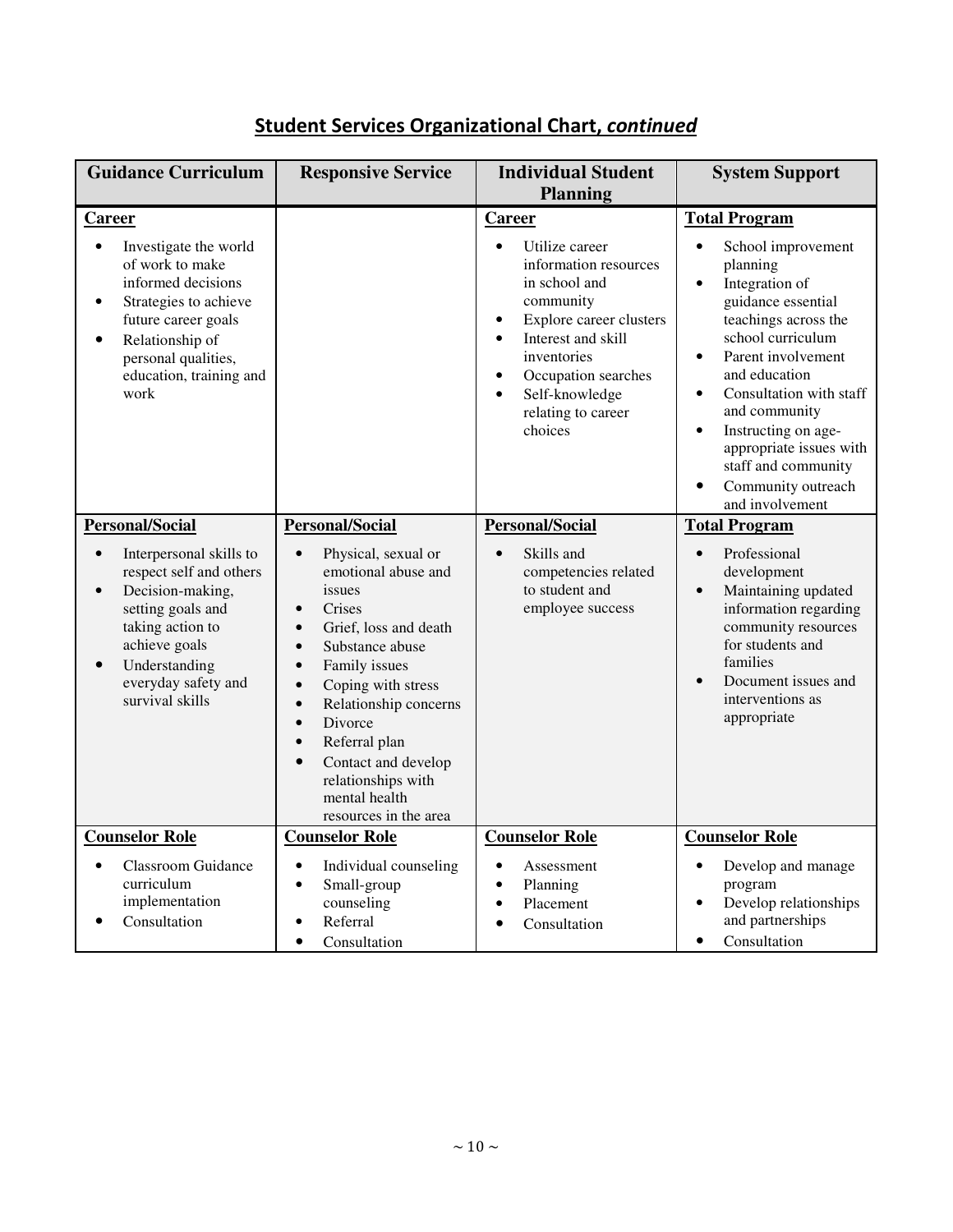### **Counseling Department Master Calendars**

### SITE: Hinsdale Elementary School

The following calendars indicate the guidance curriculum activities that counselors coordinate and/or implement at specific times during the year. This **does not** include responsive services such as crisis intervention, nor does it include Tier 2 interventions such as individual or small group counseling that arise in response to a specific student need.

| August/September                                                                                                                           | <b>February</b>                                                                                                                                                                   |
|--------------------------------------------------------------------------------------------------------------------------------------------|-----------------------------------------------------------------------------------------------------------------------------------------------------------------------------------|
| Open House<br><b>MAP Testing</b><br>Classroom Guidance - all grades<br>Small Group – lunch with the counselor (grades 1-5)                 | Gr. 4 NAEP Testing – every other year (odd years)<br>Classroom Guidance - all grades<br>Small Group - lunch with the counselor (grades 1-5)                                       |
| October                                                                                                                                    | March                                                                                                                                                                             |
| NECAP Testing, Gr. 3-5<br><b>Red Ribbon Week</b><br>Classroom Guidance - all grades<br>Small Group - lunch with the counselor (grades 1-5) | Classroom Guidance - all grades<br>Small Group – lunch with the counselor (grades 1-5)                                                                                            |
| November                                                                                                                                   | <u>April</u>                                                                                                                                                                      |
| <b>Parent-Teacher Conferences</b><br>Classroom Guidance - all grades<br>Small Group - lunch with the counselor (grades 1-5)<br>December    | Kindergarten Registration<br>Classroom Guidance - all grades<br>Small Group – lunch with the counselor (grades 1-5)                                                               |
| Classroom Guidance - all grades<br>Small Group – lunch with the counselor (grades 1-5)                                                     | <u>May</u><br>Science NECAP Testing - Gr. 4<br>Grade 5 Transition<br><b>MAP Testing</b><br>Classroom Guidance - all grades<br>Small Group - lunch with the counselor (grades 1-5) |
| <u>January</u>                                                                                                                             | <u>June</u>                                                                                                                                                                       |
| <b>MAP Testing</b><br>Classroom Guidance - all grades<br>Small Group – lunch with the counselor (grades 1-5)                               | Classroom Guidance - all grades<br>Small Group – lunch with the counselor (grades 1-5)<br>Grade 5 Recognition                                                                     |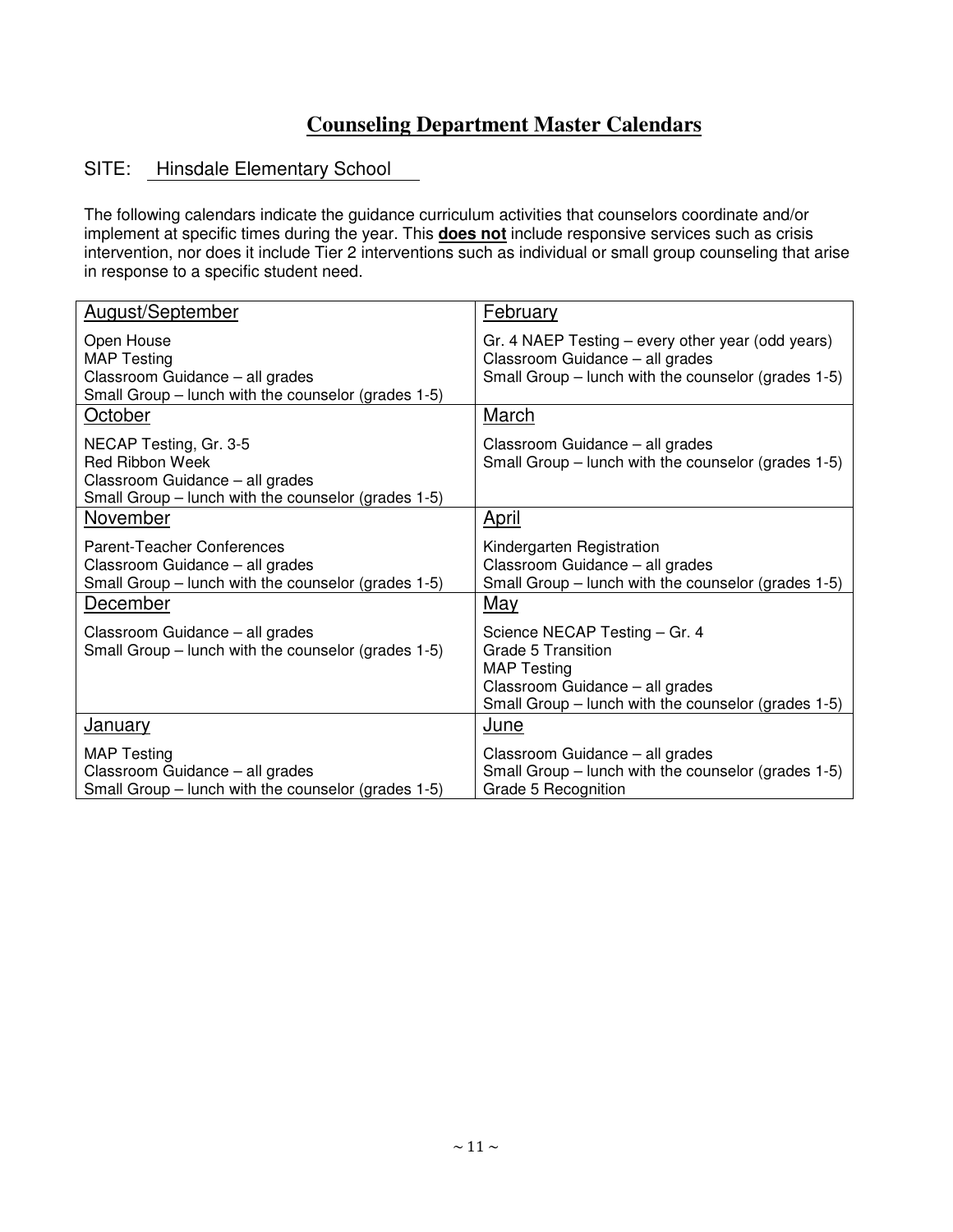### SITE: Hinsdale Middle School

| August/September                                                                                 | February                                                      |
|--------------------------------------------------------------------------------------------------|---------------------------------------------------------------|
| 6 <sup>th</sup> Grade Orientation<br><b>MAP Testing</b><br><b>Bullying</b>                       | <b>Bullying</b><br>Report Card Reviews/meetings with students |
| October                                                                                          | <b>March</b>                                                  |
| NECAP Testing, Gr. 6-8<br>Sexual Harassment<br>Women Can Do Conference<br><b>Internet Safety</b> | <b>Course Registration</b><br>Sexual Harassment               |
| November                                                                                         | <u>April</u>                                                  |
| Report Card Reviews/meetings with students                                                       | Internet Safety<br>Report Card Reviews/meetings with students |
| December                                                                                         | <b>May</b>                                                    |
| Tobacco - prevention                                                                             | <b>MAP Testing</b><br>5 <sup>th</sup> Grade Transition        |
| <b>January</b>                                                                                   | June                                                          |
| <b>MAP Testing</b><br>Drug and Alcohol - prevention                                              | Tobacco - prevention<br>Drug and Alcohol - prevention         |

# SITE: Hinsdale High School

| August/September                       | February                                      |
|----------------------------------------|-----------------------------------------------|
| <b>MAP</b> Testing                     | <b>WRCC Tour</b>                              |
| College Fair                           |                                               |
| SAT and College Application Advisement |                                               |
| October                                | March                                         |
| PSAT, MAP, and NECAP Testing           | <b>Course Registration</b>                    |
| SAT and College Application Advisement |                                               |
| November                               | April                                         |
| <b>SAT Advisement</b>                  | Career Fair                                   |
| SAT and College Application Advisement | College Acceptance & Award Letters Advisement |
| December                               | May                                           |
| Financial Aid Night                    | MAP, NECAP, and AP Testing                    |
|                                        | College Acceptance & Award Letters Advisement |
| <b>January</b>                         | J <u>une</u>                                  |
| Teen Institute                         | <b>MAP Testing</b>                            |
|                                        | Graduation                                    |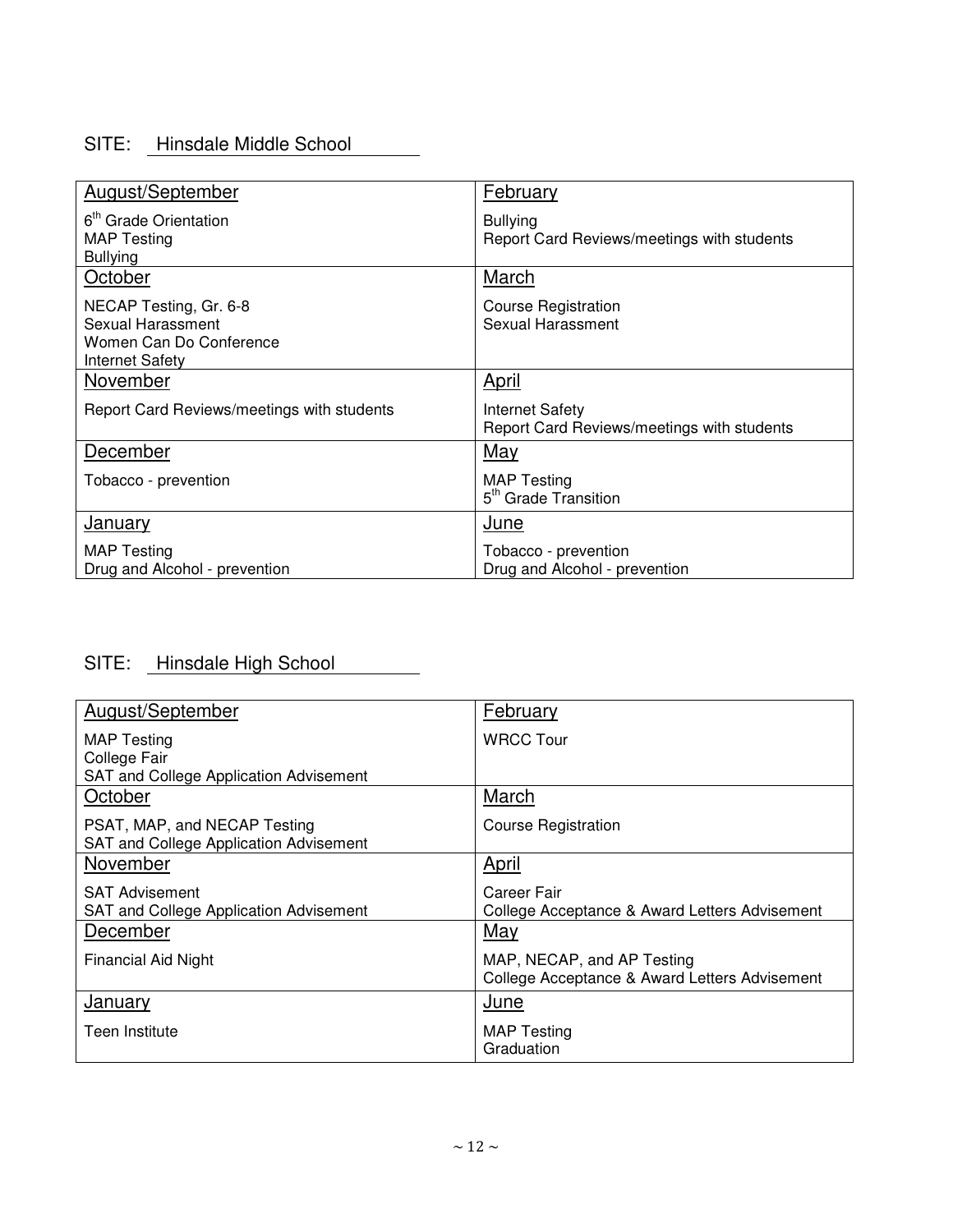# **Appendices**

| NH Department of Education – Counseling Programs       | 14 |
|--------------------------------------------------------|----|
| <b>Hinsdale District Policy</b>                        | 16 |
| <b>School and District Goals</b>                       | 17 |
| <b>Student Referral Process</b>                        | 18 |
| Hinsdale School District Policy: Reporting Child Abuse | 22 |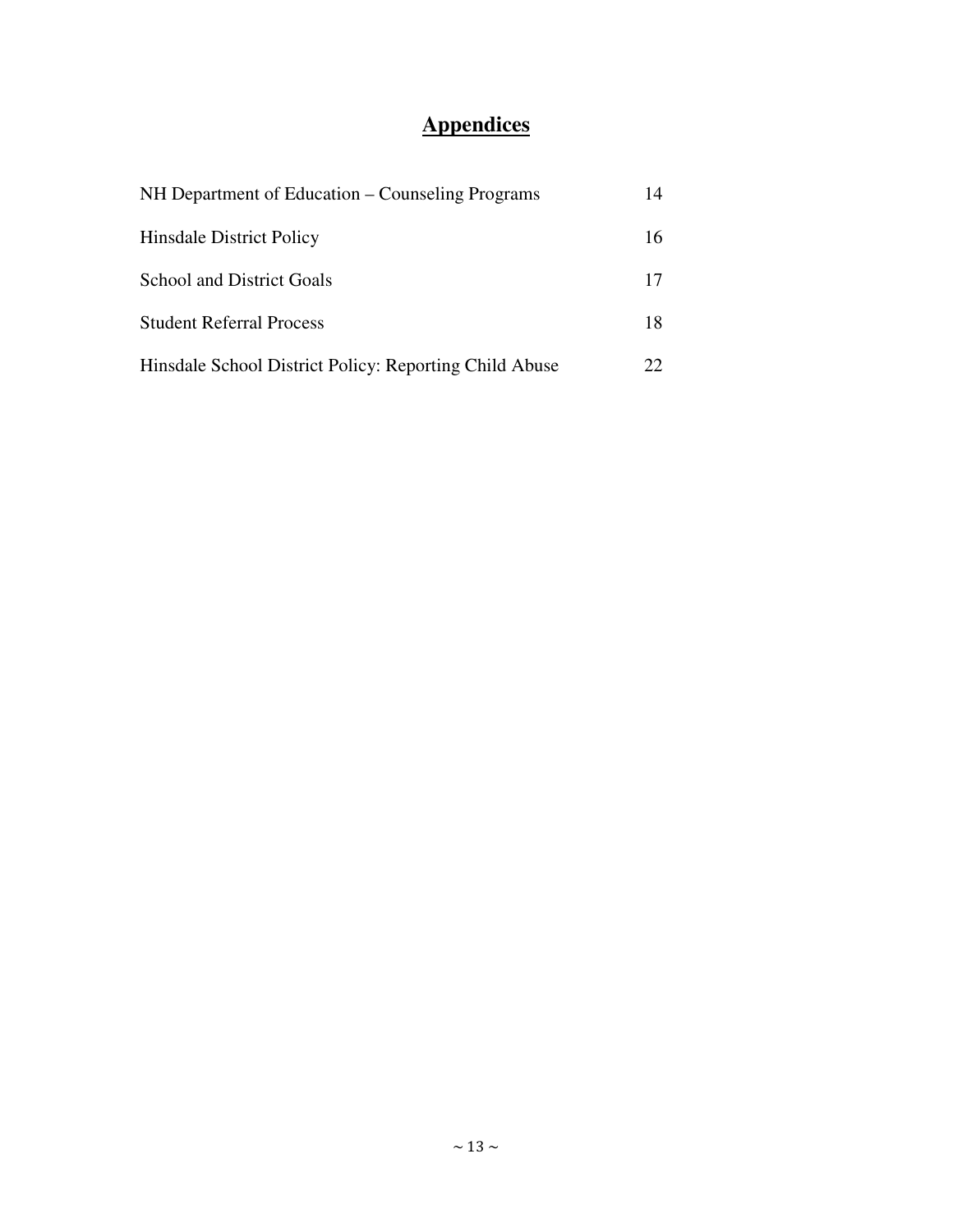### NEW HAMPSHIRE RULES FOR EDUCATION **New Hampshire State Board of Education New Hampshire Department of Education ADOPTED RULE JULY, 1, 2005**

### Ed 306.39 Guidance and Counseling Progran

(a) The local school board shall require that each school in its district provides for the implementation of a comprehensive developmental school guidance and counseling program based on Ed 306.39 and " The ASCA National Model: A Foundation for School Counseling Program," published by the American School Counselor Association (ASCA) in 2003 as an integral part of the total educational program.

(b) The department shall develop and distribute a comprehensive school guidance and counseling program model implementation manual that may be used by schools and districts as a resource in professional development and planning activities.

(c) The local school board shall require that each district develop, and have on file a comprehensive K-12 developmental school guidance and counseling policy and implementation plan.

(d) This policy and plan shall:

(1) Address the applicable state frameworks consistent with RSA 193-C:3, III;

(2) Be based on Ed 306.39 and " The ASCA National Model: A Foundation for School Counseling Program," published by the American School Counselor Association (ASCA) in 2003;

(3) Support the local school district's improvement plans and goals; and

(4) Identify measures of success for student competencies in each of the 3 areas of academic, individual/social, and career learning, based on planned and periodic assessment of the comprehensive developmental school guidance and counseling program.

(e) The comprehensive school guidance and counseling plan shall include:

(1) A guidance curriculum that provides all K-12 students the knowledge and skills appropriate to their developmental level through a collaborative model of delivery involving the school counselor, classroom teachers, and other appropriate education professionals, and including prevention and pre-referral activities;

(2) Individual planning with all students to assist in establishing individual goals and developing future plans through coordinated, ongoing systemic activities, including personalized, individual goal setting and parental involvement;

(3) A responsive services component of supportive, short-term counseling with the goal of facilitating the educational functioning or academic achievement of all students K-12, or both, including:

a. Individual and group counseling;

b. Crisis assessment and referral;

c. Consultation with school personnel, parents, local agencies, or appropriate others;

d. Conflict resolution;

- e. Drop out prevention;
- f. Substance and abuse issues;
- g. College and career counseling; and
- h. Individual, school, family, or peer issues impacting the educational environment; and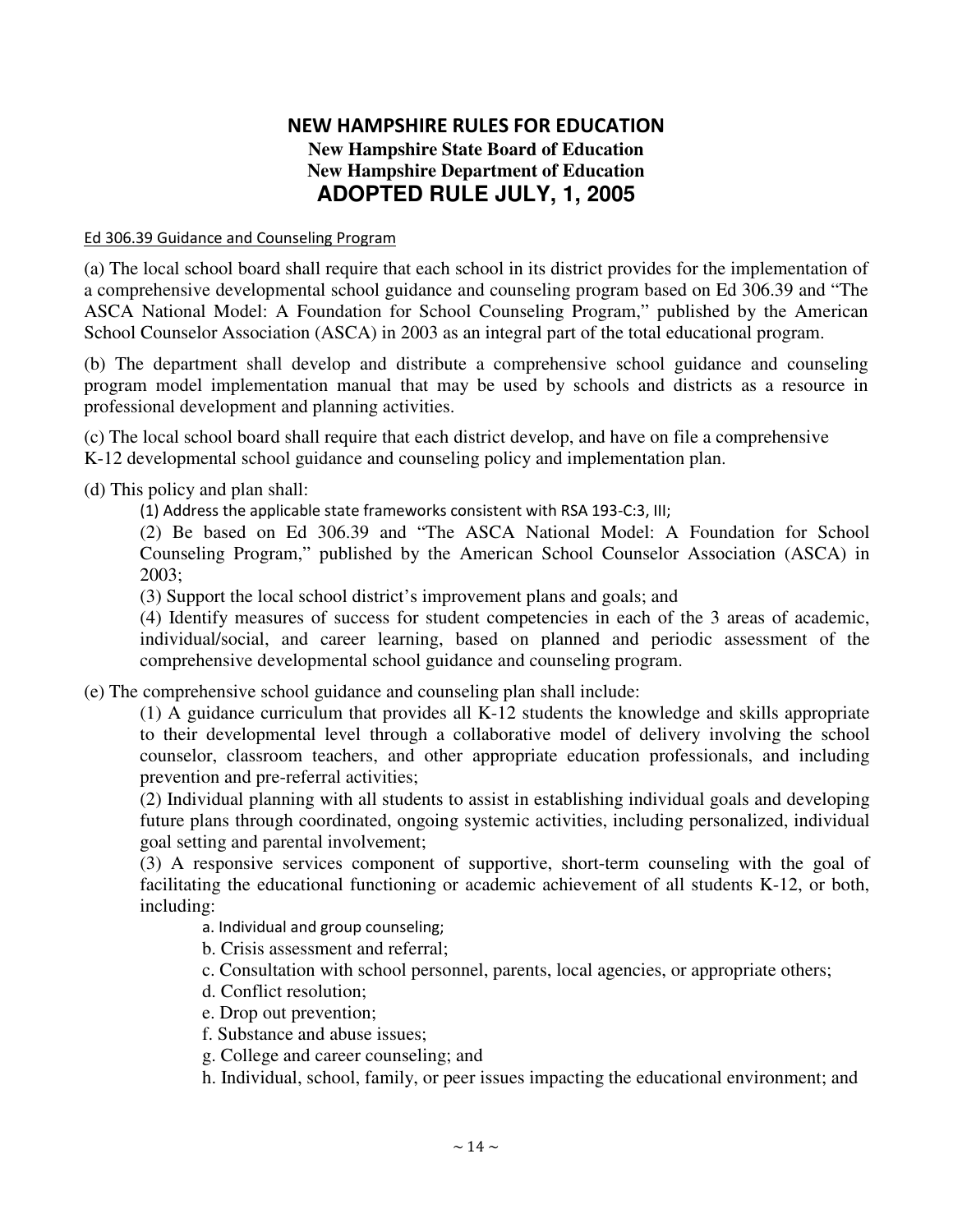(4) A systems support component that establishes, maintains, and enhances the total school guidance and counseling program, including:

a. The maintenance of organized, clear, and useful records in a confidential manner, utilizing technology relevant to provision of services in a confidential manner;

b. The maintenance of records in a manner compliant with current state and federal laws, rules, policies, and standards, and with Ethical Standards for School Counselors as adopted by the American School Counselor Association (ASCA) Delegate Assembly March 19, 1984, revised March 27, 1992, June 25, 1998, and June 26, 2004 for school counseling, as they apply to the implementation of comprehensive school guidance and counseling services within a school setting;

c. Systematic, goal oriented professional development directly applicable to the goals and outcomes of implementing a comprehensive school guidance and counseling program and school and district improvement goals;

d. Counselor evaluation based on the professional competencies of the school counseling profession; and

e. Program evaluation based on student outcomes, stakeholder surveys, and selfassessment against national model recommendations.

(f) The staff requirements for provision of the comprehensive developmental guidance and counseling program shall be as follows:

(1) The counseling load in each elementary school shall not exceed the equivalent of one full time guidance counselor per 500 students enrolled;

(2) The counseling load in each middle school and each high school shall not exceed the equivalent of one full time guidance counselor per 300 students enrolled;

(3) High schools with more than 4 guidance counselors shall provide a high school level director of school guidance and counseling, unless (4) below applies; and

(4) District level directors of school guidance and counseling shall be provided in districts where the number of guidance counselors across all schools exceeds 10.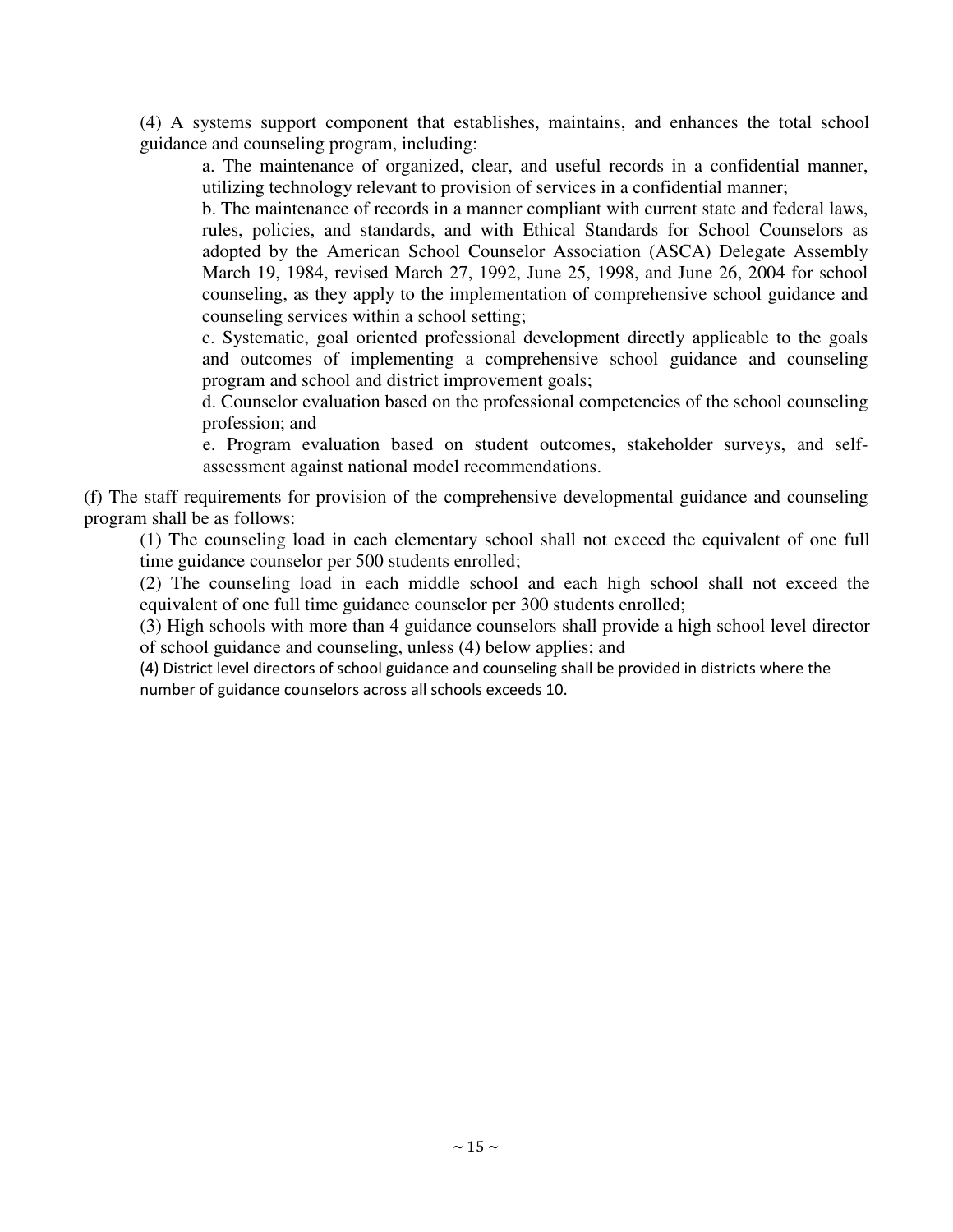### **Hinsdale School District Policy**

### **JLD - SCHOOL GUIDANCE PROGRAMS AND SERVICES**

Category Priority-The subject matter of these policies is required by state and or federal law.

The School Board is committed to ensuring a high quality school guidance program that is comprehensive, developmentally appropriate, fosters academic achievement and personal growth, and is provided to all District students in an equitable manner.

The program will include the following:

- Distribution of information and support to students and families about academic programming, community supports, and other relevant information.
- Coordination with national standards.
- Prevention, intervention, and crisis response services.
- Promotion of personal, interpersonal, health, academic, and career development for all students through classroom programs and other services.
- All provisions of NH Administrative Rules, Section Ed 306, Minimum Standards for Public School Approval.

It is the policy of this Board that at all grade levels, school counselors collaborate with parents, students, staff, and community to remove barriers to learning and provide opportunities and supports to empower students to embrace their full potential and achieve their academic and personal aspirations.

The guidance counselor is responsible for developing a program or plan that identifies student success in academic performance, social awareness, and career planning.

This policy will be reviewed in accordance with the Board's policy review process.

### **Legal References:**

NH Code of Administrative Rules, Section Ed 306.13, Guidance Plan NH Code of Administrative Rules, Section Ed 306.15(b), Provision of Staff, Guidance NH Code of Administrative Rules, Section Ed 306.39(c) and 306.39(d), Guidance Program

Revised: May 2008 New Policy: October 2005 Reviewed and accepted by the Hinsdale School Board November 12, 2008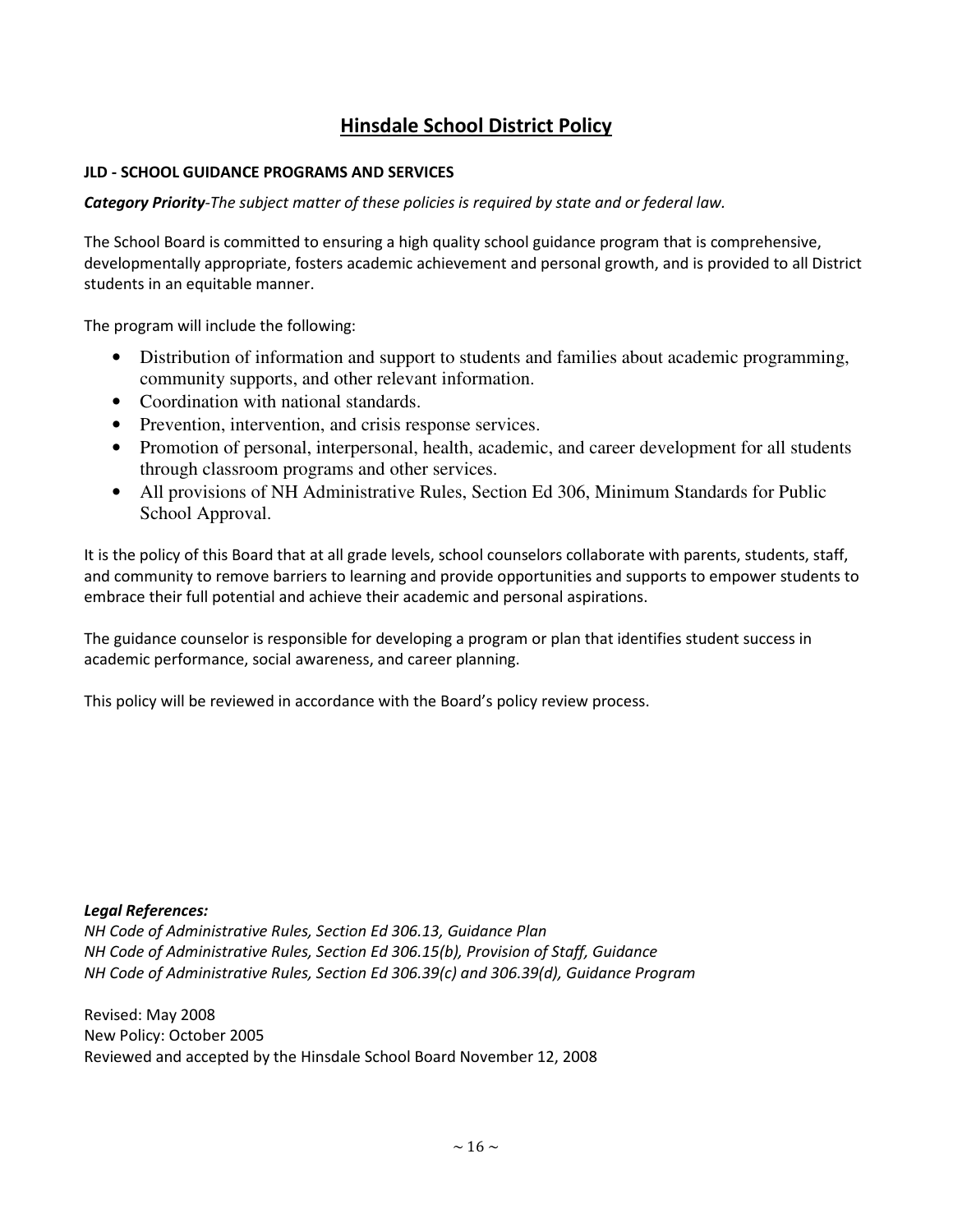### **School and District Goals**

The goal of the Hinsdale Elementary School, as stated in the school handbook, is to provide an excellent education for all students.

Furthermore, the members of the Hinsdale School District are committed to meeting the needs of all students in a respectful, safe, and secure environment that encourages individual learning and instills the learning process. Together, school and community strive to nurture life-long learning to promote an informed society.

As such, the Hinsdale School Student will:

Academic

- Develop the necessary reading skills to make them life-long learners.
- Be a mathematical problem solver.
- Effectively communicate in both written and verbal forms.
- Explore the expressive and creative arts.
- Understand and use the principles of scientific inquiry.
- Be able to use the current technologies and develop skills to adapt to today's rapidly changing technologies.
- Understand the principles of democracy and practice them.
- Be able to gather information, analyze the information and make an informed decision.
- Have the opportunity to pursue fluency in a world language.
- Experience a variety of practices to develop and maintain a healthy lifestyle.

Social

- Contribute to our society through participation in meaningful community and/or school activities.
- Take responsibility for their own behavior.
- Learn from their successes and failures.

Civic

- Understand individual's rights, responsibilities, and roles in the community.
- Respect and understand people of different backgrounds in our diverse society.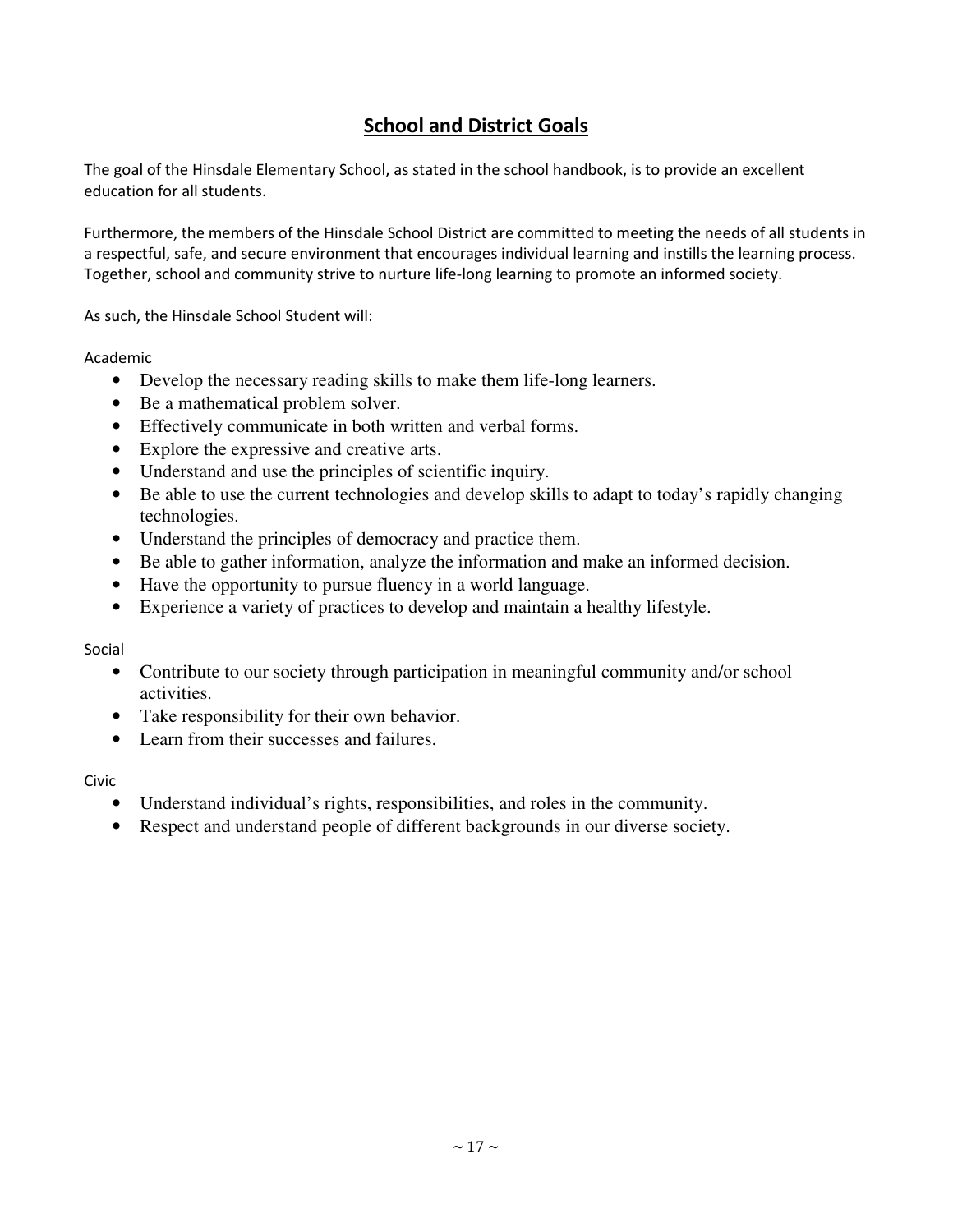### **Student Referral Process**

Students are referred to school guidance counselors in a number of ways. Referrals may be made by: a student (self or peer), teacher(s), parent/guardian or community agency/court. In addition, counselors seek out students who exhibit signs of academic and/or social difficulty.

Teachers and other school staff who refer a student to the school counselor will complete a Counseling Office Referral form.

Referrals from other sources may be taken verbally and/or in writing, at which point the counselor will complete Counseling Office Referral form and will note on the form the source of the concern.

Depending on the concern, there are a number of outcomes that might result from a Counseling Office Referral. Many of these outcomes are listed on the form. The counselor will act on the referral in a timely manner and document the outcome on the form.

A copy of the completed referral form will be filed in the student's school file.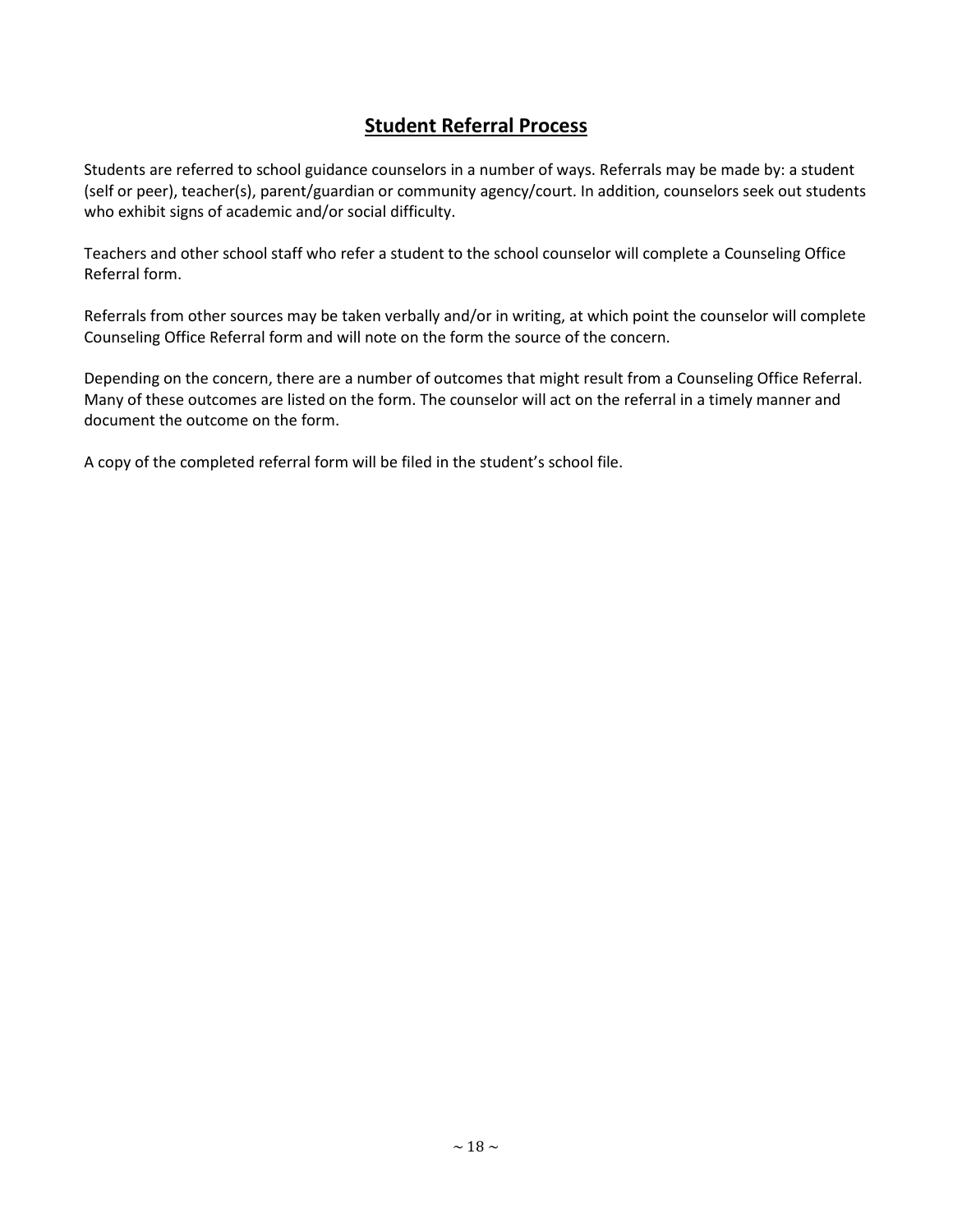### Hinsdale Elementary School - Sample Child Concern Referral Form

|                                                                                                                | Date: ___________________ |
|----------------------------------------------------------------------------------------------------------------|---------------------------|
| Specific reason for referral: What type of difficulty is the student experiencing?                             |                           |
| Behavioral<br>Academic                                                                                         | Other<br>Social           |
| 1. Describe your concerns. Please include your hypothesis about why the student is exhibiting this difficulty. |                           |

2. Academic Achievement Data: List (or attach) most recent achievement data.

| <b>Assessment Name</b> | Date | <b>Percentile Rank Score</b> |
|------------------------|------|------------------------------|
|                        |      |                              |
|                        |      |                              |
|                        |      |                              |

3. Check/explain interventions that are currently in place and dates started:

| <b>Date Started</b> | Intervention            | <b>Date Started</b> | Intervention                                      |
|---------------------|-------------------------|---------------------|---------------------------------------------------|
|                     | Title Reading           |                     | <b>Fast ForWord</b>                               |
|                     | Title Math              |                     | <b>Reading Assistant</b>                          |
|                     | <b>Sidewalks</b>        |                     | Strategic intervention (small group) in classroom |
|                     | <b>Fundations</b>       |                     | Classroom Consequences (loss of recess, etc.)     |
|                     | <b>Reading Recovery</b> |                     | <b>Planning Room</b>                              |
|                     | Other:                  |                     |                                                   |

4. If you are aware of any previous interventions that have occurred, please list names and approximate dates/years:

5. Describe the contact you have had to date with this student's parent/guardian regarding this issue, including dates, as well as the parent/guardian response:

rev. 03/18/11

cc: referring teacher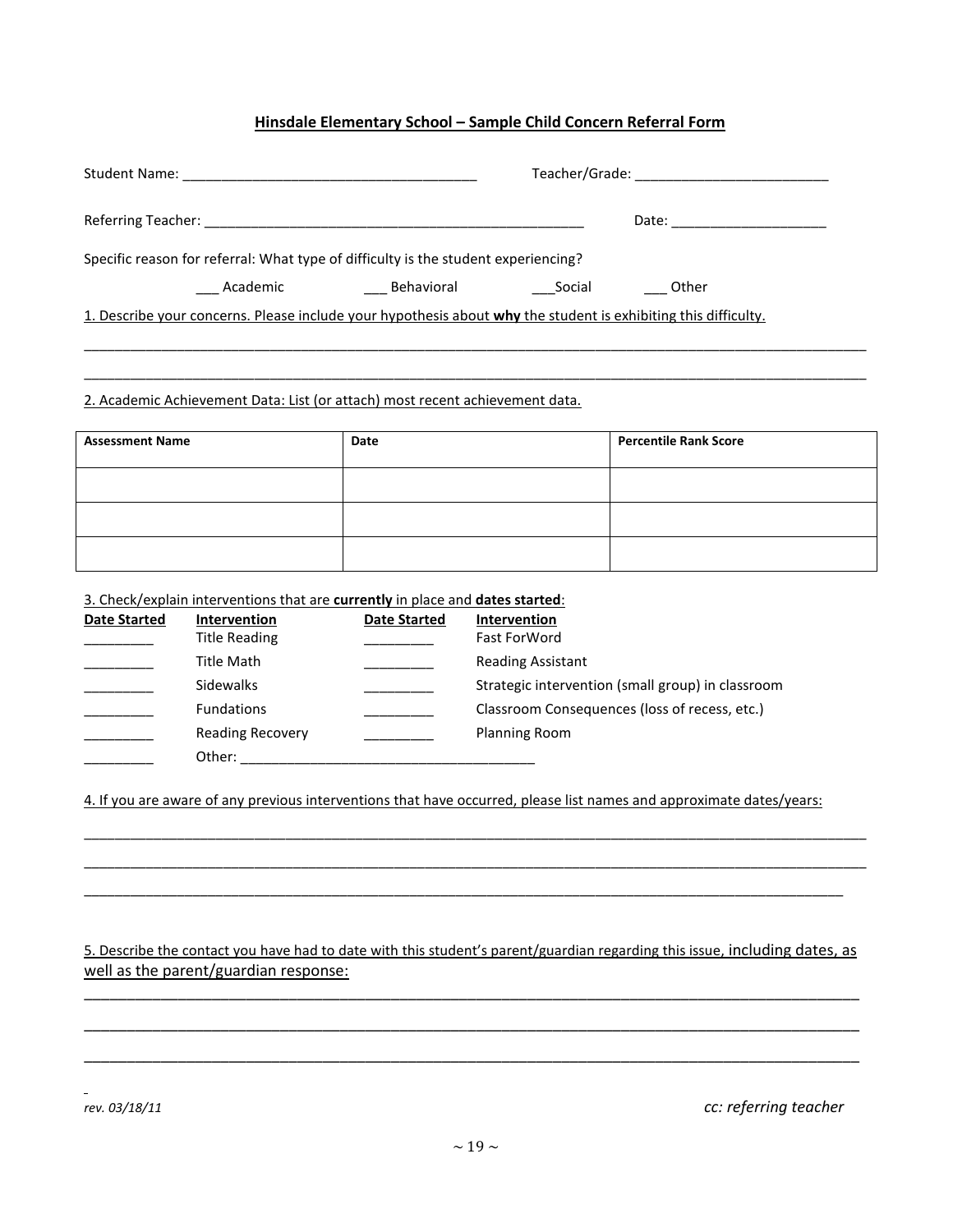### **Response(s) to Child Concern Referral**

To be completed by CCT Chair - attach completed counseling referral form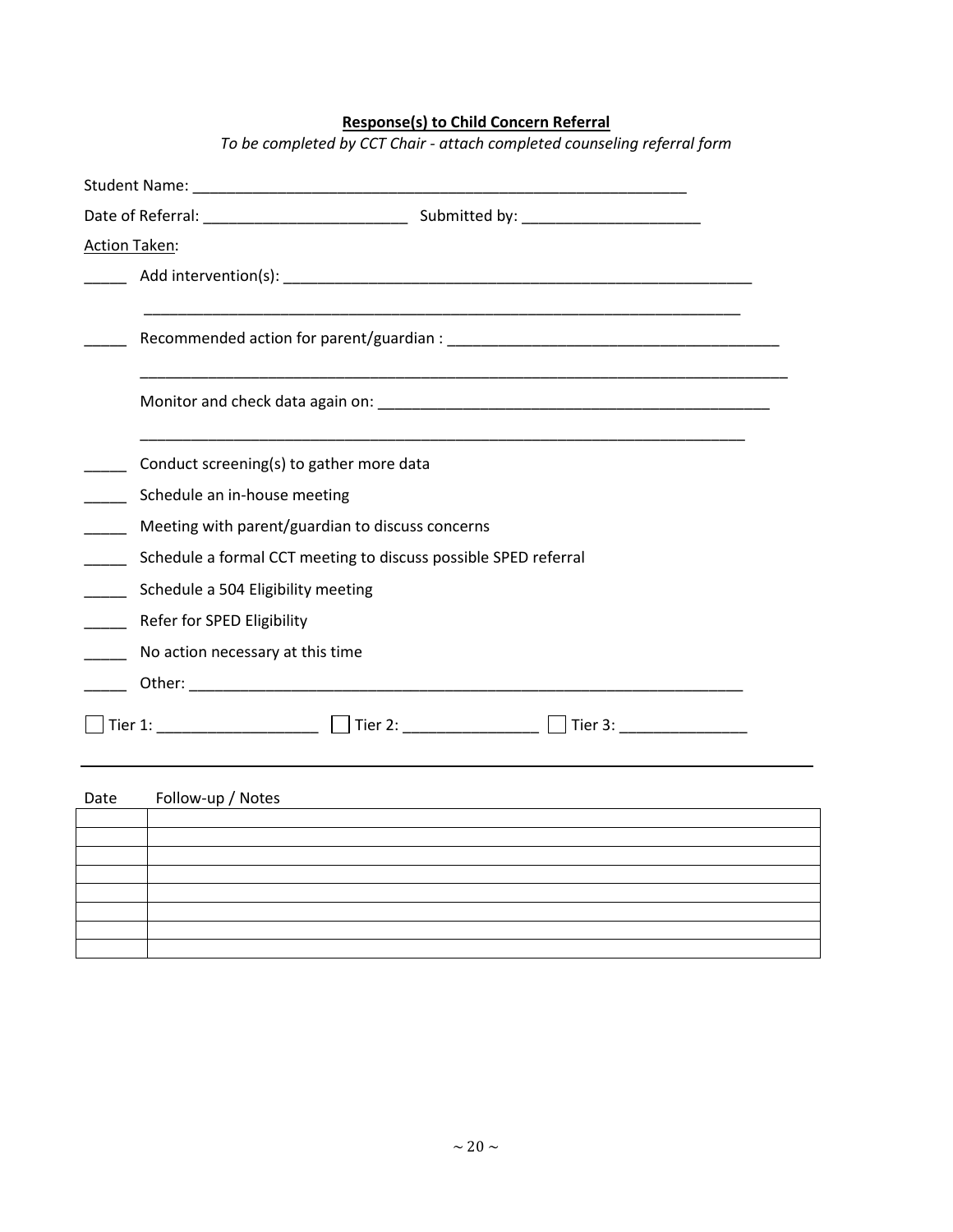# Hinsdale Middle/High School Counseling Office Referral Form

|                                                                                                       | Grade _________________<br>Date ________________ |
|-------------------------------------------------------------------------------------------------------|--------------------------------------------------|
| What types of difficulty is the student experiencing?                                                 |                                                  |
|                                                                                                       |                                                  |
| Description of your concerns: Use back if necessary.                                                  |                                                  |
|                                                                                                       |                                                  |
| Describe the contact you have had with this student's parent/guardian regarding this issue, including |                                                  |
| Response to Referral (to be completed by counselor)                                                   |                                                  |
| Contact with parent/guardian to discuss concerns (Date ________________)                              |                                                  |
| Schedule an in-house meeting                                                                          |                                                  |
| Schedule a Student Concern Team Meeting                                                               |                                                  |
| No action necessary at this time                                                                      |                                                  |
|                                                                                                       |                                                  |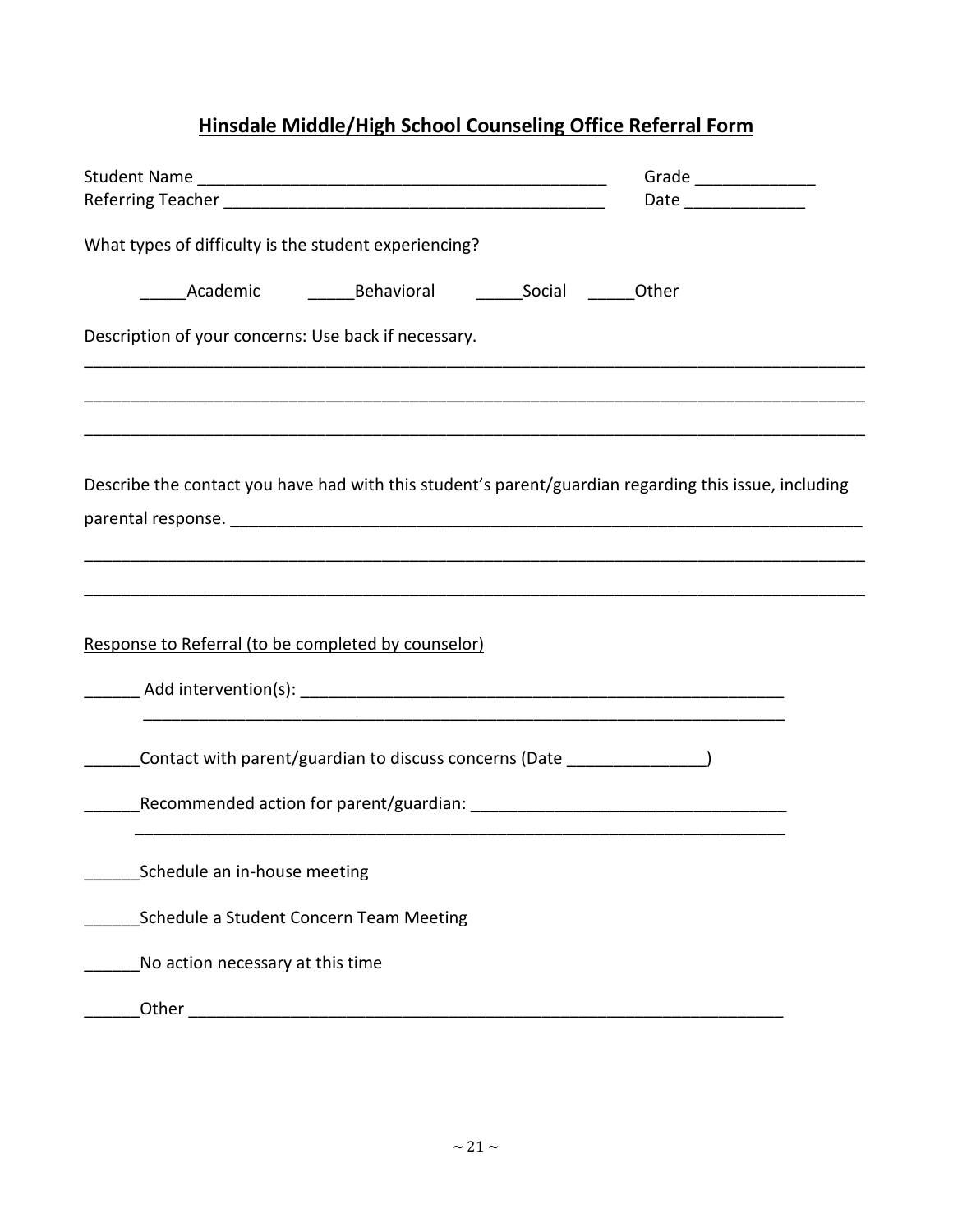### **Hinsdale School District Policy**

### **JLF - REPORTING CHILD ABUSE**

### Category Priority-The subject matter of these policies is required by state and or federal law.

Any school employee having reason to suspect that a child is being or has been abused or neglected shall immediately report his/her suspicions to the building principal. The principal shall then immediately notify the appropriate state officials at the New Hampshire Department of Health and Human Services. The principal will then notify the Superintendent that such a report to Health and Human Services has been made.

A written report shall be made by the principal within 24 hours. The report should contain the name and address of the child suspected of being abused or neglected, the person responsible for the child's welfare, the specific information indicating neglect/abuse or the nature and extent of the child's injuries (including any evidence of previous injuries), the identity of the person or persons suspected of being responsible for such neglect or abuse, and any other information that might be helpful in establishing neglect or abuse or that may be required by the Department of Health and Human Services.

The Board recommends all school district employees receive routine training or information on how to identify child abuse and neglect.

### **Legal References:**

NH Code of Administrative Rules, Section Ed 306.04(a)(10), Reporting of Suspected Abuse or Neglect RSA 169-C:29, Persons Required to Report RSA 169-C:30, Nature and Content of Report RSA 169-C:31, Immunity from Liability RSA 169-C:34, III, Duties of the Department of Health and Human Services

Revised: May 2008 Reviewed: October 2004 Revised: July 1998, November 1999, October 2004 Reviewed and accepted by the Hinsdale School Board November 12, 2008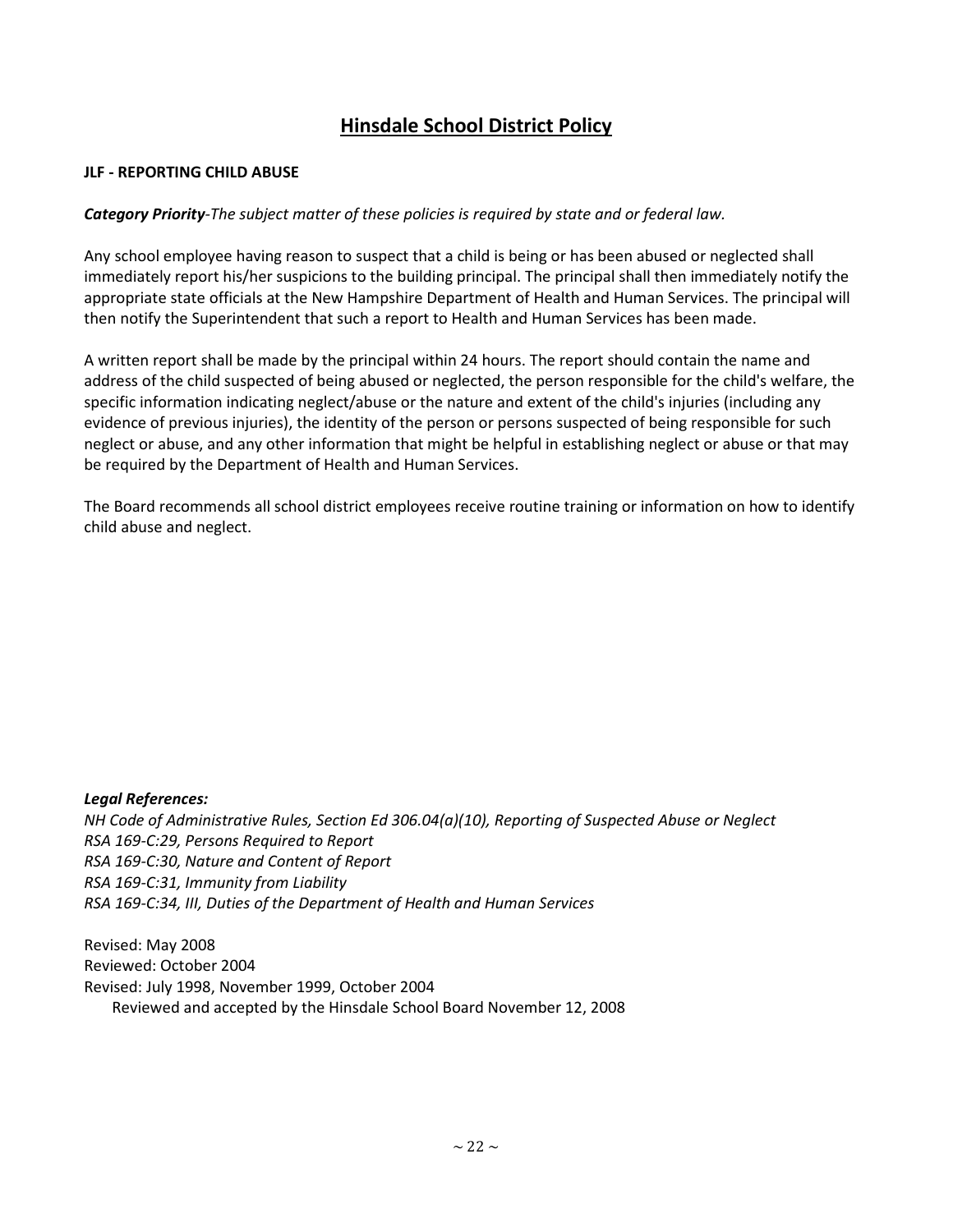qwertyuiopasdfghjklzxcvbnmqwertyuiopasdfghjkl zxcybnmawertyujonasdfghiklzxcybnmawertyujop asdfghjk vbnma K-12 Career Development Curriculum Framework dfghjklz wertyui Hinsdale School District xcvbnmo tyuiopa: May, 2011 sdfghjklz bnmqw ertyuiopasuigiijkizxcvbiingwei tyuiopasufghjklzx cybnmqwertyuiopasdfghjklzxcybnmqwertyuiopas dfghjklzxcybnmqwertyuiopasdfghjklzxcybnmqwe rtyuiopasdfghjklzxcybnmqwertyuiopasdfghjklzxc

vbnmqwertyuiopasdfghjklzxcybnmrtyuiopasdfghj klzxcybnmqwertyuiopasdfghjklzxcybnmqwertyui opasdfghjklzxcvbnmqwertyuiopasdfghjklzxcvbnm qwertyuiopasdfghjklzxcybnmqwertyuiopasdfghjkl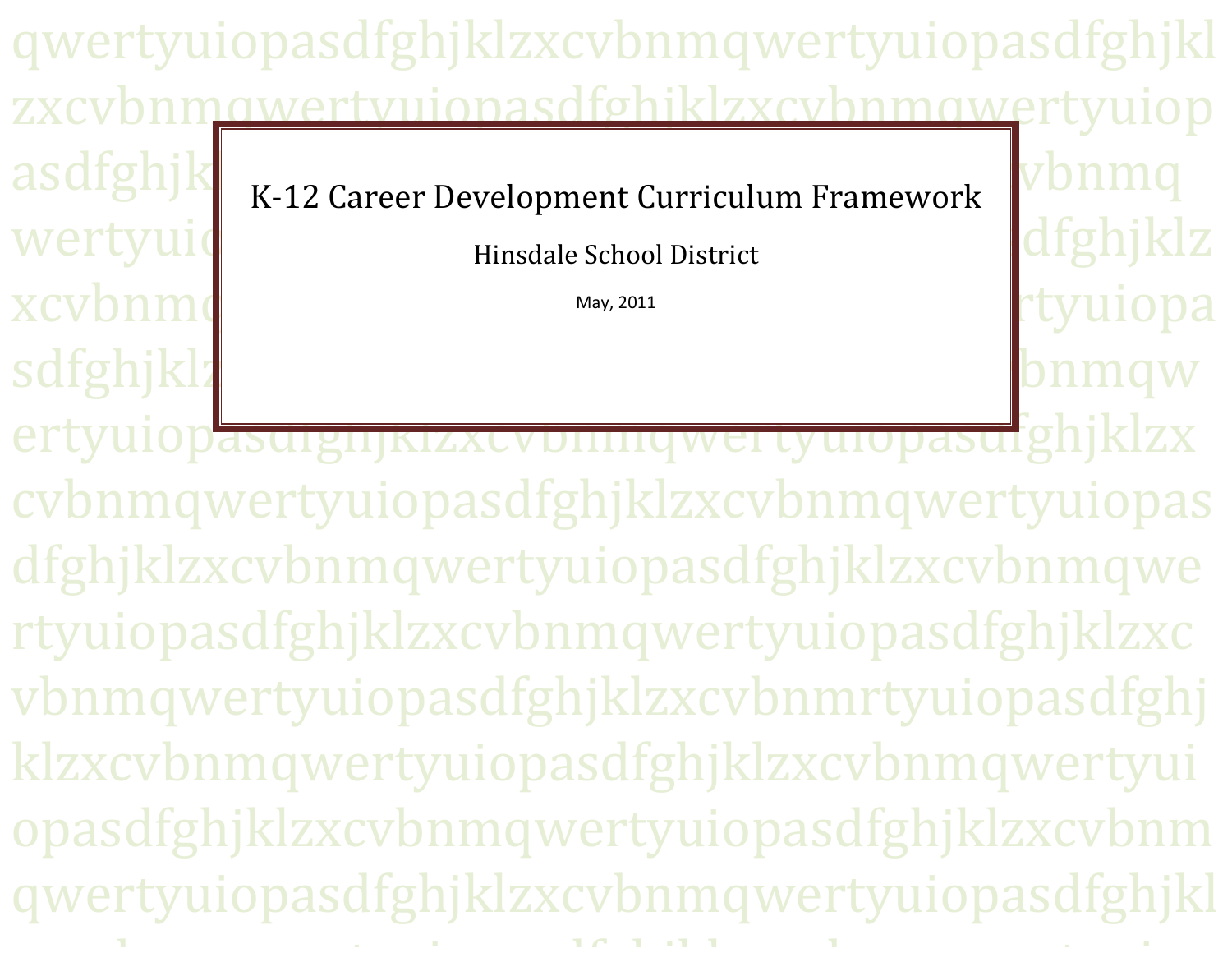This framework is based on the significant body of research in career development and the best instructional and guidance practice carried out over the pas<sup>t</sup> twenty-five years*.* The Department of Education is committed to using the results of this research for systematic educational improvement and change. As required by RSA 193-C, this framework represents broad consensus among educators, business people, governmen<sup>t</sup> officials, community representatives, and parents about what students should know and be able to do in the area of career development*.* Career, in this framework, refers to work both for economic gain, as well as work done for family, home, and community.

### **What is the purpose of this K-12 Career Development Framework?**

In accordance with RSA 193-C relative to the New Hampshire Educational Improvement and Assessment Program (NHEIAP), the purpose of this framework is to: (1) establish high standards for career development; and (2) serve as <sup>a</sup> guide for making local decisions about curriculum development, delivery, and assessment in this important area.

As specified in RSA 193-C: 1, this framework *does not* establish <sup>a</sup> statewide curriculum with designated course offerings/activities, teaching methods, or materials. It *does* establish educational standards that define what New Hampshire students should know and be able to do relative to career development*.* It is the responsibility of teachers, administrators, and school board members to communicate these standards to students and parents, and to identify and implement methods to enable students to acquire the requisite knowledge and skills. Curriculum decisions, including overall organization, specific grade level and course offerings/activities, and methods, and materials, remain the responsibility of local educators and school board members.

### **Proficiency Standards.**

These standards establish specific expectations for the assessment of cumulative learning at the end of grades four, eight, ten and twelve. They are meant to establish what the student should know and be able to do, not dictate how that competency is taught. The proficiency standards are additionally designed to be inclusive of ALL students. Proficiencies presented in each cluster of grades build on the skills and knowledge gained in the ones preceding

It is also understood that knowledge, skills, and attitudes essential for career development are presented across <sup>a</sup> school's entire curriculum, integrating the goals of New Hampshire's 6 curriculum frameworks. Therefore curriculum planners should also consult the following: K-12 English Language Arts Curriculum Framework; K-12 Arts Curriculum Framework; K-12 Mathematics Curriculum Framework; K-12 Science Curriculum Framework; K-12 Social Studies Curriculum Framework.

The information in the following chart was compiled in the spring of 2011 by all three school counselors and several teachers at every grade level in the Hinsdale School District. It is intended to identify the areas in which we are meeting the standards defined in the framework, and **in which areas we need to develop our curriculum.**

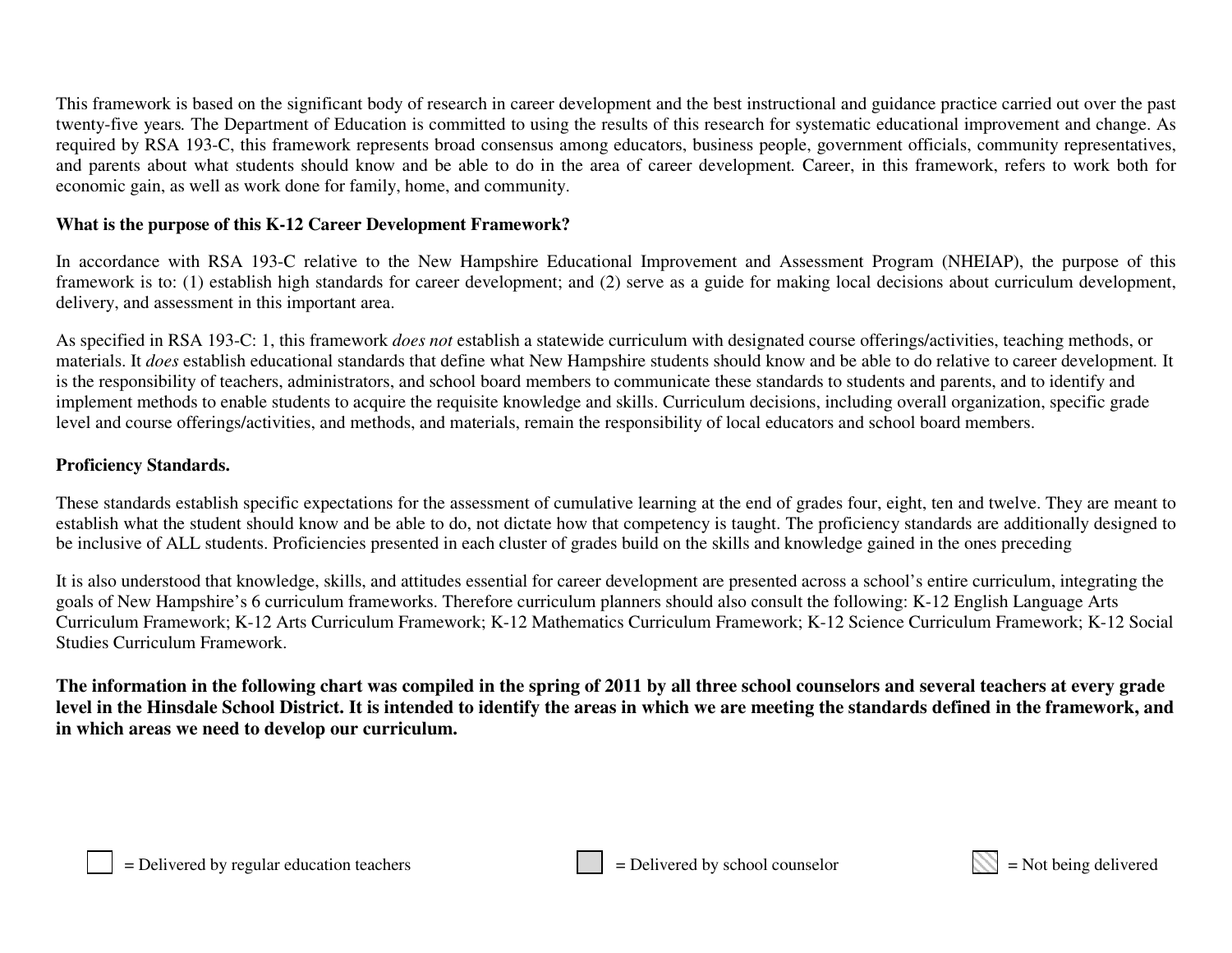**Curriculum Standard 1**: Students will demonstrate <sup>a</sup> firm grounding in the interactive language processes of reading, writing, speaking, listening, and viewing, as well as the ability to use those skills to communicate effectively.

| Proficiency Standards: End-of-Grade 4 |                                                                                                                                                                           |                                                          |                                                  |                                                                    |                                                             |                                                  |
|---------------------------------------|---------------------------------------------------------------------------------------------------------------------------------------------------------------------------|----------------------------------------------------------|--------------------------------------------------|--------------------------------------------------------------------|-------------------------------------------------------------|--------------------------------------------------|
|                                       | Students will be able to                                                                                                                                                  | K                                                        |                                                  | 2                                                                  | 3                                                           | 4                                                |
| A)                                    | Demonstrate effective study and information-seeking<br>habits.                                                                                                            |                                                          |                                                  | <b>Reading Street</b>                                              | <b>Reading Street</b>                                       | <b>Reading Street</b>                            |
| B)                                    | Demonstrate the capacity to use a variety of basic<br>reference tools, such as dictionaries, maps and<br>globes, encyclopedias, newspapers, and magazines.                | Soc. Studies                                             | <b>Reading Street:</b><br><b>Scholastic News</b> | <b>Reading Street:</b><br><b>Scholastic News:</b><br>Everyday Math | <b>Reading Street:</b><br>Everyday Math                     | <b>Reading Street</b>                            |
| C)                                    | Present ideas appropriately, including the use of visual<br>techniques.                                                                                                   | <b>Collins Writing</b>                                   | <b>Thinking Maps</b>                             | Thinking Maps;<br>Science                                          | <b>Reading Street:</b><br>Science                           | <b>Reading Street;</b><br>Science                |
| D)                                    | Use appropriate forms of language to formulate and<br>articulate effective oral and/or written responses.                                                                 | <b>Reading Street;</b><br><b>Collins Writing</b>         | Collins Writing;<br><b>Reading Street</b>        | <b>Reading Street;</b><br><b>Collins Writing</b>                   | <b>Reading Street;</b><br>Collins Writing:<br>Everyday Math | <b>Reading Street;</b><br><b>Collins Writing</b> |
| E)                                    | Demonstrate, using a wide variety of communication<br>tools, an understanding of the various roles an<br>individual may have (friend, student, worker, family<br>member). | Soc. Studies:<br><b>Reading Street;</b><br>$2^{nd}$ Step |                                                  | Social Studies:<br>$2^{nd}$ Step                                   | Social Studies:<br>$2^{nd}$ Step                            | $2^{nd}$ Step                                    |
| F)                                    | Demonstrate the capacity to communicate<br>constructively with peers and adults.                                                                                          | $2nd$ Step                                               | Morning Meeting;<br>$2^{nd}$ Step                | Collins Writing:<br>$2^{nd}$ Step                                  | $2nd$ Step                                                  | $2^{nd}$ Step                                    |
| G)                                    | Actively seek response, advice, and critique from<br>others.                                                                                                              | <b>Collins Writing</b>                                   | <b>Collins Writing</b>                           | Classroom<br>Procedures                                            | $2^{nd}$ Step                                               | <b>Collins Writing</b>                           |

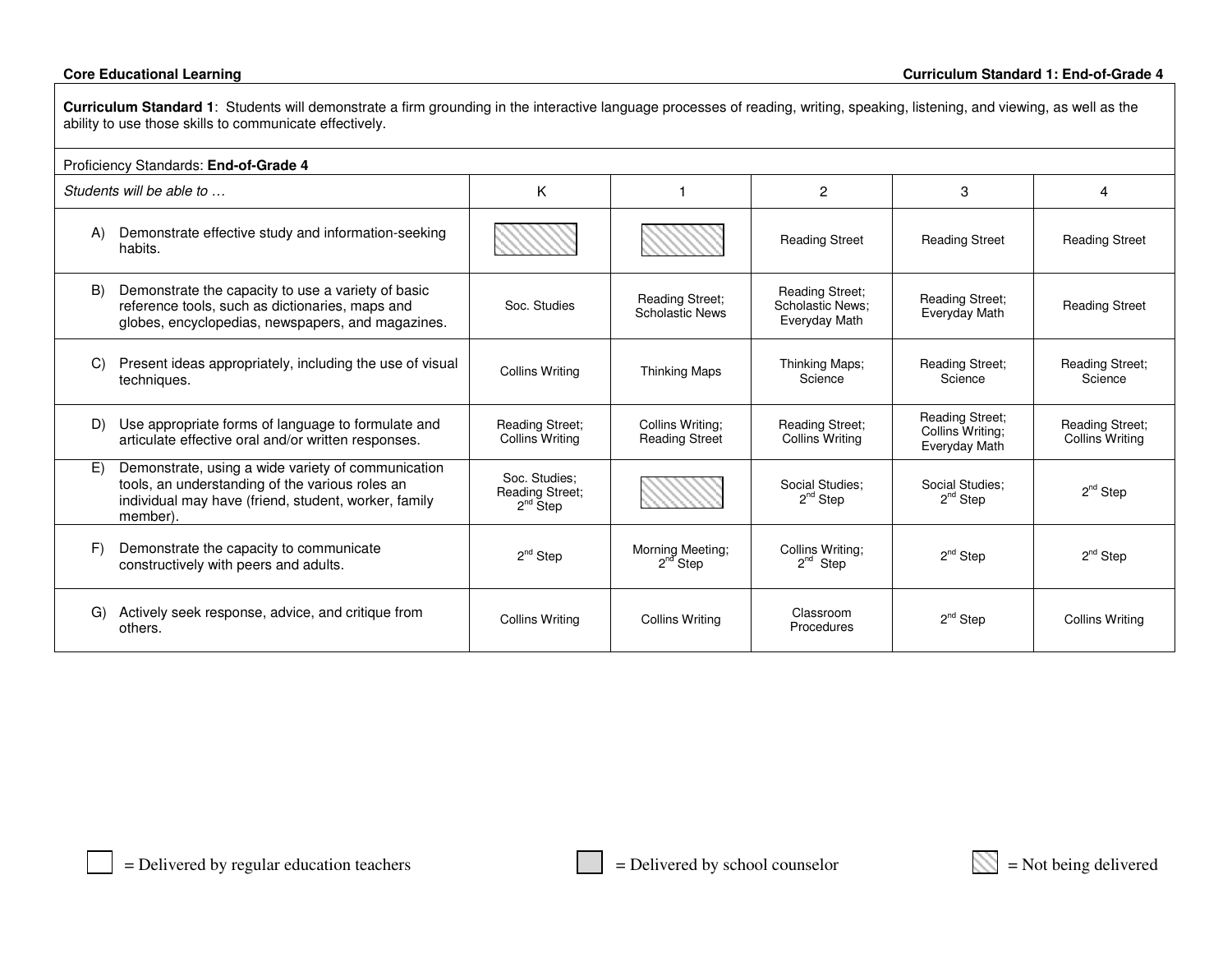| Curriculum Standard 2: Students will demonstrate a firm grounding in essential computational skills as well as strong problem-solving and reasoning abilities. |                                                    |                                        |                                              |                           |                           |  |
|----------------------------------------------------------------------------------------------------------------------------------------------------------------|----------------------------------------------------|----------------------------------------|----------------------------------------------|---------------------------|---------------------------|--|
| Proficiency Standards: End-of-Grade 4                                                                                                                          |                                                    |                                        |                                              |                           |                           |  |
| Students will be able to                                                                                                                                       | K                                                  |                                        | $\overline{2}$                               | 3                         | 4                         |  |
| Demonstrate an understanding of the basic<br>A)<br>mathematical operations of addition, subtraction,<br>multiplication, and division.                          | Everyday Math                                      | Everyday Math                          | Everyday Math                                | Everyday Math             | Everyday Math             |  |
| Describe steps needed to solve a problem.<br>B)                                                                                                                | <b>Classroom Routines:</b><br><b>Thinking Maps</b> | Everyday Math                          | Everyday Math                                | Everyday Math             | Everyday Math             |  |
| Demonstrate that a problem may be solved in more<br>C)<br>than one way.                                                                                        | Everyday Math                                      | Everyday Math                          | Everyday Math                                | Everyday Math;<br>Science | Everyday Math             |  |
| Identify patterns and relationships in computation and<br>D)<br>problem-solving.                                                                               | Everyday Math;<br>Calendar                         | Everyday Math                          | Everyday Math                                | Everyday Math             | Everyday Math             |  |
| E)<br>Use inductive reasoning to draw conclusions.                                                                                                             | Everyday Math                                      | Everyday Math                          | Everyday Math;<br>Reading Street;<br>Science | Everyday Math;<br>Science | Everyday Math;<br>Science |  |
| Use models, known facts, properties, and relationships<br>F)<br>to explain their thinking.                                                                     | Everyday Math                                      | Everyday Math;<br><b>Thinking Maps</b> | Everyday Math                                | Everyday Math;<br>Science | Everyday Math;<br>Science |  |

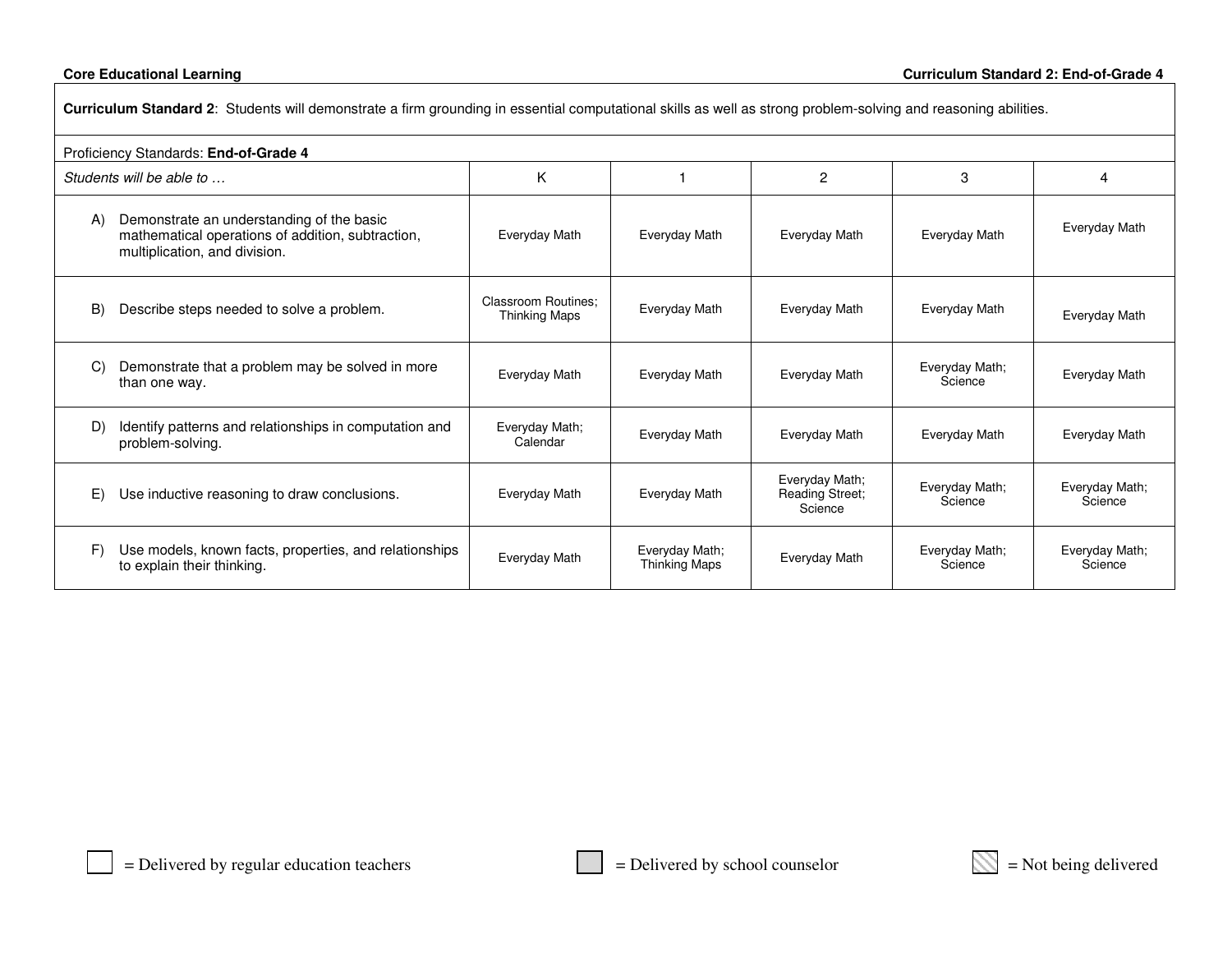|    | Curriculum Standard 3: Students will take an active role in their own learning.                   |                               |                               |                               |                                    |                                                                         |  |
|----|---------------------------------------------------------------------------------------------------|-------------------------------|-------------------------------|-------------------------------|------------------------------------|-------------------------------------------------------------------------|--|
|    | Proficiency Standards: End-of-Grade 4                                                             |                               |                               |                               |                                    |                                                                         |  |
|    | Students will be able to                                                                          | K                             |                               | 2                             | 3                                  | 4                                                                       |  |
| A) | Self-monitor progress in achievement of tasks by<br>setting time limits.                          |                               |                               |                               |                                    | <b>Classroom Routines:</b><br>Independent Work                          |  |
| B) | Establish expectations for achievement and use<br>evaluation tools.                               | Classroom Rules &<br>Routines | Classroom Rules &<br>Routines | Classroom Rules &<br>Routines | Everyday Math self-<br>assessments | Everyday Math self-<br>assessments;<br><b>Reading Street</b><br>rubrics |  |
| C) | Demonstrate an understanding of the importance of<br>observation, practice, effort, and learning. | Classroom Rules &<br>Routines | Classroom Rules &<br>Routines | Classroom Rules &<br>Routines | Science: Homework                  | Science: Homework                                                       |  |
| D) | Demonstrate self-direction in their learning and work.                                            | Independent Work              | Independent Work              | Independent Work              | Independent Work                   | Independent Work                                                        |  |

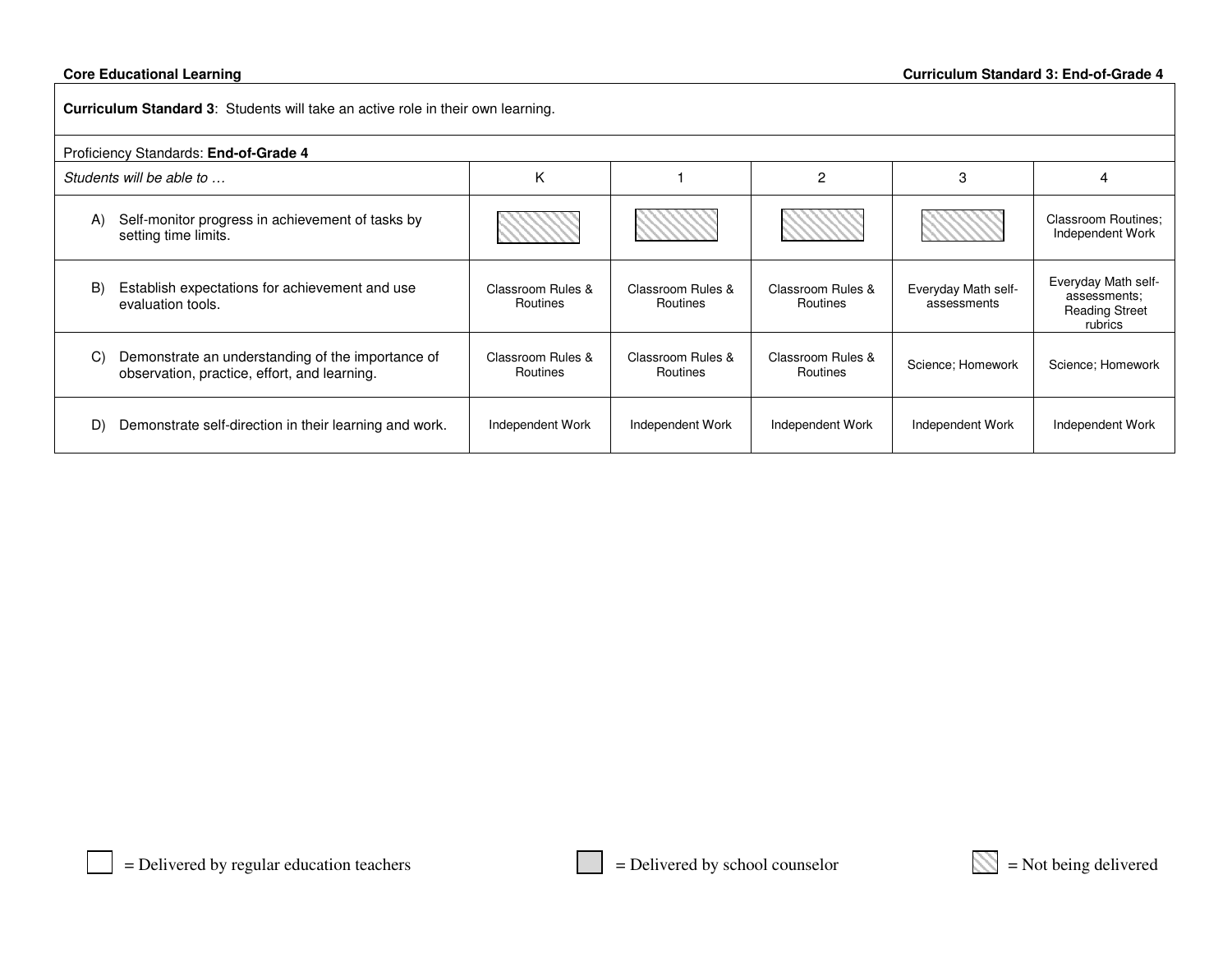#### **Individual and**

| Curriculum Standard 4: The student will develop characteristics and behaviors necessary for success in school, work, and everyday settings. |                                                                                                                                       |                                                          |                                                          |                                                                                    |                                                          |                                                          |  |
|---------------------------------------------------------------------------------------------------------------------------------------------|---------------------------------------------------------------------------------------------------------------------------------------|----------------------------------------------------------|----------------------------------------------------------|------------------------------------------------------------------------------------|----------------------------------------------------------|----------------------------------------------------------|--|
|                                                                                                                                             | Proficiency Standards: End-of-Grade 4                                                                                                 |                                                          |                                                          |                                                                                    |                                                          |                                                          |  |
|                                                                                                                                             | Students will be able to                                                                                                              | Κ                                                        |                                                          | $\overline{2}$                                                                     | 3                                                        | 4                                                        |  |
| (A)                                                                                                                                         | Identify and appreciate individual characteristics and<br>differences (i.e., likes, dislikes, interests, abilities,<br>skills, etc.). | <b>School Counseling</b><br>Curriculum:<br>$2^{nd}$ Step | <b>School Counseling</b><br>Curriculum;<br>$2^{nd}$ Step | <b>School Counseling</b><br>Curriculum:<br>2 <sup>nd</sup> Step; Reading<br>Street | <b>School Counseling</b><br>Curriculum;<br>$2^{nd}$ Step | <b>School Counseling</b><br>Curriculum:<br>$2^{nd}$ Step |  |
| $\mathbf{B}$                                                                                                                                | Identify healthy ways of dealing with conflict and<br>stress.                                                                         | $2^{nd}$ Step                                            | $2^{nd}$ Step                                            | $2^{nd}$ Step                                                                      | $2^{nd}$ Step                                            | $2^{nd}$ Step                                            |  |
| C)                                                                                                                                          | Demonstrate an awareness of how one is seen by<br>others.                                                                             | $2^{nd}$ Step                                            | $2^{nd}$ Step                                            | $2^{nd}$ Step                                                                      | $2^{nd}$ Step                                            | $2^{nd}$ Step                                            |  |
| D)                                                                                                                                          | Demonstrate positive attitudes about self.                                                                                            | $2^{nd}$ Step                                            | $2^{nd}$ Step                                            | $2^{nd}$ Step                                                                      | $2^{nd}$ Step                                            | $2^{nd}$ Step;<br>Growth & Health<br>lesson              |  |
| E)                                                                                                                                          | Demonstrate knowledge of good health habits.                                                                                          | Dental Program;<br><b>Nutrition Program</b>              | Dental Program;<br><b>Nutrition Program</b>              | Dental Program;<br><b>Nutrition Program</b>                                        | Dental Program                                           | Nutrition Program;<br>Growth & Health<br>lesson          |  |
| F)                                                                                                                                          | Identify the impact of individual behaviors.                                                                                          | $2^{nd}$ Step                                            | $2^{nd}$ Step                                            | $2^{nd}$ Step                                                                      | $2^{nd}$ Step                                            | $2^{nd}$ Step                                            |  |
| G)                                                                                                                                          | Describe how work can satisfy individual needs.                                                                                       | <b>School Counseling</b><br>Curriculum                   | <b>School Counseling</b><br>Curriculum                   | <b>School Counseling</b><br>Curriculum                                             | <b>School Counseling</b><br>Curriculum                   | <b>School Counseling</b><br>Curriculum                   |  |

- $\bullet$ Dental program provided by Cheshire Smiles
- •Nutrition program provided by UNH Cooperative Extension
- •Growth and Health lesson provided by school nurse and P.E. teacher; parents can opt-out

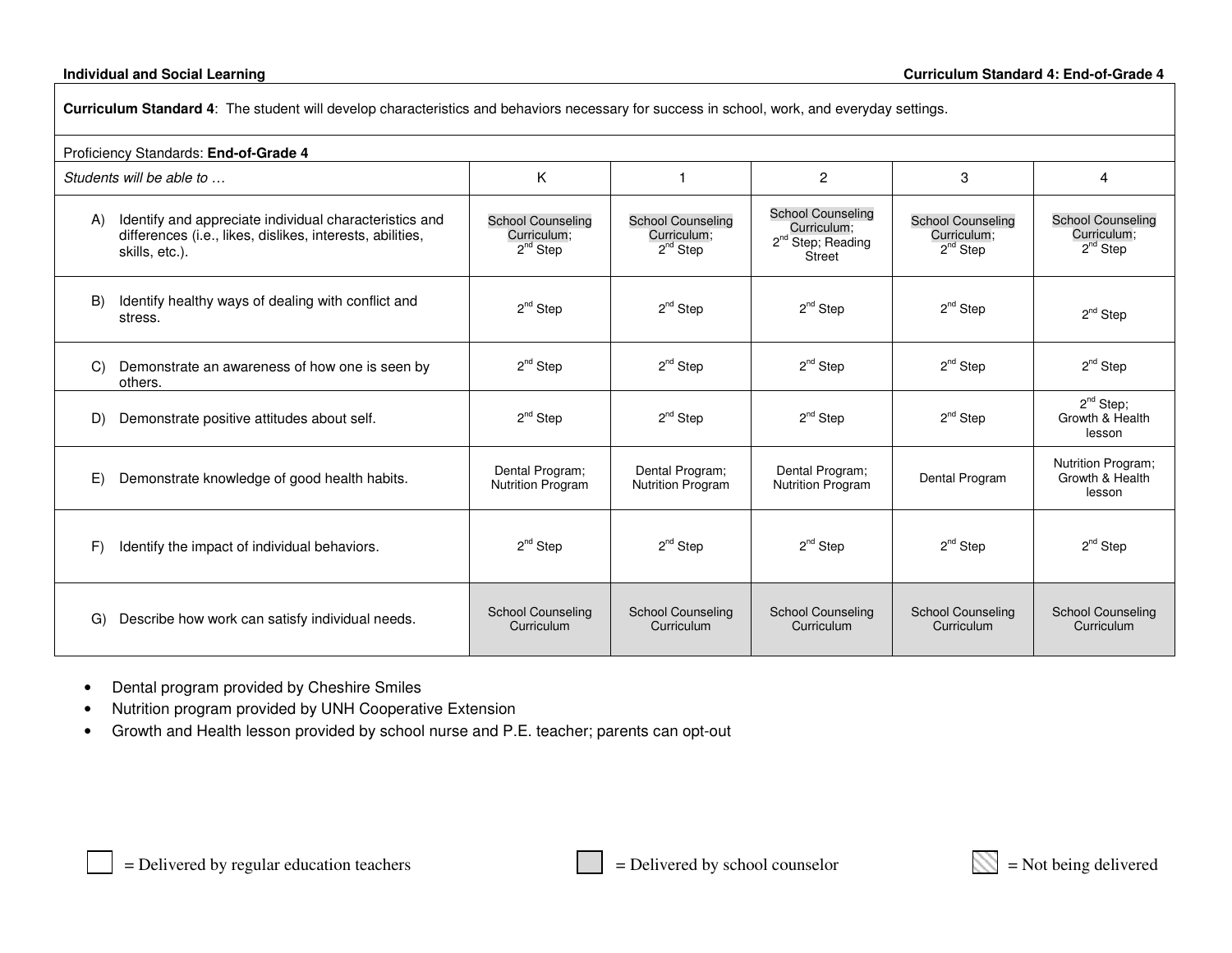#### **Individual and**

**Curriculum Standard 5**: The student will demonstrate skills in working cooperatively and collaboratively with others.

| Proficiency Standards: End-of-Grade 4                                                                      |                          |                                                      |                                   |                                                     |                                        |  |
|------------------------------------------------------------------------------------------------------------|--------------------------|------------------------------------------------------|-----------------------------------|-----------------------------------------------------|----------------------------------------|--|
| Students will be able to                                                                                   | K                        |                                                      | 2                                 | 3                                                   | 4                                      |  |
| Demonstrate the ability to participate in forming a team<br>$\mathsf{A}$<br>and identifying a common goal. | Science                  | <b>Reading Street;</b><br>Social Studies:<br>Science | Everyday Math;<br>Science         | <b>Reading Street;</b><br>Everyday Math;<br>Science | Science                                |  |
| Work toward a common goal as a member of a team.<br>B)                                                     | Kindness Jar:<br>Science | <b>Reading Street;</b><br>Social Studies;<br>Science | Everyday Math;<br>Science         | Science                                             | Science                                |  |
| Identify and practice the skills needed to resolve<br>C)<br>conflicts with other people.                   | $2^{nd}$ Step            | $2^{nd}$ Step                                        | $2^{nd}$ Step                     | $2^{nd}$ Step                                       | $2^{nd}$ Step                          |  |
| Demonstrate an understanding of, appreciation for,<br>D)<br>and sensitivity to a multicultural world.      | <b>Social Studies</b>    | Social Studies:<br><b>Scholastic News</b>            | Reading Street;<br>Social Studies | <b>Reading Street</b>                               | <b>School Counseling</b><br>Curriculum |  |
| E)<br>Demonstrate how to express feelings, reactions, and<br>ideas in an appropriate manner.               | $2^{nd}$ Step            | $2^{nd}$ Step                                        | 2 <sup>nd</sup> Step              | $2^{nd}$ Step                                       | $2^{nd}$ Step                          |  |

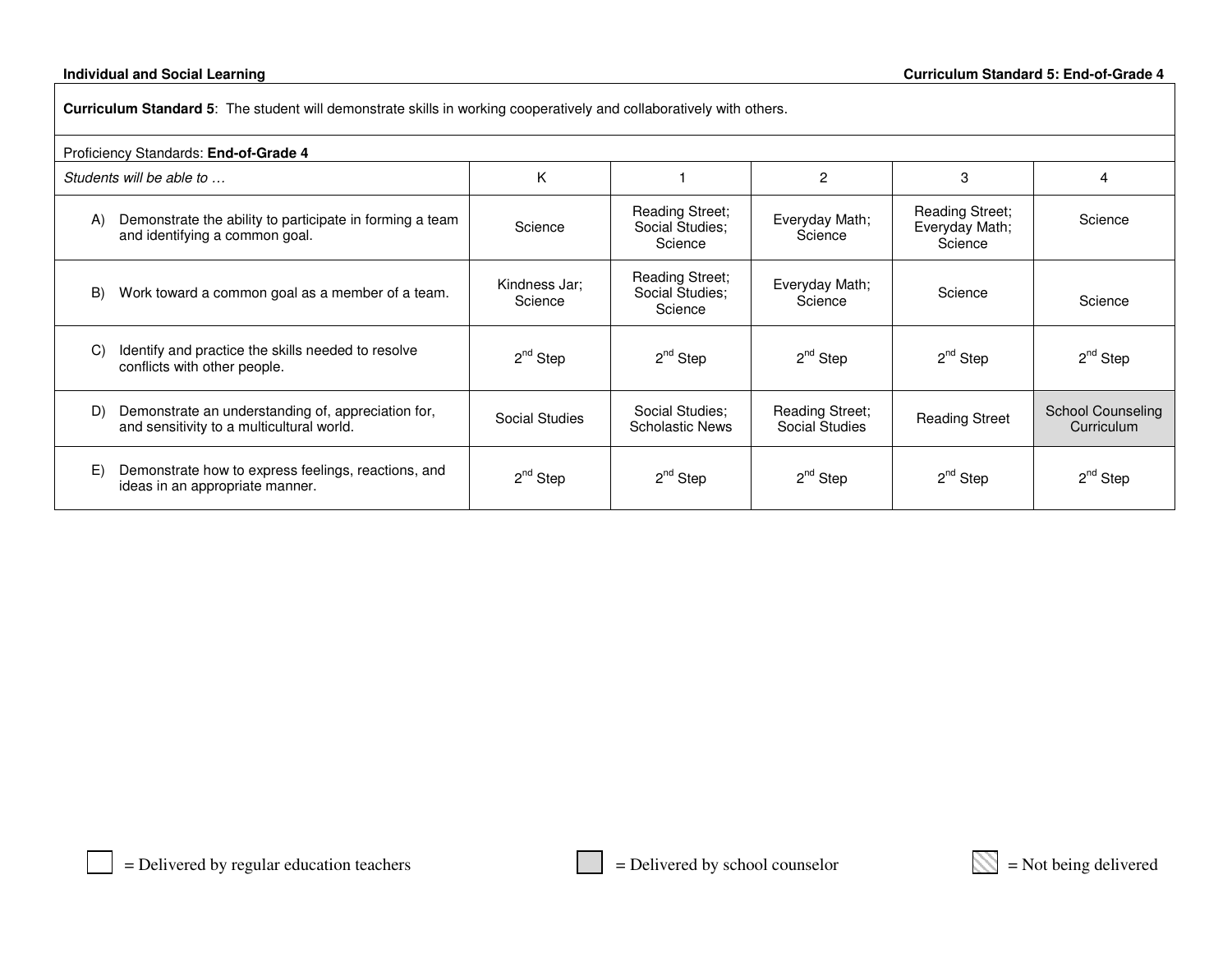### **Career** Learning

Г

| Curriculum Standard 6: Students will acquire the knowledge, attitudes, and skills to make a successful transition from school to the world of work and adult life. |                                                                                                                                                                    |                       |                                          |                                        |                                        |                                        |  |
|--------------------------------------------------------------------------------------------------------------------------------------------------------------------|--------------------------------------------------------------------------------------------------------------------------------------------------------------------|-----------------------|------------------------------------------|----------------------------------------|----------------------------------------|----------------------------------------|--|
| Proficiency Standards: End-of-Grade 4                                                                                                                              |                                                                                                                                                                    |                       |                                          |                                        |                                        |                                        |  |
|                                                                                                                                                                    | Students will be able to                                                                                                                                           | K                     |                                          | $\overline{2}$                         | 3                                      | 4                                      |  |
| $\mathsf{A}$                                                                                                                                                       | Demonstrate an awareness and knowledge of the<br>work of family members, school personnel, and<br>community workers.                                               | Social Studies        | <b>Reading Street;</b><br>Social Studies | Social Studies                         | Social Studies                         | <b>School Counseling</b><br>Curriculum |  |
| B)                                                                                                                                                                 | Demonstrate the ability to obtain information about<br>jobs from parents, relatives, adult friends and/or<br>neighbors and share that information with classmates. |                       | <b>School Counseling</b><br>Curriculum   | <b>School Counseling</b><br>Curriculum | <b>School Counseling</b><br>Curriculum | <b>School Counseling</b><br>Curriculum |  |
| C)                                                                                                                                                                 | Describe jobs that are present in the community or<br>region.                                                                                                      | <b>Social Studies</b> | <b>Reading Street;</b><br>Social Studies | Reading Street;<br>Social Studies      | Social Studies                         | <b>School Counseling</b><br>Curriculum |  |
| D)                                                                                                                                                                 | Demonstrate an understanding of how work is<br>important to all people.                                                                                            |                       | <b>Reading Street;</b><br>Social Studies | <b>School Counseling</b><br>Curriculum | Social Studies                         | <b>School Counseling</b><br>Curriculum |  |
| E)                                                                                                                                                                 | Use media and technology to identify a variety of<br>occupations.                                                                                                  |                       |                                          |                                        |                                        |                                        |  |

**E) Is an area of critical need** – the school counselor has limited access to computers and smart boards for use with large groups of students.

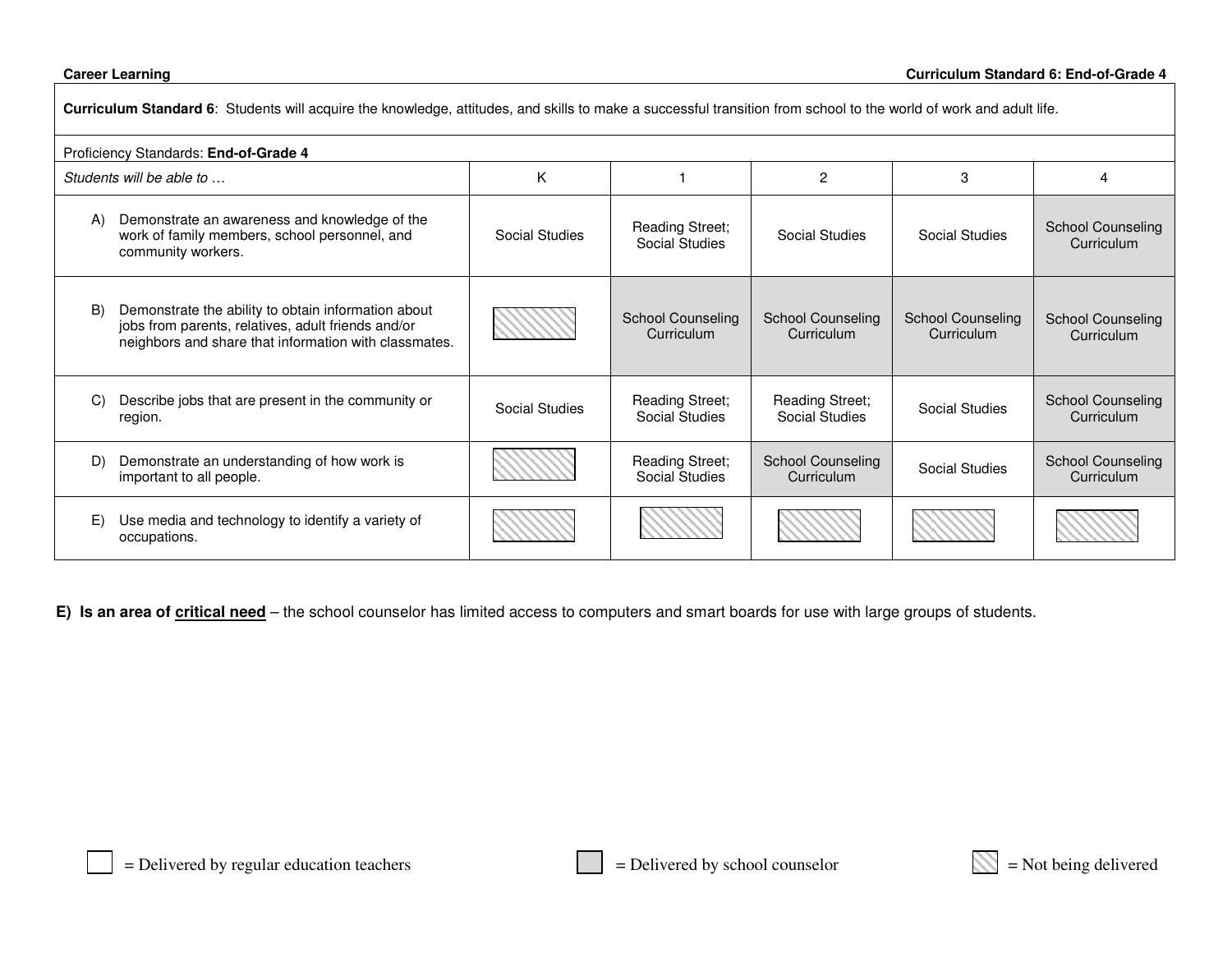### **Career Learning**

**Curriculum Standard 7**: Students will understand the relationship between individual qualities, education and training, and the world of work.

| Proficiency Standards: End-of-Grade 4                                                          |                                                           |                                                               |                                                           |                                                           |                                                           |
|------------------------------------------------------------------------------------------------|-----------------------------------------------------------|---------------------------------------------------------------|-----------------------------------------------------------|-----------------------------------------------------------|-----------------------------------------------------------|
| Students will be able to                                                                       | K                                                         |                                                               | $\overline{2}$                                            | 3                                                         | 4                                                         |
| Identify individual qualities and relate them to<br>A)<br>successful completion of schoolwork. | Classroom Rules &<br>Routines                             | Classroom Rules &<br><b>Routines</b>                          | Classroom Rules &<br>Routines                             | Classroom Rules &<br><b>Routines</b>                      | Classroom Rules &<br>Routines                             |
| Develop a positive attitude toward learning.<br>B)                                             | Classroom<br>Environment:<br>Incentives.<br>Rewards, etc. | Classroom<br>Environment:<br>Incentives.<br>Rewards, etc.     | Classroom<br>Environment:<br>Incentives,<br>Rewards, etc. | Classroom<br>Environment:<br>Incentives,<br>Rewards, etc. | Classroom<br>Environment:<br>Incentives.<br>Rewards, etc. |
| Develop a positive attitude toward work.<br>C)                                                 | Classroom<br>Environment:<br>Positive<br>Reinforcement    | Classroom<br>Environment:<br><b>Positive</b><br>Reinforcement | Classroom<br>Environment:<br>Positive<br>Reinforcement    | Classroom<br>Environment:<br>Positive<br>Reinforcement    | Classroom<br>Environment:<br>Positive<br>Reinforcement    |
| Describe and demonstrate the importance of planning.<br>D)                                     | Classroom Rules &<br>Routines;<br>Thinking Maps           | Classroom Rules &<br>Routines:<br>Thinking Maps               | Classroom Rules &<br>Routines:<br>Thinking Maps           | Classroom Rules &<br>Routines:<br>Thinking Maps           | Classroom Rules &<br>Routines:<br><b>Thinking Maps</b>    |
| E)<br>Demonstrate appropriate safety practices in the school<br>setting.                       | Classroom and<br><b>Building Rules &amp;</b><br>Routines  | Classroom and<br>Building Rules &<br>Routines                 | Classroom and<br><b>Building Rules &amp;</b><br>Routines  | Classroom and<br><b>Building Rules &amp;</b><br>Routines  | Classroom and<br><b>Building Rules &amp;</b><br>Routines  |

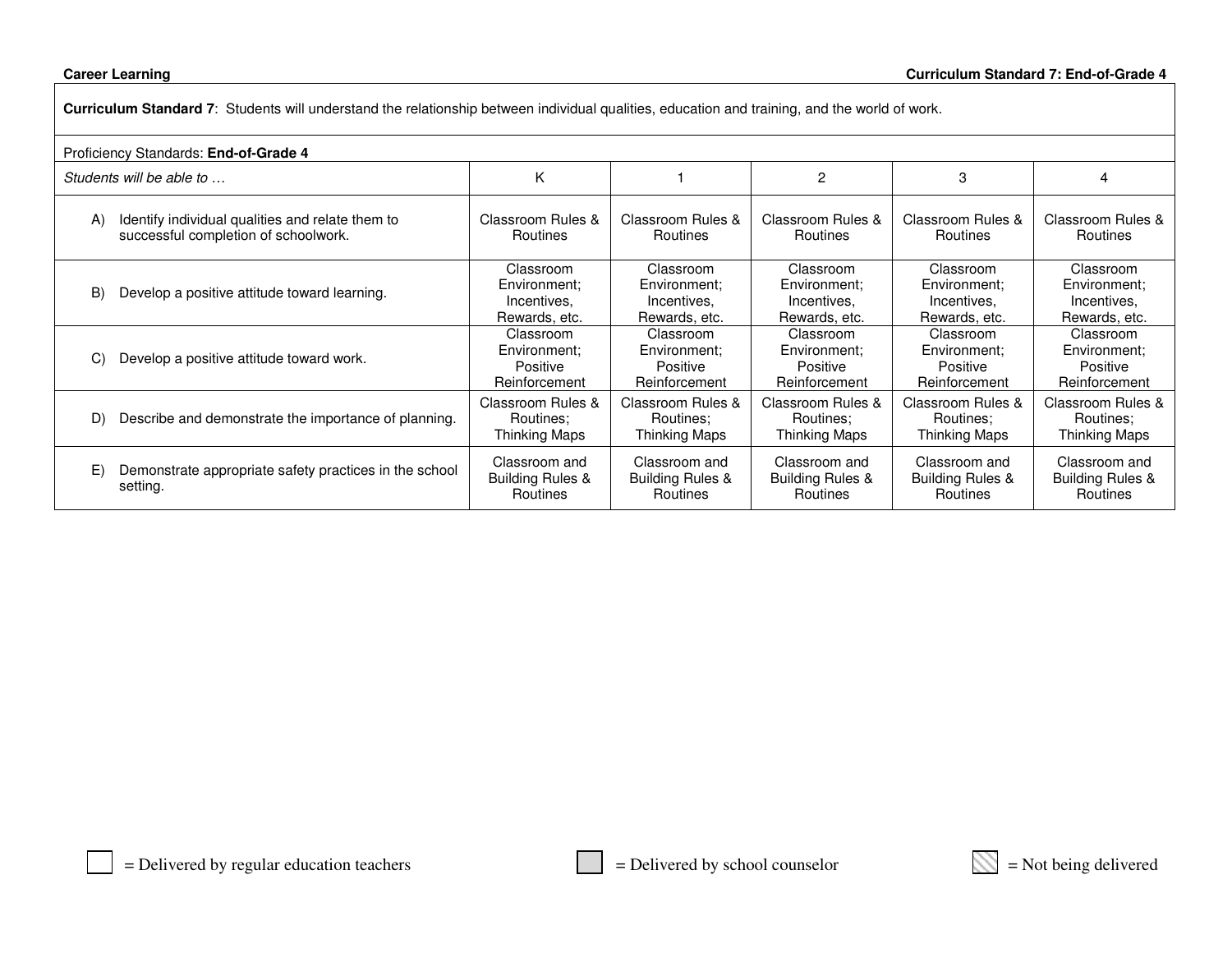**Curriculum Standard 1**: Students will demonstrate <sup>a</sup> firm grounding in the interactive language processes of reading, writing, speaking, listening, and viewing, as well as the ability to use those skills to communicate effectively.

| Proficiency Standards: End-of-Grade 8                                                                                                   |                                    |                                                    |                                                             |                                        |  |  |
|-----------------------------------------------------------------------------------------------------------------------------------------|------------------------------------|----------------------------------------------------|-------------------------------------------------------------|----------------------------------------|--|--|
| Students will be able to                                                                                                                | 5                                  | 6                                                  | 7                                                           | 8                                      |  |  |
| Demonstrate the capacity to use a variety of tools, such as<br>A)<br>libraries, museums, technology, etc., to enhance learning.         |                                    | Library Projects;<br>Computers                     | English;<br>Reading;<br>Science                             | English;<br><b>Social Studies</b>      |  |  |
| Demonstrate the ability to compare, contrast, and use information<br>B)<br>presented in written, oral, audio-visual, and graphic forms. | Reading Street;<br>Social Studies  | Reading;<br>English;<br>Social Studies;<br>Science | Thinking Maps;<br>Graphic Organizers;<br><b>Smart Board</b> | All Content Areas                      |  |  |
| Distinguish facts from opinions in a variety of communication<br>C)<br>forms.                                                           | Reading Street;<br>Social Studies  | Reading;<br>English                                | English;<br>Reading;<br>Social Studies                      | English;<br>Social Studies;<br>Science |  |  |
| Express ideas clearly and concisely.<br>D)                                                                                              | <b>Collins Writing</b>             | Reading;<br>Collins Writing                        | English;<br>Science;<br>Collins Writing                     | <b>Collins Writing</b>                 |  |  |
| Recognize when an individual or group does not understand their<br>E)<br>message and respond appropriately.                             |                                    |                                                    | Math                                                        | All Content Areas                      |  |  |
| Communicate and work effectively with others as active<br>F)<br>participants and responsive listeners.                                  | Group work in all<br>content areas | Group work in all<br>content areas                 | Science Labs:<br>Pair/Share Reading                         | Group work in all<br>content areas     |  |  |

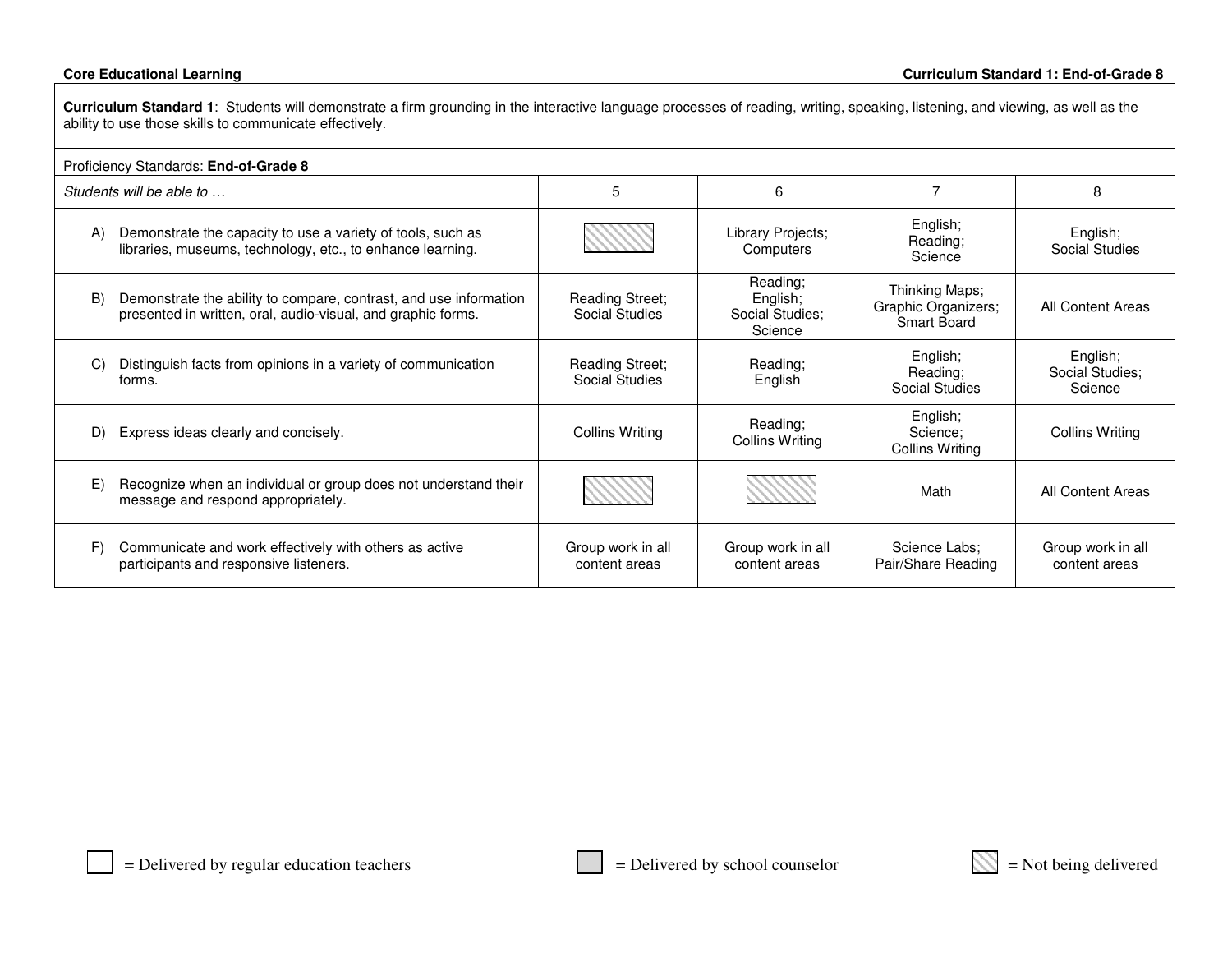| Curriculum Standard 2: Students will demonstrate a firm grounding in essential computational skills as well as strong problem-solving and reasoning abilities.                               |                                      |                                     |                                                             |                                     |  |  |
|----------------------------------------------------------------------------------------------------------------------------------------------------------------------------------------------|--------------------------------------|-------------------------------------|-------------------------------------------------------------|-------------------------------------|--|--|
| Proficiency Standards: End-of-Grade 8                                                                                                                                                        |                                      |                                     |                                                             |                                     |  |  |
| Students will be able to                                                                                                                                                                     | 5                                    | 6                                   | 7                                                           | 8                                   |  |  |
| Select appropriate computational techniques to help solve<br>A)<br>problems and, if appropriate, use mental computation and<br>estimation strategies to check the reasonableness of results. | Everyday Math                        | Math                                | Math Skills Set:<br>Science                                 | Math;<br>Science                    |  |  |
| $\mathbf{B}$<br>Describe the process used to solve a problem and apply the<br>process to a new problem.                                                                                      | Everyday Math;<br>Science            | Math                                | Math:<br>Science                                            | Math;<br>Science                    |  |  |
| Use problem solving in civic, social, and everyday settings.<br>C)                                                                                                                           | <b>DARE</b>                          | Math:<br>Guidance Class             | English;<br><b>Social Studies</b>                           | All Content Areas                   |  |  |
| D)<br>Identify when there is enough information to propose a solution to<br>a problem.                                                                                                       | Science:<br><b>DARE</b>              | Math:<br>Science:<br>Guidance Class | Science:<br>Social Studies                                  | Math;<br>Science:<br>Social Studies |  |  |
| E)<br>Identify the operating principles underlying a system (people,<br>machines, processes) and evaluate the operation of a system.                                                         | Social Studies:<br>Science           | Social Studies                      | Science;<br>Social Studies                                  | Science:<br>Social Studies          |  |  |
| Use deductive reasoning and reasoning by analogy to solve<br>F<br>problems.                                                                                                                  | Science:<br>Bridge Maps;<br>Spelling |                                     | English;<br>Reading:<br>Math;<br>Social Studies:<br>Science | English;<br>Math;<br>Science        |  |  |

•DARE Program provided by the Hinsdale Police department

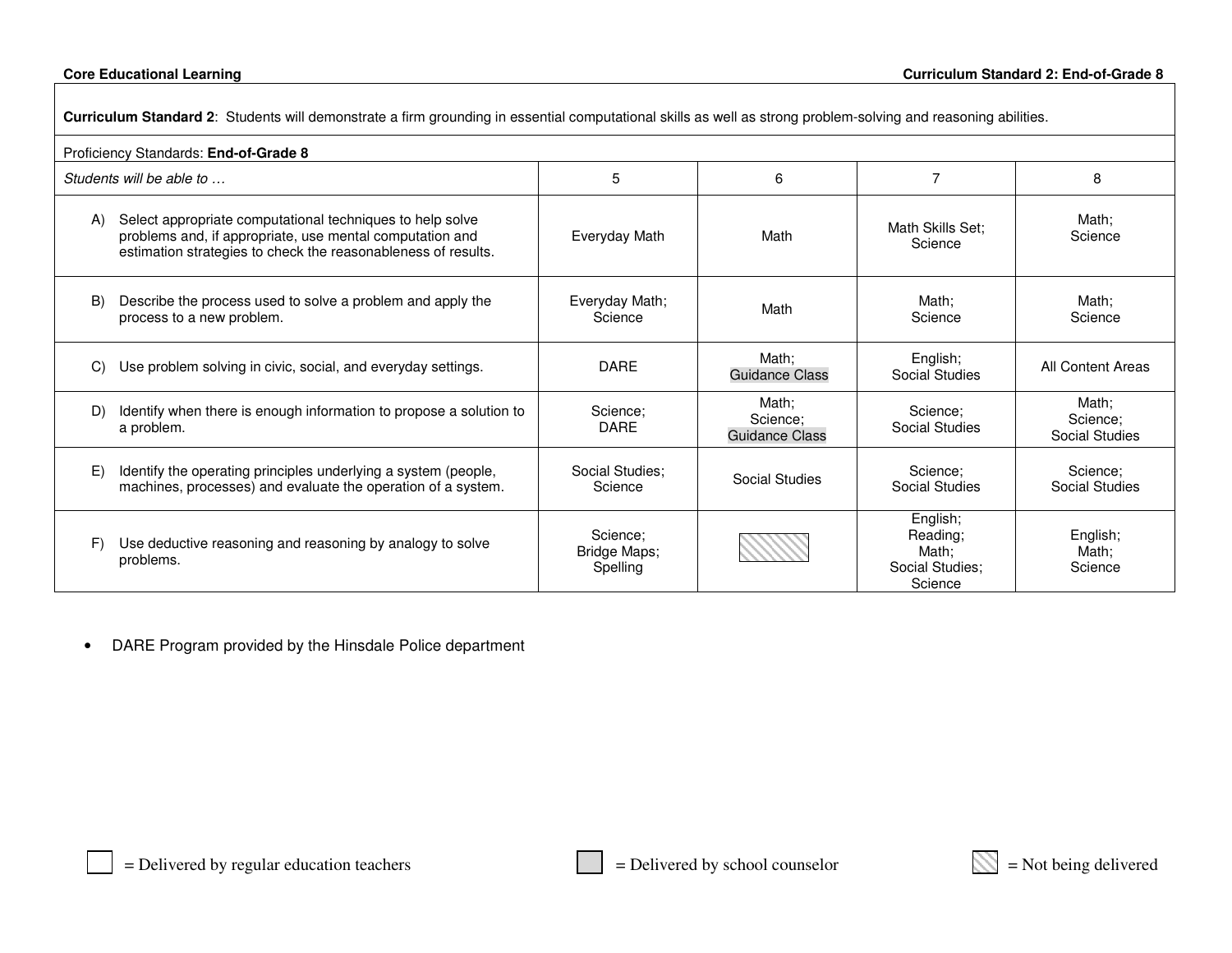| Curriculum Standard 3: Students will take an active role in their own learning.                                                                                                       |                                        |                            |                                                  |                              |  |  |  |
|---------------------------------------------------------------------------------------------------------------------------------------------------------------------------------------|----------------------------------------|----------------------------|--------------------------------------------------|------------------------------|--|--|--|
| Proficiency Standards: End-of-Grade 8                                                                                                                                                 |                                        |                            |                                                  |                              |  |  |  |
| Students will be able to                                                                                                                                                              | 5                                      | 6                          |                                                  | 8                            |  |  |  |
| Establish learning goals around interests, abilities, and<br>A)<br>achievements.                                                                                                      |                                        |                            | English;<br>Math Skills Set;<br><b>MAP Goals</b> | English;<br>Math;<br>Science |  |  |  |
| Plan activities to achieve learning goals.<br>B)                                                                                                                                      |                                        | Science:<br>Social Studies | Assignment Journals                              |                              |  |  |  |
| Monitor their own learning process and revise activities<br>$\mathcal{C}$<br>accordingly, considering strategies for improving academic skills.                                       |                                        |                            | English                                          | English Skills Set           |  |  |  |
| Identify and understand the impact of their preferred learning style<br>D)<br>on their ability to receive and process information.                                                    | Science                                |                            | English;<br>Science:<br><b>Smart Board</b>       | English                      |  |  |  |
| Devise a system, such as a flow chart or log, for keeping track of<br>E)<br>progress and goals, and adjust priorities to meet deadlines and<br>manage time, according to this system. | Science                                |                            |                                                  | <b>Skills Set</b>            |  |  |  |
| Demonstrate knowledge of school tasks that are similar to skills<br>F)<br>essential for job success.                                                                                  | <b>School Counseling</b><br>Curriculum |                            |                                                  |                              |  |  |  |

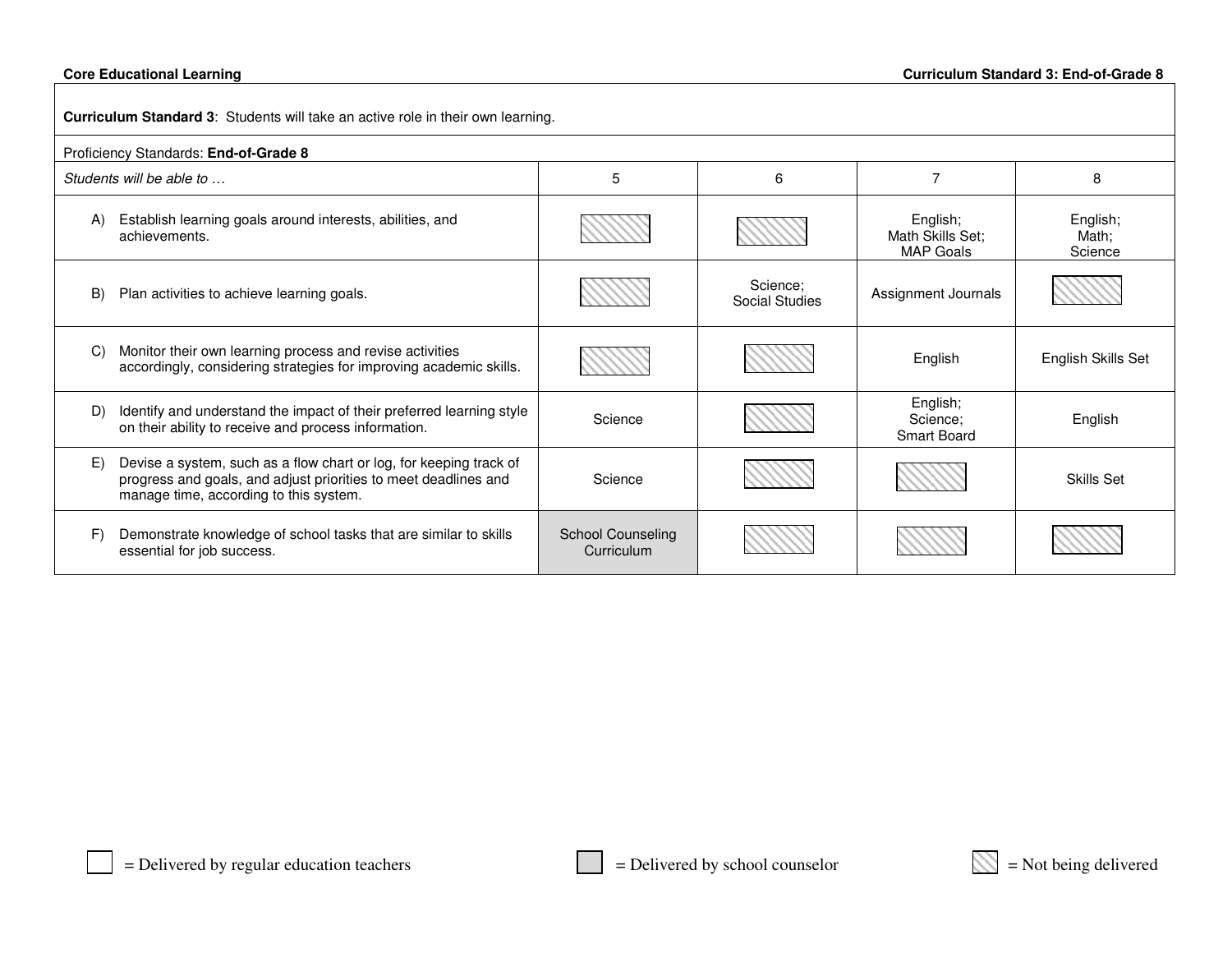#### **Individual and**

**Curriculum Standard 4**: The student will develop characteristics and behaviors necessary for success in school, work, and everyday settings.

| Proficiency Standards: End-of-Grade 8                                                             |             |   |  |                                            |
|---------------------------------------------------------------------------------------------------|-------------|---|--|--------------------------------------------|
| Students will be able to                                                                          |             | 6 |  | 8                                          |
| Describe the individual concepts and interests that influence one's<br>A)<br>decisions.           | <b>DARE</b> |   |  | English; Science;<br><b>Social Studies</b> |
| Identify how experience influences attitudes, behavior, and<br>B)<br>aptitudes.                   | <b>DARE</b> |   |  | English; Social<br><b>Studies</b>          |
| Demonstrate an awareness of the importance of maintaining<br>C)<br>physical and emotional health. | <b>DARE</b> |   |  | English; Science;<br>Social Studies        |

- •DARE Program provided by the Hinsdale Police department
- •**C) is an area of critical need**

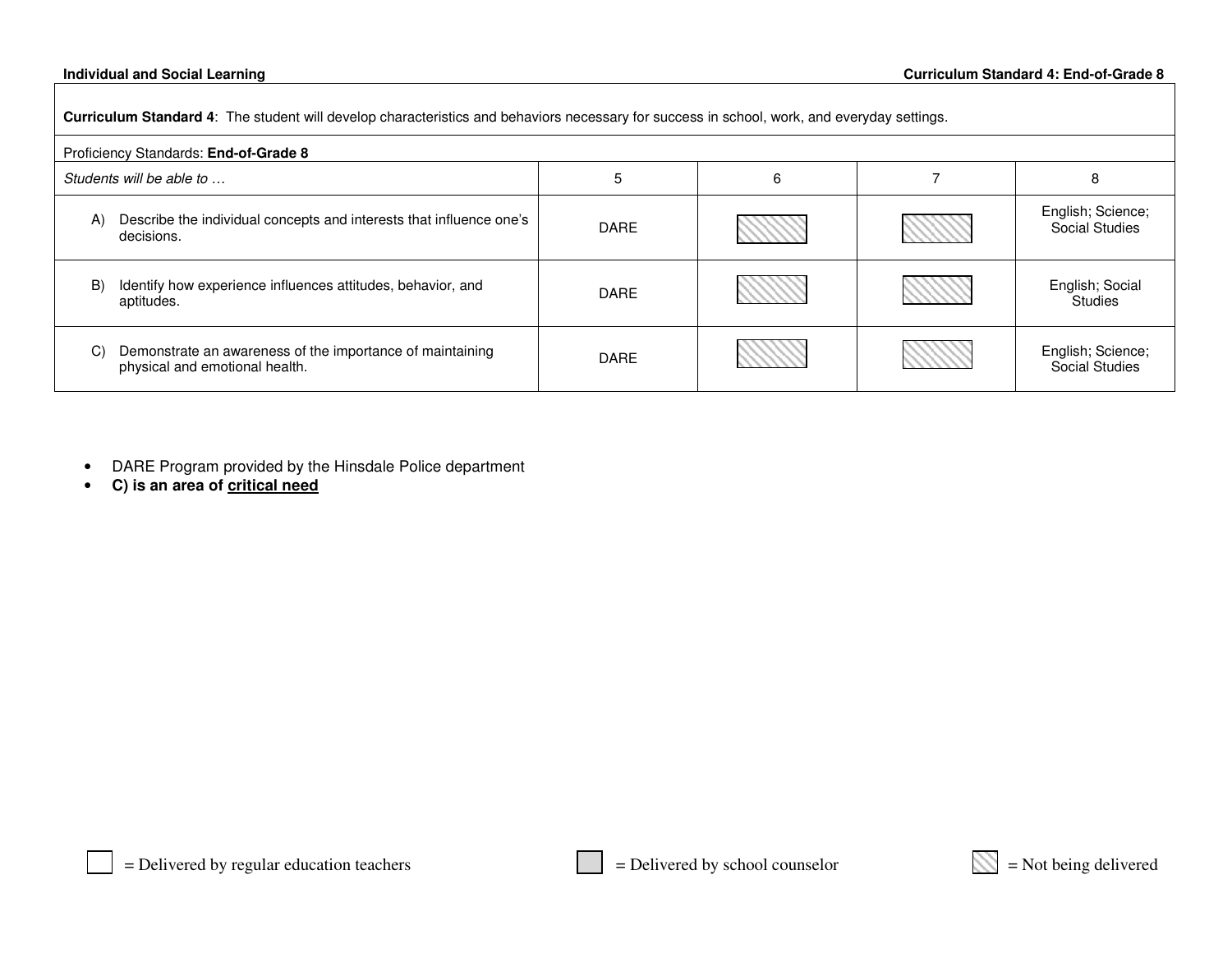**Curriculum Standard 5**: The student will demonstrate skills in working cooperatively and collaboratively with others.

| Proficiency Standards: End-of-Grade 8                |                                                                                                                                           |                                        |                                    |                                    |                                    |
|------------------------------------------------------|-------------------------------------------------------------------------------------------------------------------------------------------|----------------------------------------|------------------------------------|------------------------------------|------------------------------------|
| Students will be able to<br>5<br>7<br>6              |                                                                                                                                           |                                        |                                    | 8                                  |                                    |
| A)<br>others.                                        | Demonstrate skills in working cooperatively/collaboratively with                                                                          | Group work in all<br>content areas     | Group work in all<br>content areas | Group work in all<br>content areas | Group work in all<br>content areas |
| B)<br>accomplishment of a common goal.               | Identify and demonstrate team skills that lead to the successful                                                                          | Science                                | Group work in all<br>content areas | Group work in all<br>content areas | All Classes                        |
| C)<br>Identify sources and effects of peer pressure. |                                                                                                                                           | <b>DARE</b>                            | <b>Guidance Class</b>              | <b>Guidance Class</b>              | All Classes                        |
| D)<br>oneself (race, age, gender).                   | Demonstrate the ability to work with people who are different from                                                                        | <b>School Counseling</b><br>Curriculum | All Classes                        | All Classes                        | All Classes                        |
| E)<br>settings.                                      | Demonstrate tolerance and respect in interpersonal and group                                                                              | Group work in all<br>content areas     | All Classes                        | All Classes                        | All Classes                        |
| F)                                                   | Demonstrate the ability to present facts that support opinion, to<br>listen to dissenting points of view, and to reach a shared decision. |                                        | All Classes                        | All Classes                        | All Classes                        |
| G)                                                   | Provide honest and helpful feedback to others in a group project.                                                                         | Group work in all<br>content areas     | All Classes                        | All Classes                        | All Classes                        |

•DARE Program provided by the Hinsdale Police department

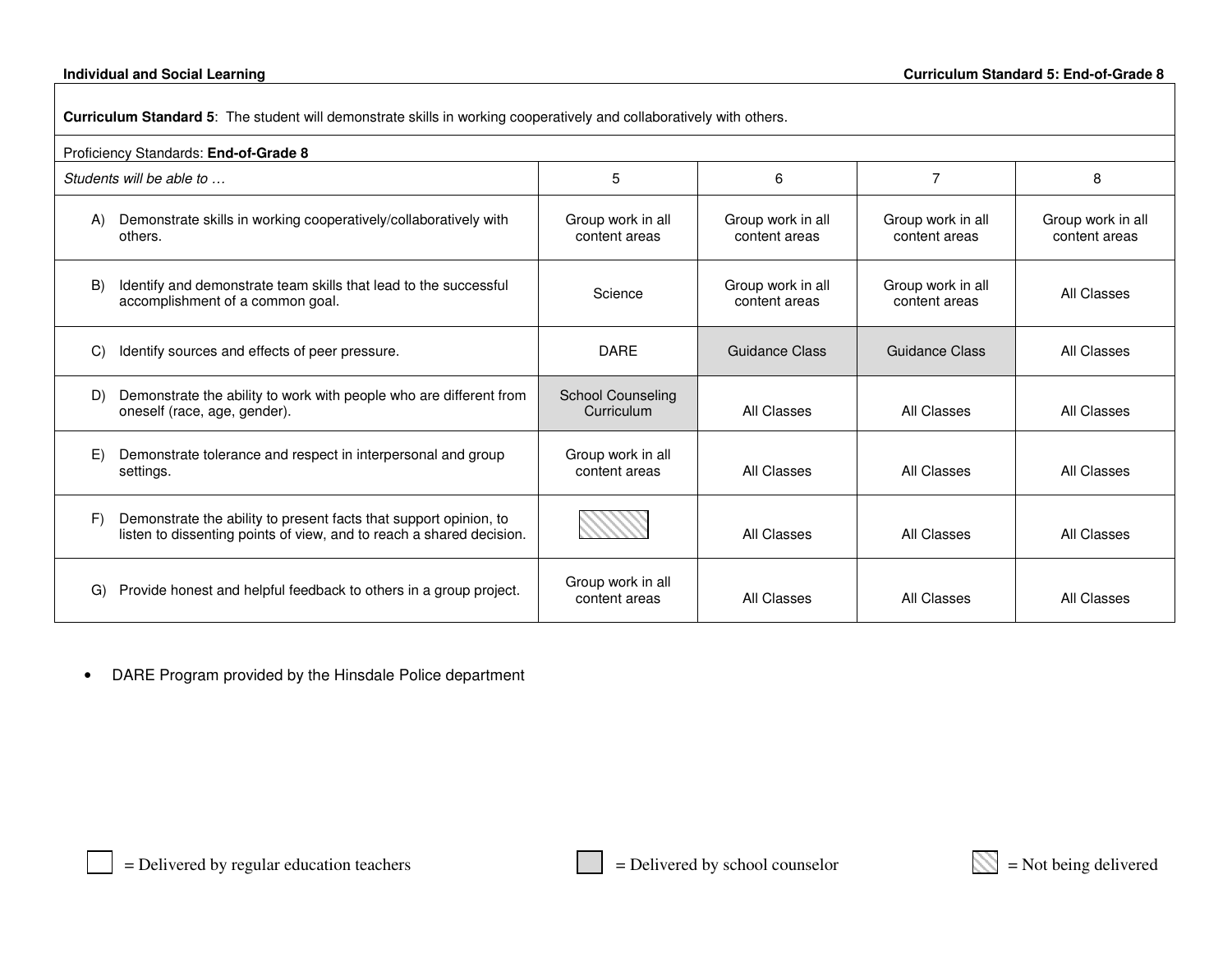### **Career**

Г

| Curriculum Standard 6: Students will acquire the knowledge, attitudes, and skills to make a successful transition from school to the world of work and adult life. |   |   |   |                  |
|--------------------------------------------------------------------------------------------------------------------------------------------------------------------|---|---|---|------------------|
| Proficiency Standards: End-of-Grade 8                                                                                                                              |   |   |   |                  |
| Students will be able to                                                                                                                                           | 5 | 6 | 7 | 8                |
| Describe the importance of individual characteristics in getting and<br>A)<br>keeping a job.                                                                       |   |   |   | Math;<br>Science |
| B)<br>Describe how contributions of individuals both inside and outside<br>the home are important.                                                                 |   |   |   | Math;<br>Science |
| Use interest inventories to identify a number of occupational<br>C)<br>groups for exploration.                                                                     |   |   |   |                  |
| Demonstrate an understanding of career clusters and career<br>D)<br>ladders.                                                                                       |   |   |   |                  |
| Explore the educational requirements for various occupations.<br>E)                                                                                                |   |   |   | Science          |
| F)<br>Make decisions and set appropriate career goals.                                                                                                             |   |   |   |                  |

• All proficiency standards on this page (A – F) are an area of **critical need**

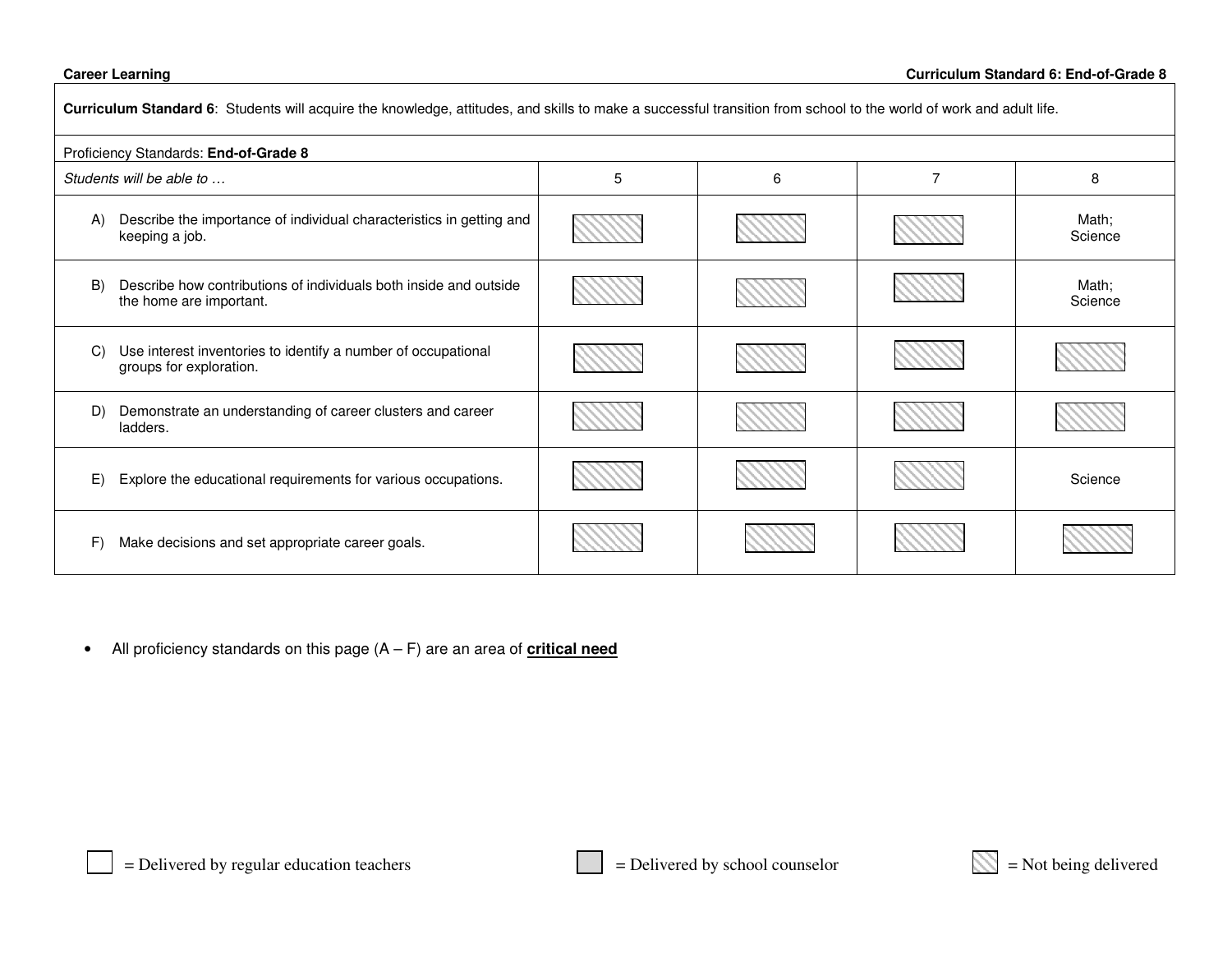### **Career**

| Curriculum Standard 7: Students will understand the relationship between individual qualities, education and training, and the world of work.                                                                                                                 |   |   |   |                                        |
|---------------------------------------------------------------------------------------------------------------------------------------------------------------------------------------------------------------------------------------------------------------|---|---|---|----------------------------------------|
| Proficiency Standards: End-of-Grade 8                                                                                                                                                                                                                         |   |   |   |                                        |
| Students will be able to                                                                                                                                                                                                                                      | 5 | 6 | 7 | 8                                      |
| Explain the relationship between educational achievement and<br>A)<br>career planning.                                                                                                                                                                        |   |   |   | Science                                |
| B)<br>Describe, either orally, visually or in writing, how individual<br>preferences and interests influence career choices and success.                                                                                                                      |   |   |   |                                        |
| Describe individual skills required to fulfill different life roles.<br>C)                                                                                                                                                                                    |   |   |   | Science                                |
| D)<br>Demonstrate knowledge of learning opportunities offered at the<br>high school level.                                                                                                                                                                    |   |   |   | <b>School Counseling</b><br>Curriculum |
| Develop an individual educational and career plan that integrates<br>E)<br>interests, abilities, and skills, supports the identification of one or<br>more career pathways, and that includes tentative decisions and<br>planning for high school and beyond. |   |   |   |                                        |
| F<br>Employ appropriate safety practices related to the world of work.                                                                                                                                                                                        |   |   |   |                                        |

• All proficiency standards on this page (A – F) are an area of **critical need**

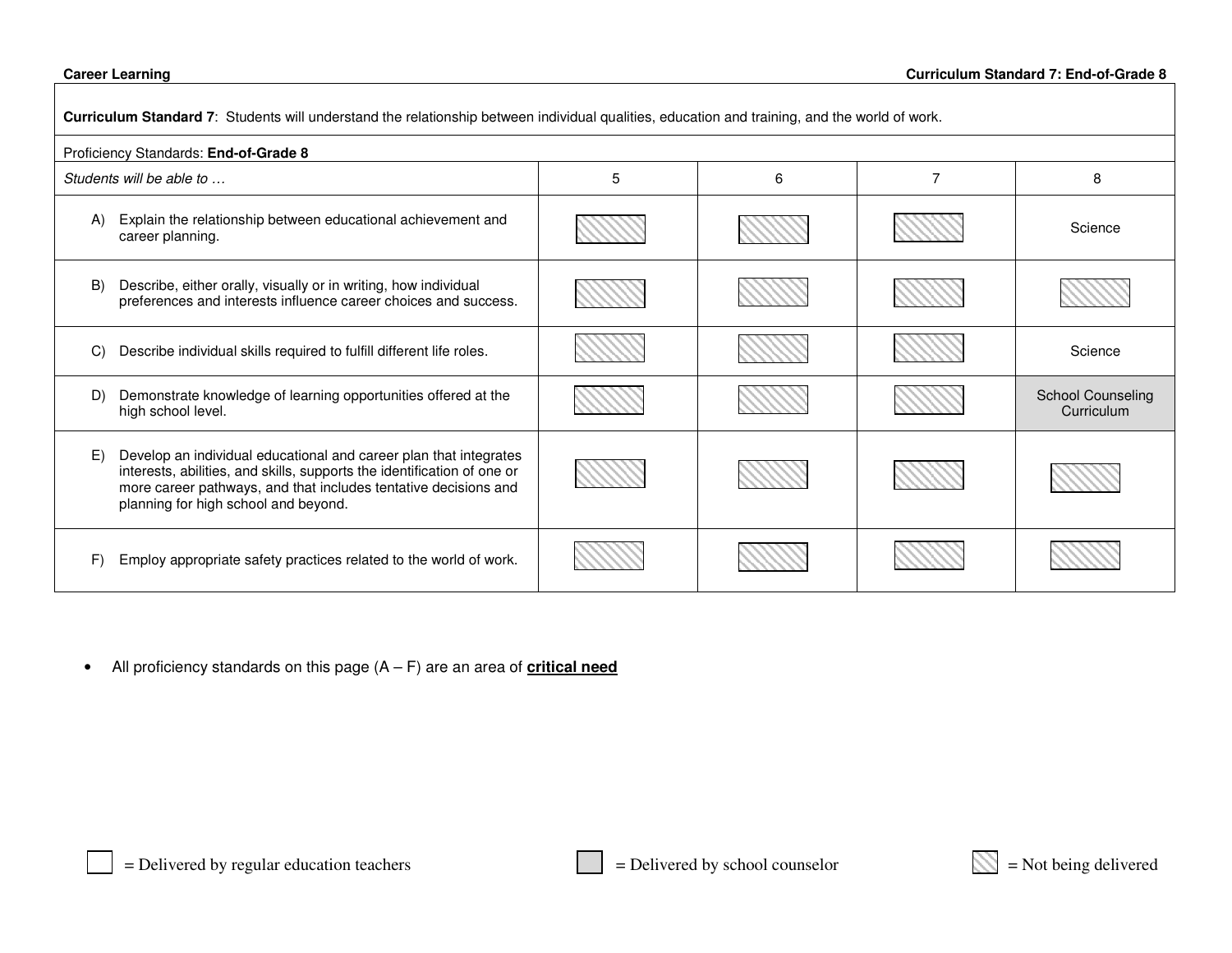| Curriculum Standard 1: Students will demonstrate a firm grounding in the interactive language processes of reading, writing, speaking, listening, and viewing, as well as the<br>ability to use those skills to communicate effectively. |         |         |  |
|------------------------------------------------------------------------------------------------------------------------------------------------------------------------------------------------------------------------------------------|---------|---------|--|
| Proficiency Standards: End-of-Grade 10                                                                                                                                                                                                   |         |         |  |
| Students will be able to                                                                                                                                                                                                                 | 9       | 10      |  |
| Access information from multiple sources and information-retrieval systems.<br>A)                                                                                                                                                        | English | English |  |
| B)<br>Distinguish between informative and persuasive messages.                                                                                                                                                                           | English | English |  |
| Demonstrate the ability to summarize ideas and information.<br>C)                                                                                                                                                                        | English | English |  |
| Demonstrate the ability to use a variety of organizational structures such as cause and effect<br>D)<br>patterns, paraphrasing, and charts and graphs to communicate ideas and information.                                              | English | English |  |
| Demonstrate the ability to effectively and logically support individual ideas.<br>E)                                                                                                                                                     | English | English |  |
| F)<br>Use cross-referencing while gathering information.                                                                                                                                                                                 | English | English |  |
| Credit sources and cite references appropriately.<br>G)                                                                                                                                                                                  | English | English |  |
| Recognize, evaluate, and respond appropriately to persuasive forms of communication.<br>H)                                                                                                                                               | English | English |  |

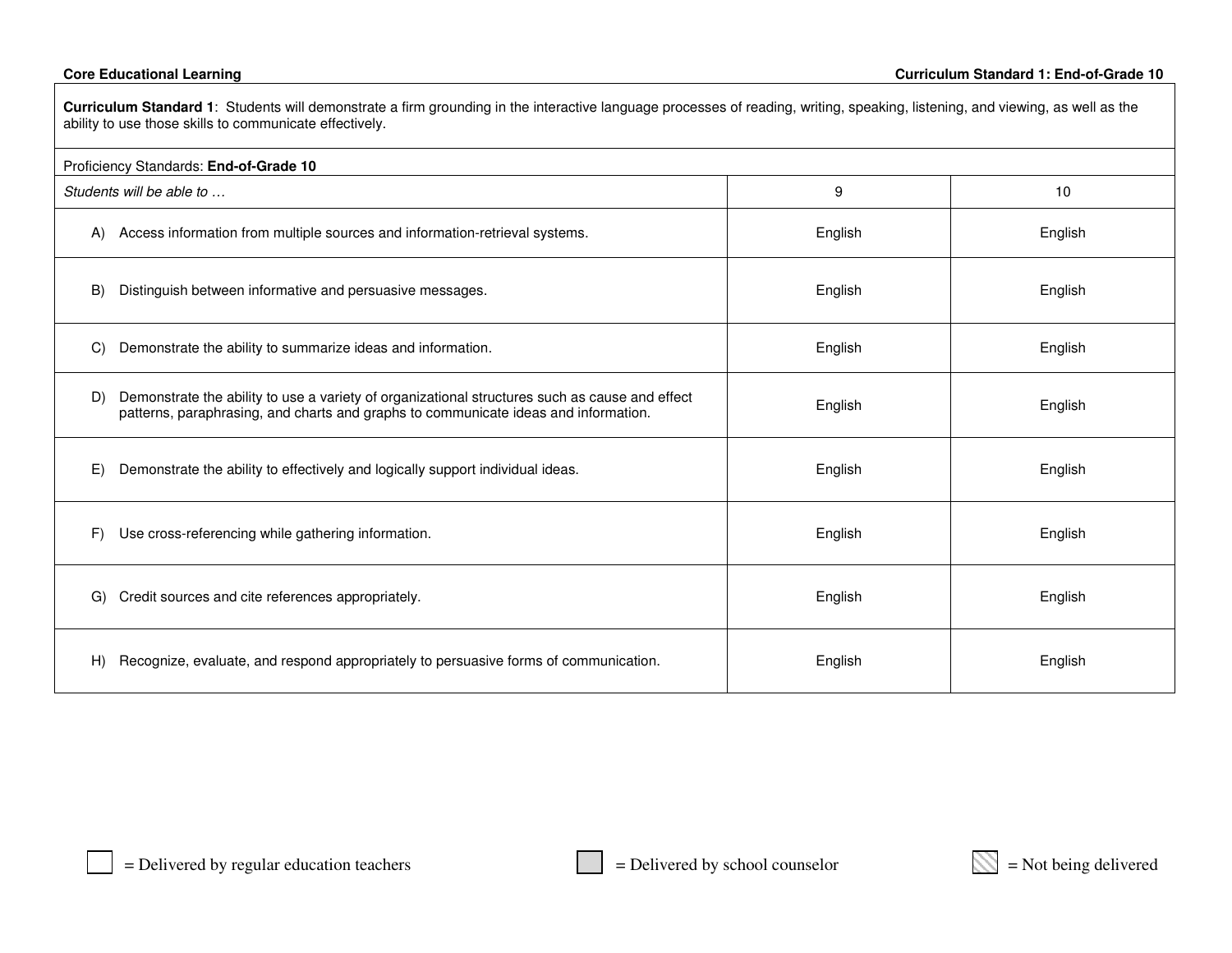| Curriculum Standard 2: Students will demonstrate a firm grounding in essential computational skills as well as strong problem-solving and reasoning abilities.                                                         |      |      |  |
|------------------------------------------------------------------------------------------------------------------------------------------------------------------------------------------------------------------------|------|------|--|
| Proficiency Standards: End-of-Grade 10                                                                                                                                                                                 |      |      |  |
| Students will be able to                                                                                                                                                                                               | 9    | 10   |  |
| Perform the four basic mathematical operations with rational numbers.<br>A)                                                                                                                                            | Math | Math |  |
| Identify the issues involved in making a decision or solving a problem.<br>B)                                                                                                                                          | Math | Math |  |
| Gather and use appropriate materials and resources in making individual and career decisions,<br>C)<br>included printed materials, human resources, and information accessed through technology.                       |      |      |  |
| Use logic to draw conclusions from available information.<br>D)                                                                                                                                                        | Math | Math |  |
| Develop a plan that reflects research and builds on relevant precedents.<br>E)                                                                                                                                         |      |      |  |
| Evaluate an event or activity in terms of expressed purpose.<br>F)                                                                                                                                                     | Math | Math |  |
| Generalize rules or principles (underlying patterns and relationships) from a set of conclusions,<br>G)<br>objective data, written text or system's review and apply those rules and principles to a new<br>situation. | Math | Math |  |
| Devise strategies for improving the performance of a system.<br>H)                                                                                                                                                     | Math | Math |  |
| Test the effectiveness of strategies employed.<br>$\mathsf{I}$                                                                                                                                                         | Math | Math |  |

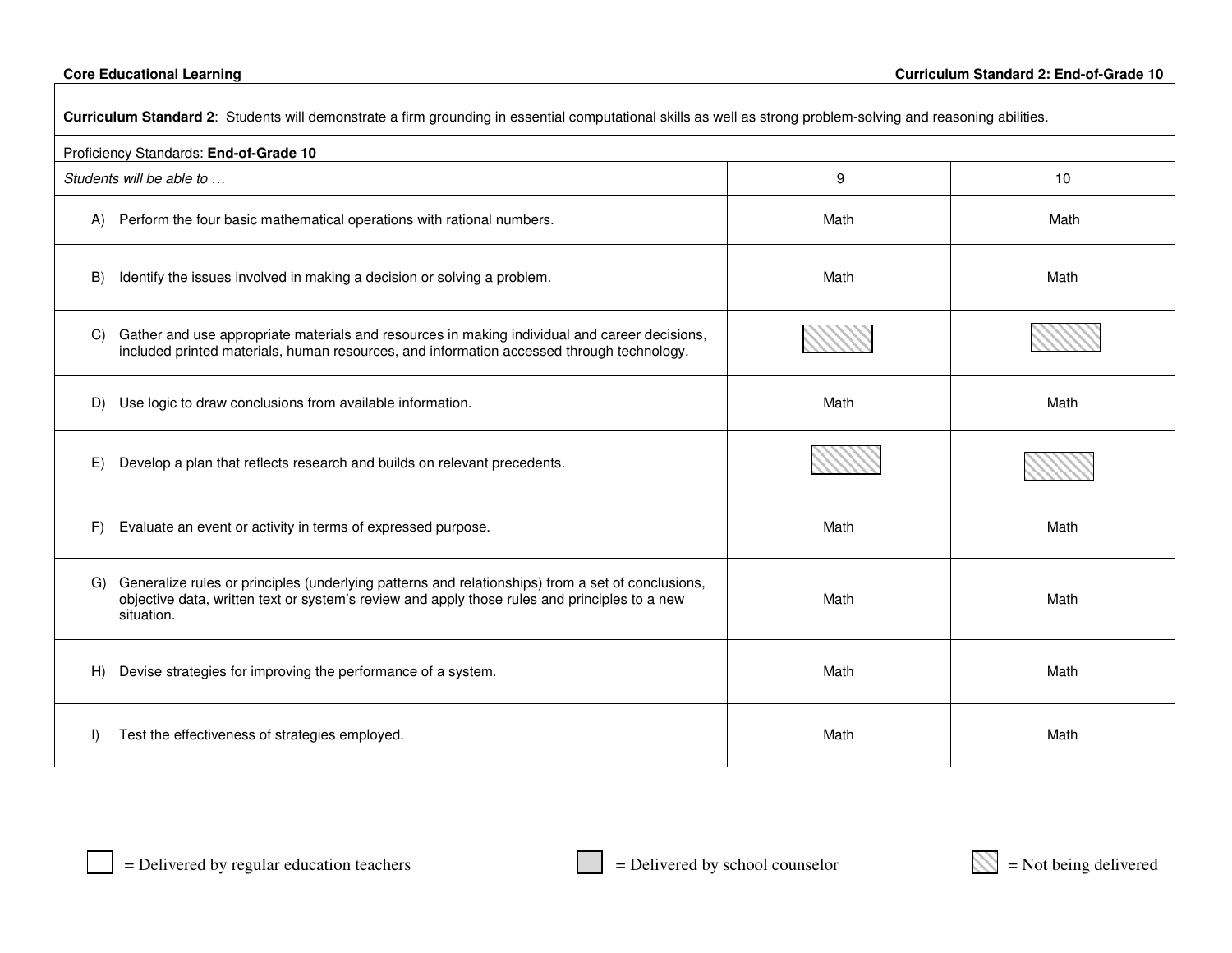| <b>Curriculum Standard 3:</b> Students will take an active role in their own learning. |                                                                                                                                                      |                                 |                                     |
|----------------------------------------------------------------------------------------|------------------------------------------------------------------------------------------------------------------------------------------------------|---------------------------------|-------------------------------------|
|                                                                                        | Proficiency Standards: End-of-Grade 10                                                                                                               |                                 |                                     |
| Students will be able to                                                               |                                                                                                                                                      | 9                               | 10                                  |
| A)                                                                                     | Independently identify resources and tools needed to achieve learning goals.                                                                         | Independent work in all courses | Independent work in all courses     |
| B)                                                                                     | Demonstrate an understanding of how courses of study relate to the selection of college majors,<br>further training, and/or entry to the job market. | School Counseling Curriculum    | <b>School Counseling Curriculum</b> |
| C)                                                                                     | Describe how skills developed in academic and vocational programs relate to career goals.                                                            |                                 | School Counseling Curriculum        |

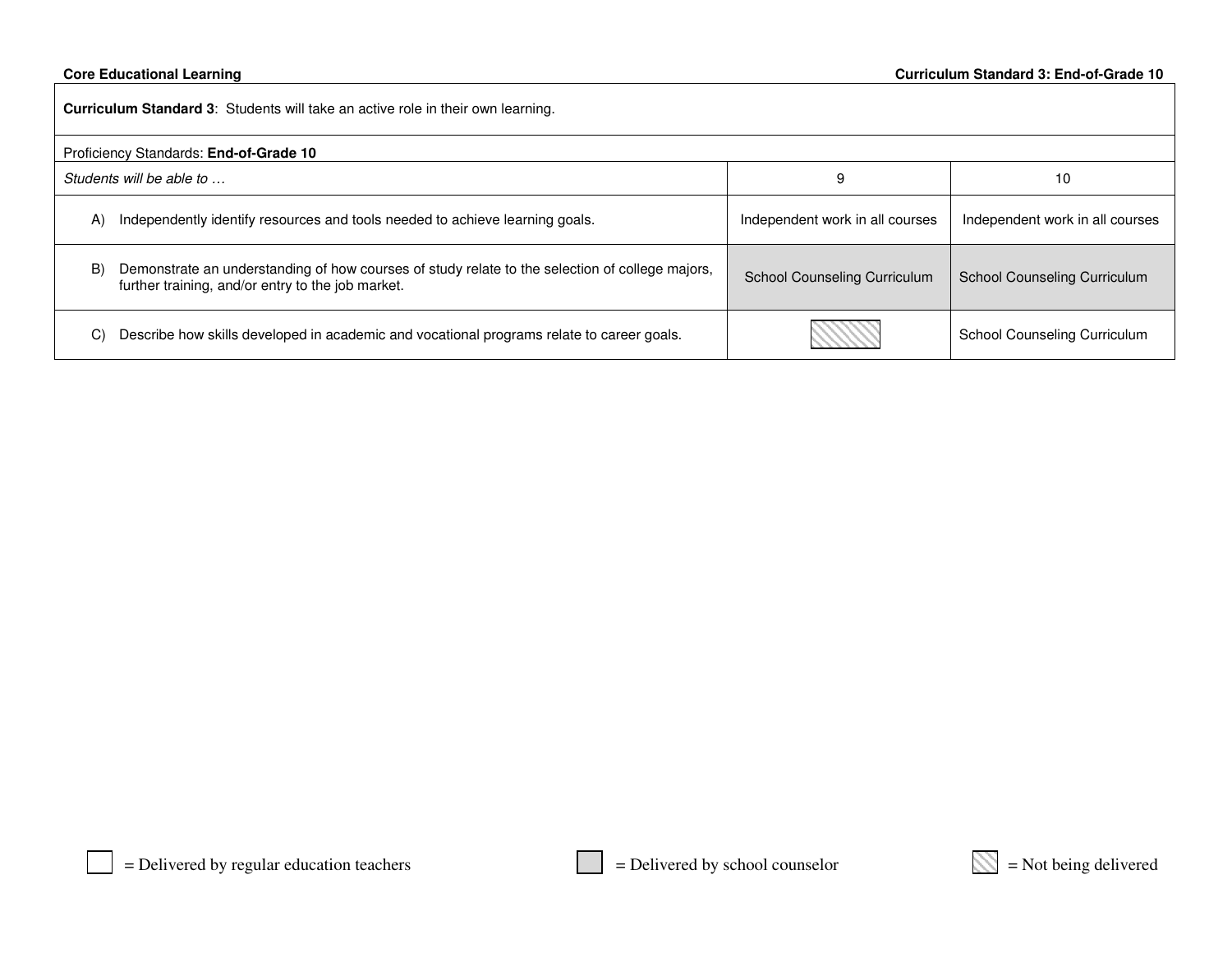| Curriculum Standard 4: The student will develop characteristics and behaviors necessary for success in school, work, and everyday settings.    |                                              |                                              |  |
|------------------------------------------------------------------------------------------------------------------------------------------------|----------------------------------------------|----------------------------------------------|--|
| Proficiency Standards: End-of-Grade 10                                                                                                         |                                              |                                              |  |
| Students will be able to                                                                                                                       | 9                                            | 10                                           |  |
| Demonstrate the ability to use peer and adult feedback.<br>A)                                                                                  | Classroom and building rules<br>and routines | Classroom and building rules<br>and routines |  |
| Demonstrate an understanding of how individual characteristics relate to achieving individual,<br>B)<br>social, educational, and career goals. | Classroom and building rules<br>and routines | Classroom and building rules<br>and routines |  |
| Demonstrate the importance of responsibility, dependability, punctuality and integrity in school,<br>C)<br>the workplace, and adult life.      | Classroom and building rules<br>and routines | Classroom and building rules<br>and routines |  |
| Demonstrate the ability to take leadership roles when appropriate.<br>D)                                                                       | Classroom and building rules<br>and routines | Classroom and building rules<br>and routines |  |
| Apply decision-making skills to career planning and career transitions.<br>E)                                                                  |                                              |                                              |  |

$$
\mathbb{N} =
$$
Not being delivered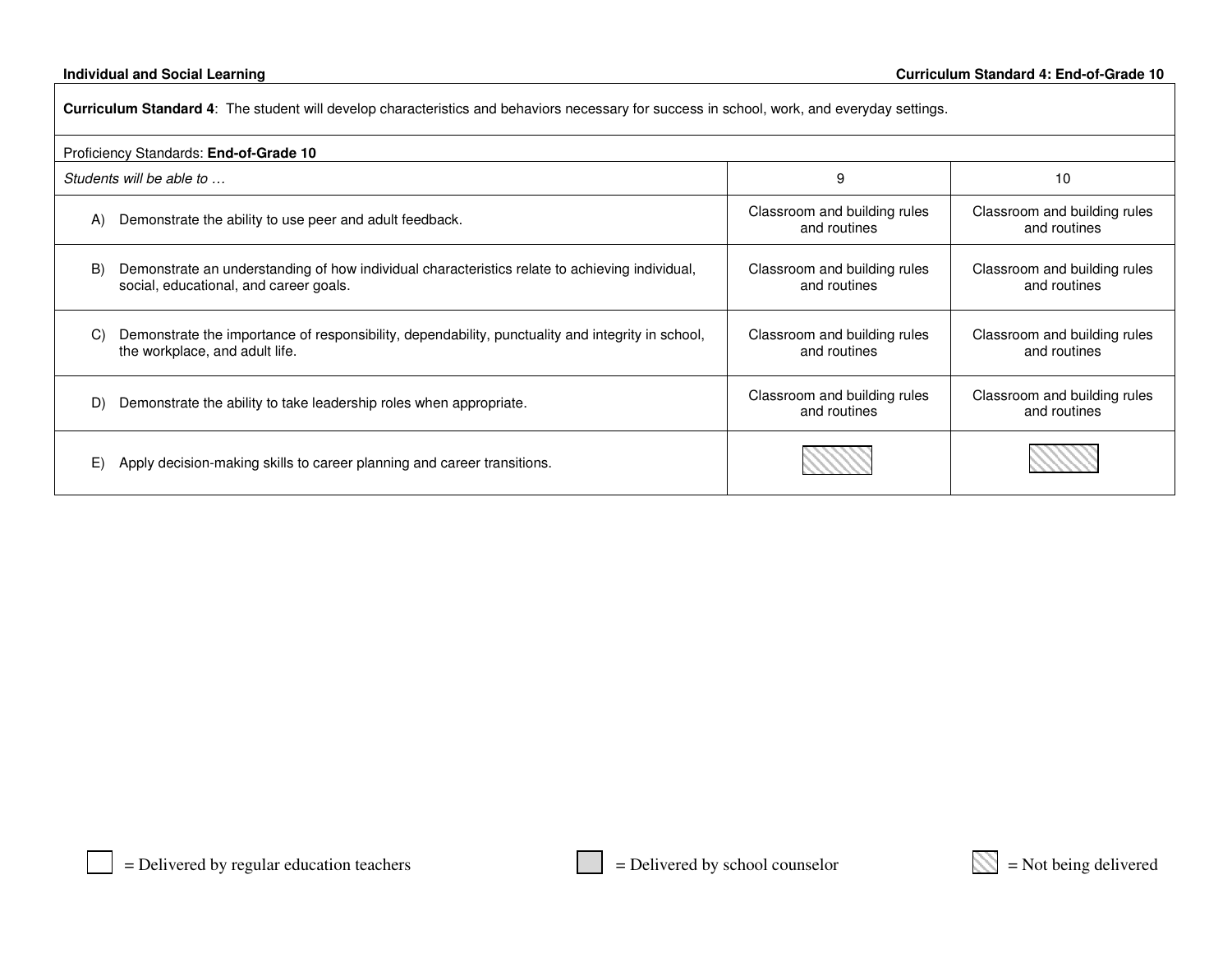#### **Individual and**

|              | Curriculum Standard 5: The student will demonstrate skills in working cooperatively and collaboratively with others. |                                     |                              |  |
|--------------|----------------------------------------------------------------------------------------------------------------------|-------------------------------------|------------------------------|--|
|              | Proficiency Standards: End-of-Grade 10                                                                               |                                     |                              |  |
|              | Students will be able to                                                                                             | 9                                   | 10                           |  |
| $\mathsf{A}$ | Demonstrate confidence and positive self-concept in beginning work-related experiences,<br>practice or actual.       |                                     |                              |  |
| B)           | Demonstrate the ability to lead others as well as to support the leadership of a team.                               | Phys Ed                             | Phys Ed                      |  |
| C)           | Develop the ability to use constructive criticism.                                                                   | <b>School Counseling Curriculum</b> | School Counseling Curriculum |  |

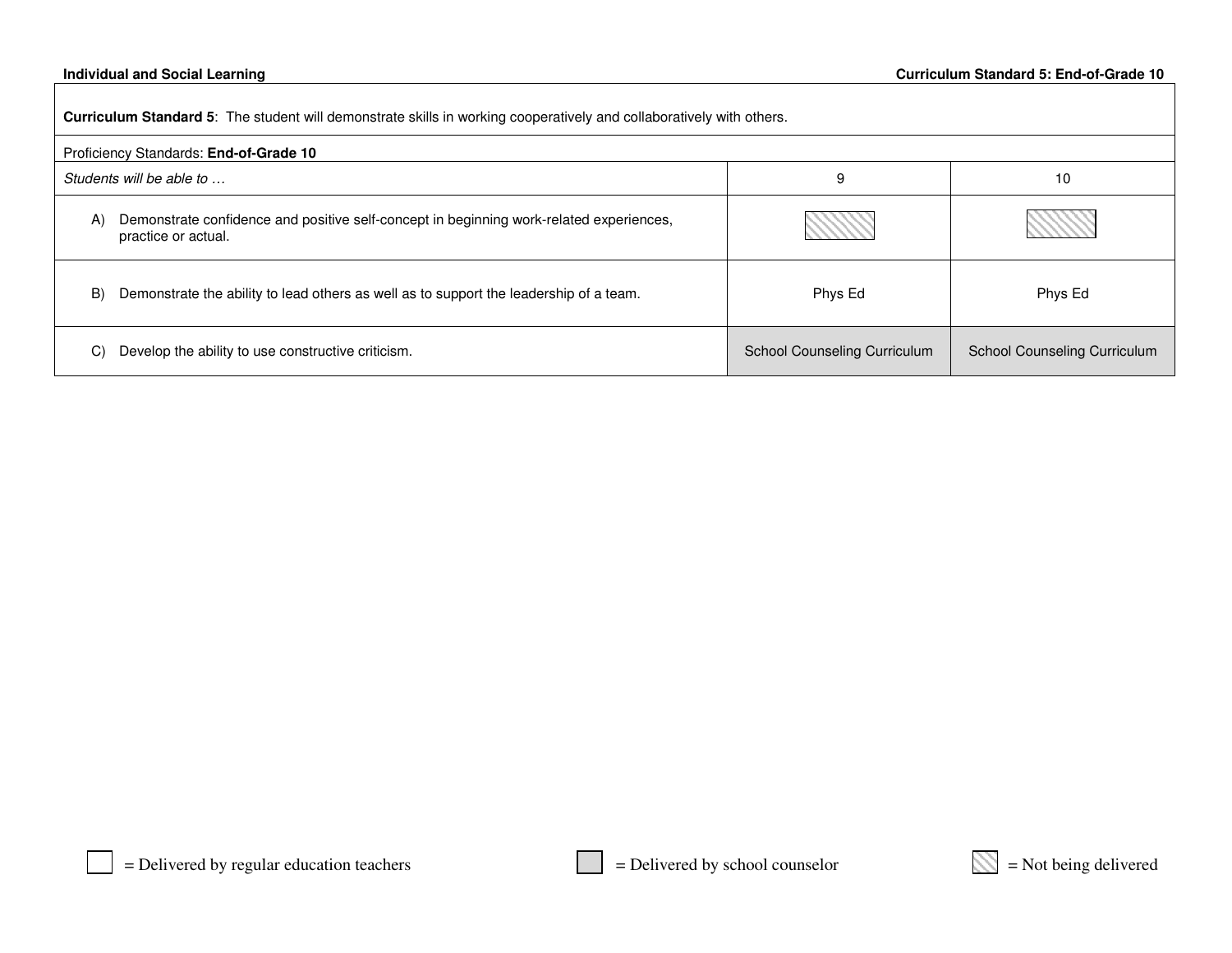| Curriculum Standard 6: Students will acquire the knowledge, attitudes, and skills to make a successful transition from school to the world of work and adult life. |   |    |  |
|--------------------------------------------------------------------------------------------------------------------------------------------------------------------|---|----|--|
| Proficiency Standards: End-of-Grade 10                                                                                                                             |   |    |  |
| Students will be able to                                                                                                                                           | 9 | 10 |  |
| Locate, evaluate, and interpret career information.<br>(A)                                                                                                         |   |    |  |
| Identify and explain the rights and responsibilities of employers and employees.<br>B)                                                                             |   |    |  |
| Demonstrate an understanding of how employers and employees organize to improve the<br>C)<br>quality of goods, services, and working conditions.                   |   |    |  |
| Demonstrate the use of a range of resources to gather information about careers.<br>D)                                                                             |   |    |  |
| E)<br>Identify individuals in selected occupations as possible information sources, role models, or<br>mentors.                                                    |   |    |  |
| Consult with and observe adult role models at work to identify elements of their work and to<br>F)<br>determine the need for specific knowledge and skills.        |   |    |  |
| Demonstrate skills and behaviors necessary for a successful interview.<br>G)                                                                                       |   |    |  |

 $\bullet$ All proficiency standards on this page (A – G) are an area of **critical need**

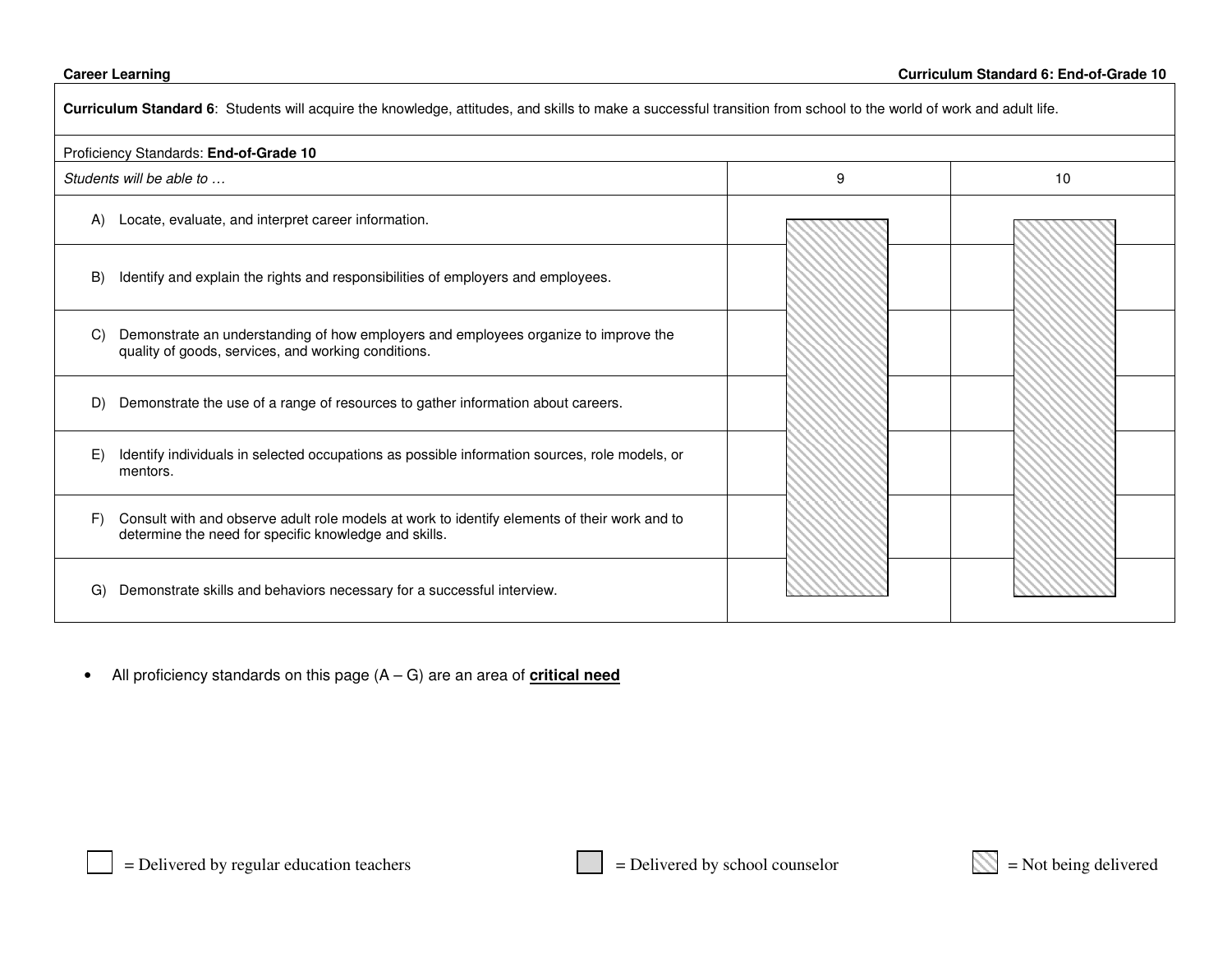| <b>Curriculum Standard 7</b> : Students will understand the relationship between individual qualities, education and training, and the world of work.                                                           |                                              |                                              |  |
|-----------------------------------------------------------------------------------------------------------------------------------------------------------------------------------------------------------------|----------------------------------------------|----------------------------------------------|--|
| Proficiency Standards: End-of-Grade 10                                                                                                                                                                          |                                              |                                              |  |
| Students will be able to                                                                                                                                                                                        | 9                                            | 10                                           |  |
| Evaluate the relationship between their individual interests, abilities, and skills and achieving<br>(A)<br>individual, social, educational, and career goals.                                                  | School Counseling Curriculum                 | <b>School Counseling Curriculum</b>          |  |
| B)<br>Demonstrate a positive attitude toward work and learning.                                                                                                                                                 | Classroom and building rules<br>and routines | Classroom and building rules<br>and routines |  |
| $\mathcal{C}$<br>Review and update their individual educational and career plan based on progress, continued<br>and changing development of interests, and an awareness of the importance of lifelong learning. |                                              |                                              |  |
| Apply employability and job readiness skills to internship, mentoring, shadowing and/or other<br>D)<br>world-of-work related experiences.                                                                       |                                              |                                              |  |
| E)<br>Demonstrate knowledge and application of safety standards to work setting.                                                                                                                                |                                              |                                              |  |

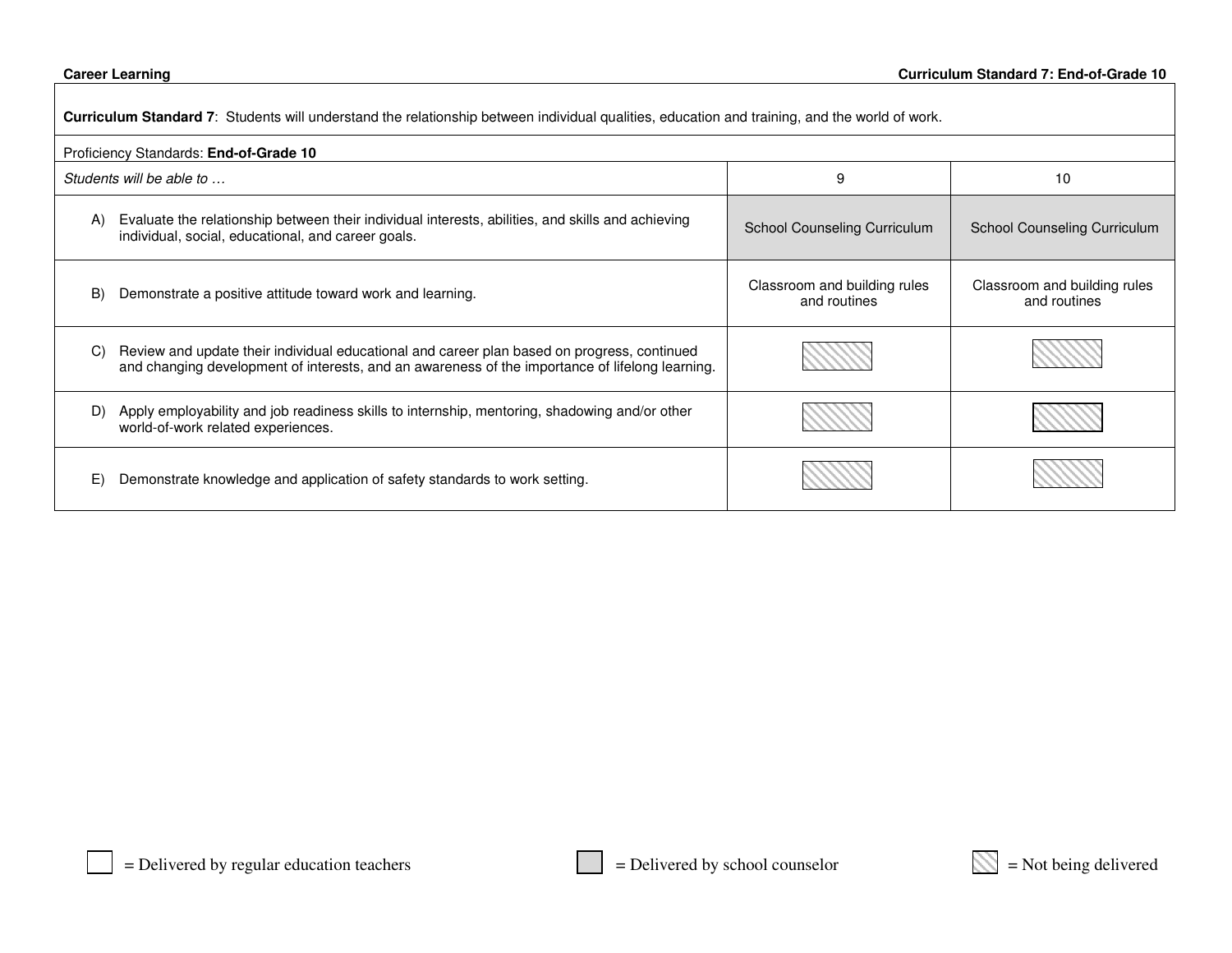Г

| Curriculum Standard 1: Students will demonstrate a firm grounding in the interactive language processes of reading, writing, speaking, listening, and viewing, as well as the<br>ability to use those skills to communicate effectively. |         |         |  |
|------------------------------------------------------------------------------------------------------------------------------------------------------------------------------------------------------------------------------------------|---------|---------|--|
| Proficiency Standards: End-of-Grade 12                                                                                                                                                                                                   |         |         |  |
| Students will be able to                                                                                                                                                                                                                 | 11      | 12      |  |
| Utilize others' critique as a resource in achieving goals.<br>A)                                                                                                                                                                         | English | English |  |
| B)<br>Demonstrate the ability to analyze how well evidence supports a conclusion or thesis.                                                                                                                                              | English | English |  |
| Present, explain, and defend positions, using visual aids when appropriate.<br>C)                                                                                                                                                        | English | English |  |
| Demonstrate the effective use of the conventions of English language in communications.<br>D)                                                                                                                                            | English | English |  |
| E)<br>Demonstrate the ability to adjust communication style and language so that it is appropriate to<br>the situation, topic, purpose, and audience.                                                                                    | English | English |  |

$$
\mathbb{N} =
$$
Not being delivered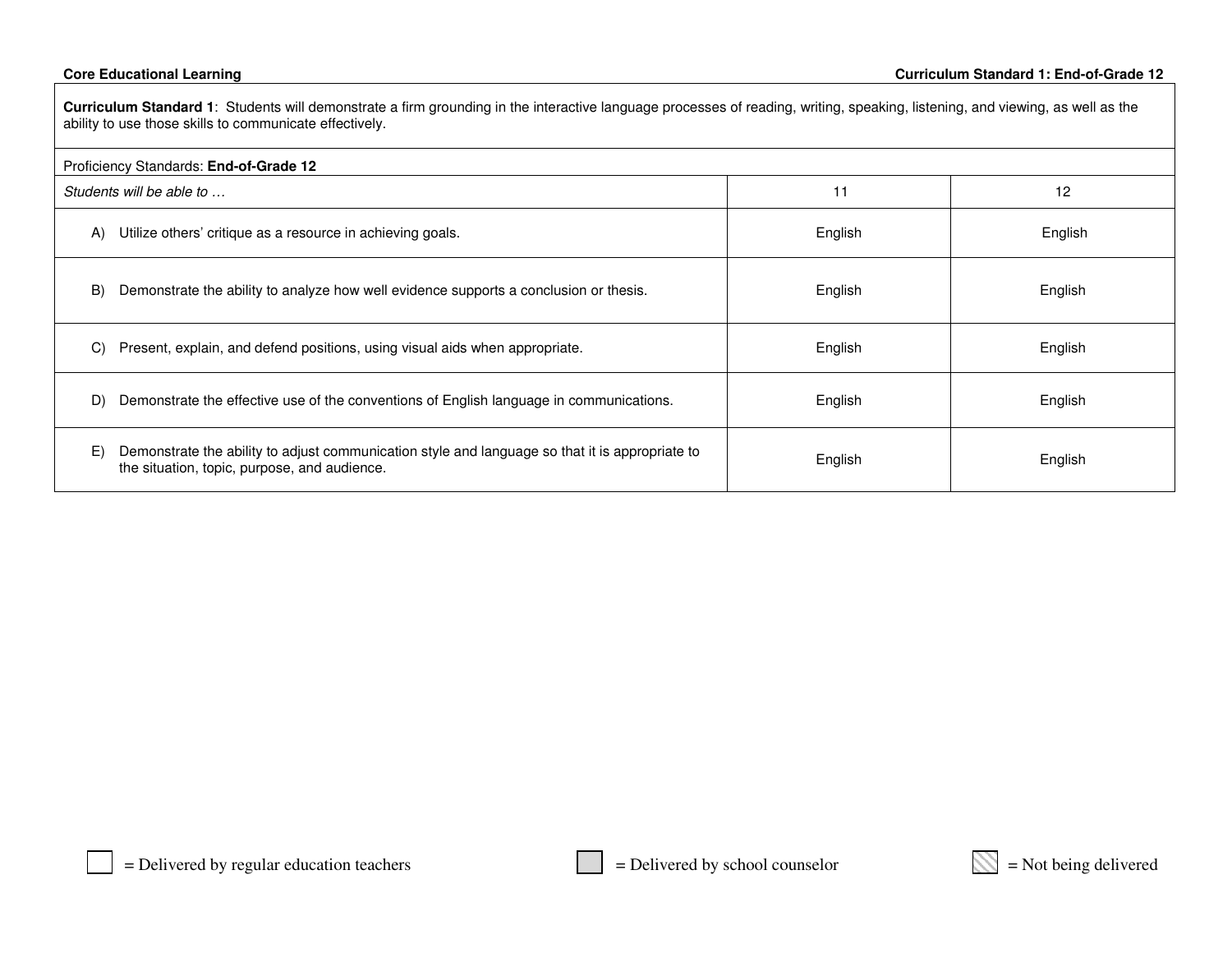| Curriculum Standard 2: Students will demonstrate a firm grounding in essential computational skills as well as strong problem-solving and reasoning abilities. |                                              |                                              |  |
|----------------------------------------------------------------------------------------------------------------------------------------------------------------|----------------------------------------------|----------------------------------------------|--|
| Proficiency Standards: End-of-Grade 12                                                                                                                         |                                              |                                              |  |
| Students will be able to                                                                                                                                       | 11                                           | 12                                           |  |
| Apply decision-making skills in a wide variety of situations.<br>A)                                                                                            | Math                                         |                                              |  |
| Analyze the design and management of a system.<br>B)                                                                                                           | Math                                         |                                              |  |
| Develop a systemic plan and communicate the plan clearly.<br>C)                                                                                                | Math                                         |                                              |  |
| Develop and test strategies to optimize the performance of a system.<br>D)                                                                                     | Math                                         |                                              |  |
| E)<br>Demonstrate how to analyze the interrelationships of events/ideas from several perspectives.                                                             | Classroom and building rules<br>and routines | Classroom and building rules<br>and routines |  |
| F)<br>Demonstrate skills necessary to function as a consumer and manage financial resources.                                                                   | Personal Finance                             | <b>Personal Finance</b>                      |  |

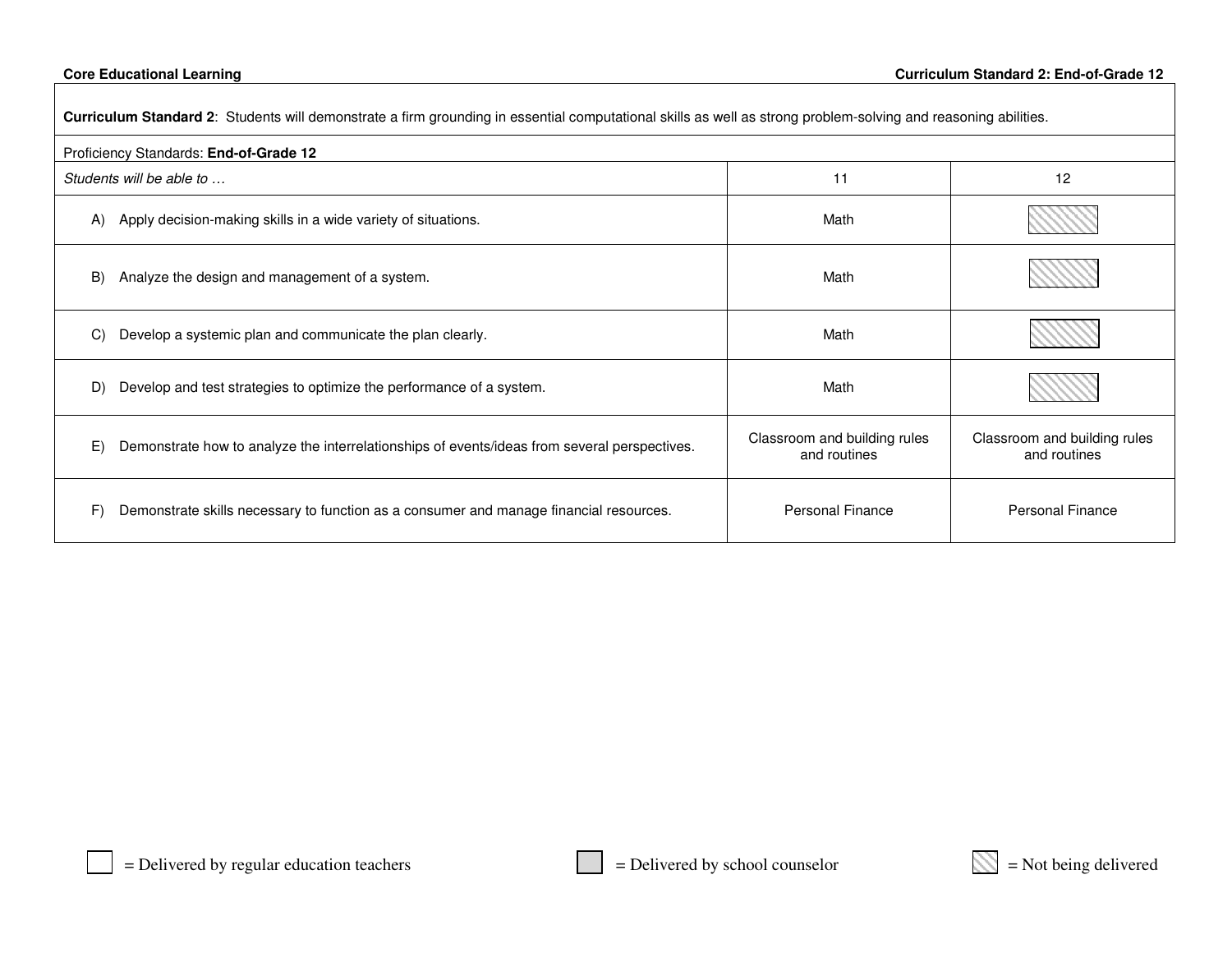**Curriculum Standard 3**: Students will take an active role in their own learning. Proficiency Standards: **End-of-Grade 12** *Students will be able to …*11 12

| Evaluate the processes used to achieve goals and improve the qualities of resulting products. | Classroom and building rules<br>and routines | Classroom and building rules<br>and routines |
|-----------------------------------------------------------------------------------------------|----------------------------------------------|----------------------------------------------|
| Show evidence of effective time management.                                                   | Classroom and building rules                 | Classroom and building rules                 |
| B)                                                                                            | and routines                                 | and routines                                 |

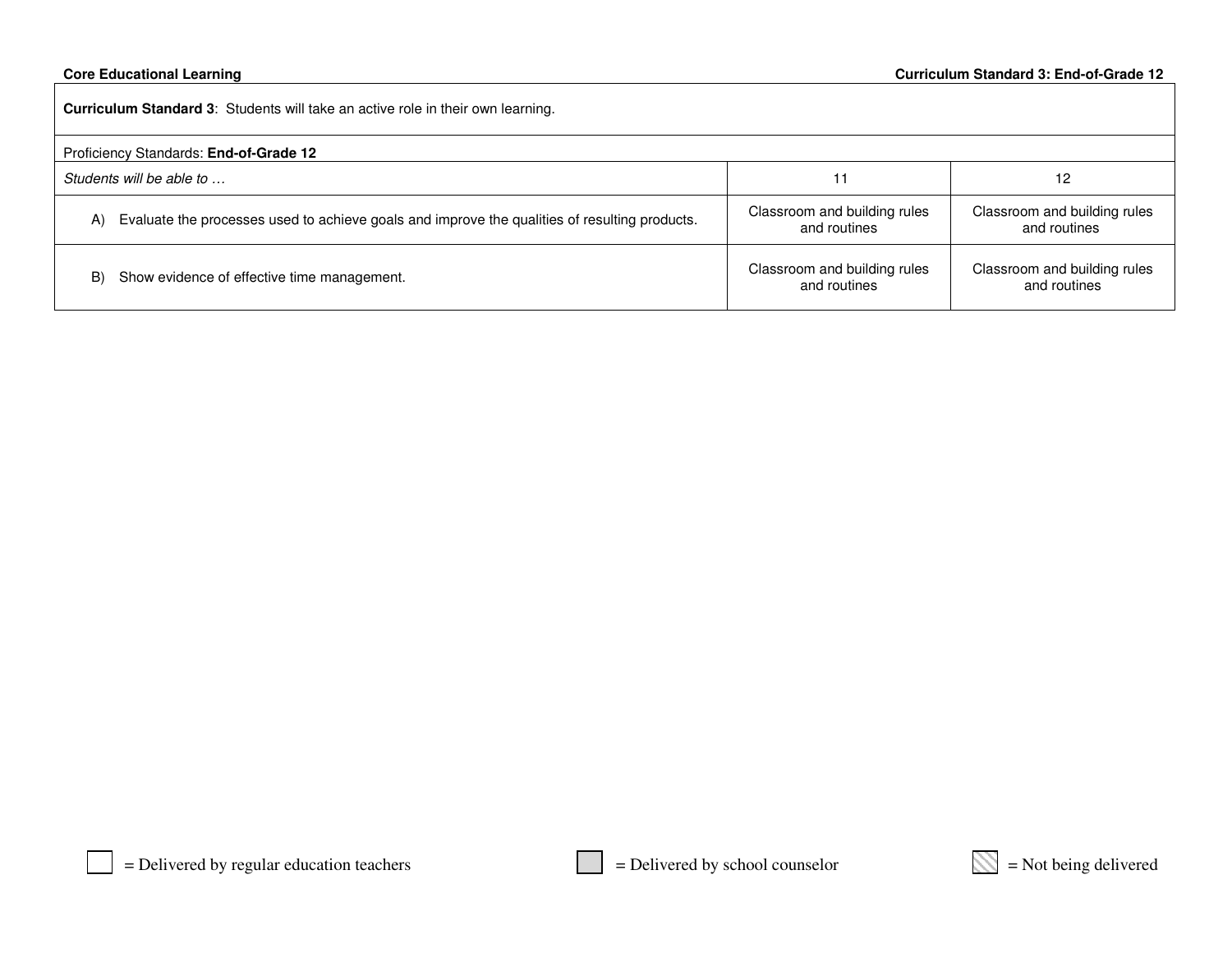| Curriculum Standard 4: The student will develop characteristics and behaviors necessary for success in school, work, and everyday settings. |                                              |                                              |  |
|---------------------------------------------------------------------------------------------------------------------------------------------|----------------------------------------------|----------------------------------------------|--|
| Proficiency Standards: End-of-Grade 12                                                                                                      |                                              |                                              |  |
| Students will be able to                                                                                                                    | 11                                           | 12                                           |  |
| Demonstrate behaviors that maintain physical and emotional health.<br>(A)                                                                   | Classroom and building rules<br>and routines | Classroom and building rules<br>and routines |  |
| Demonstrate knowledge of how individuals grow and develop throughout their lives.<br>B)                                                     | Classroom and building rules<br>and routines | Classroom and building rules<br>and routines |  |
| Describe the contribution of work to a productive life.<br>C)                                                                               |                                              |                                              |  |
| Demonstrate the ability to make decisions consistent with one's own belief system.<br>D)                                                    | Classroom and building rules<br>and routines | Classroom and building rules<br>and routines |  |

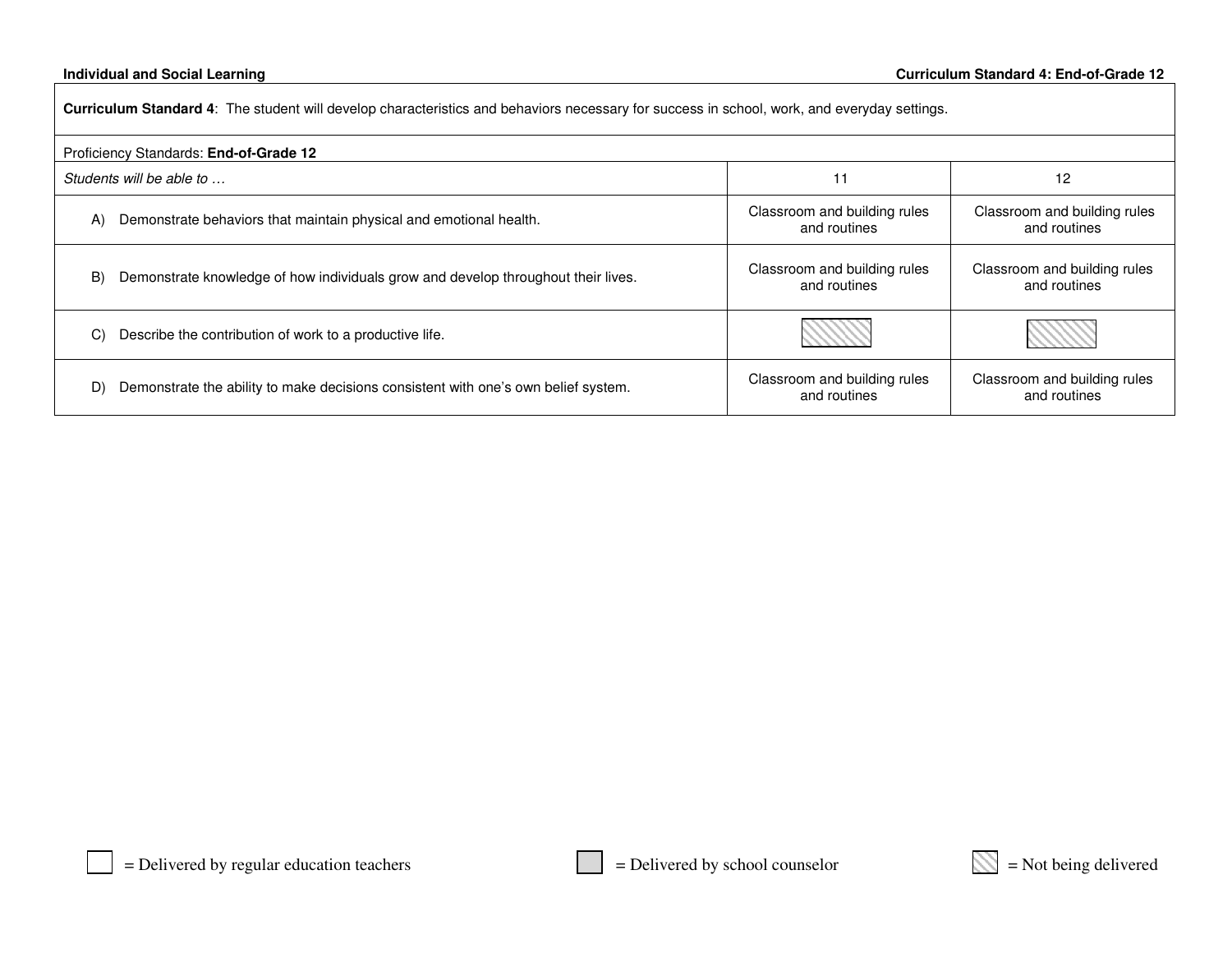**Curriculum Standard 5**: The student will demonstrate skills in working cooperatively and collaboratively with others.

| Proficiency Standards: End-of-Grade 12                                                            |                              |                              |  |
|---------------------------------------------------------------------------------------------------|------------------------------|------------------------------|--|
| Students will be able to                                                                          | 11                           | 12                           |  |
| Demonstrate consistent, responsive and caring behavior.                                           | Classroom and building rules | Classroom and building rules |  |
| (A)                                                                                               | and routines                 | and routines                 |  |
| Demonstrate the ability to respect the rights of, and accept responsibility for, self and others. | Classroom and building rules | Classroom and building rules |  |
| B)                                                                                                | and routines                 | and routines                 |  |
| Demonstrate effective and flexible team skills as team member or leader.                          | Classroom and building rules | Classroom and building rules |  |
| C)                                                                                                | and routines                 | and routines                 |  |

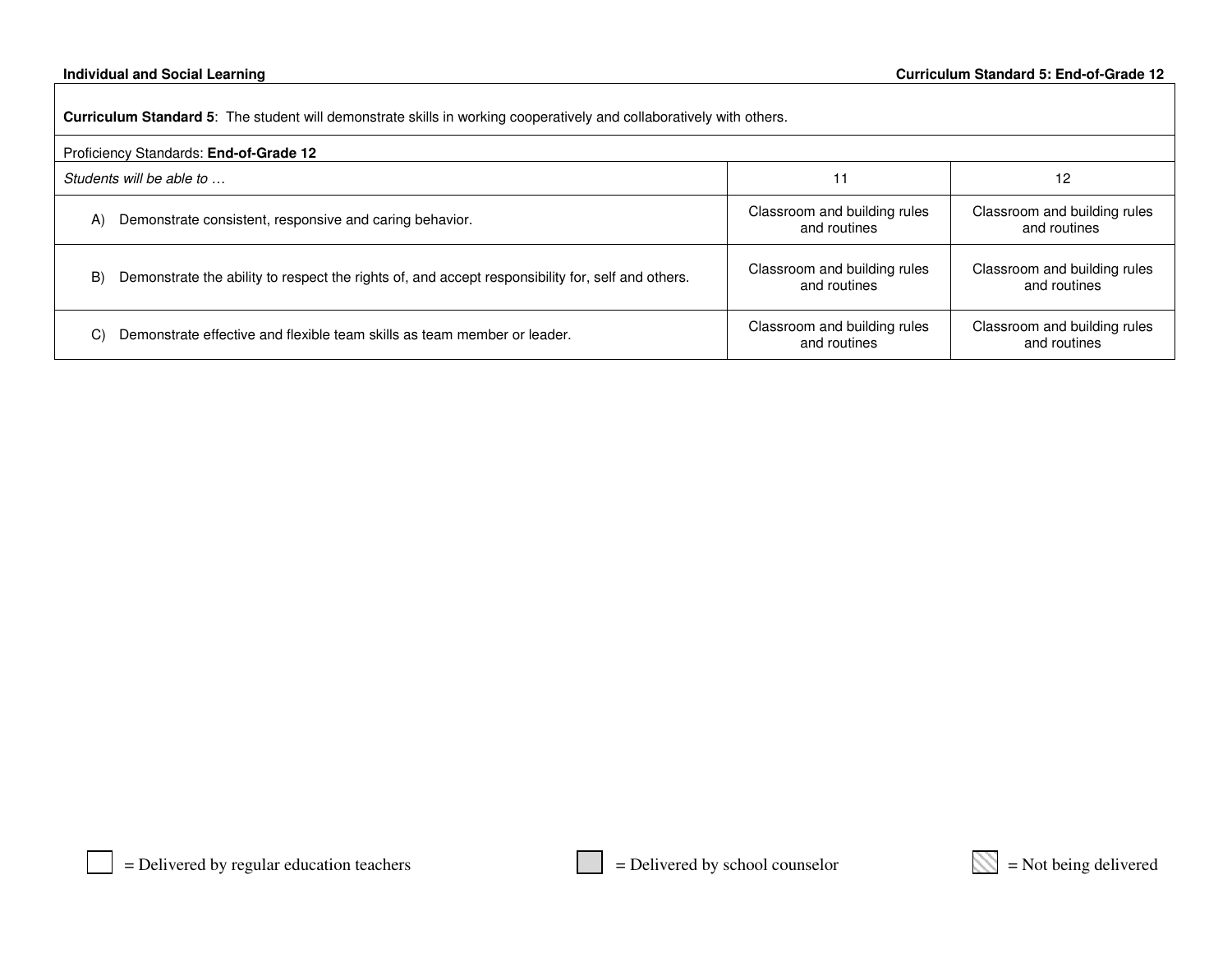| Curriculum Standard 6: Students will acquire the knowledge, attitudes, and skills to make a successful transition from school to the world of work and adult life. |                                     |                                     |  |
|--------------------------------------------------------------------------------------------------------------------------------------------------------------------|-------------------------------------|-------------------------------------|--|
| Proficiency Standards: End-of-Grade 12                                                                                                                             |                                     |                                     |  |
| Students will be able to<br>11<br>12                                                                                                                               |                                     |                                     |  |
| Use their analyses of role models to improve planning and implementation of projects.<br>A)                                                                        | School Counseling Curriculum        | School Counseling Curriculum        |  |
| Explain the importance of balance between work and leisure time.<br>B)                                                                                             | <b>School Counseling Curriculum</b> | <b>School Counseling Curriculum</b> |  |
| Demonstrate knowledge of how occupational skills and knowledge can be acquired through<br>C)<br>leisure activities.                                                | <b>School Counseling Curriculum</b> | School Counseling Curriculum        |  |
| D) Explain how the changing workplace requires lifelong learning and upgrading of skills.                                                                          |                                     |                                     |  |
| Analyze the effects of the changing workplace on the individual, employers, workers, labor<br>E)<br>organizations, the economy, and society.                       |                                     |                                     |  |
| Explain how employment opportunities relate to education and training.<br>F)                                                                                       | <b>School Counseling Curriculum</b> | <b>School Counseling Curriculum</b> |  |
| Demonstrate skills in preparing a resume and completing job applications.<br>G)                                                                                    |                                     |                                     |  |
| Describe the impact of factors such as population, economic and societal trends, and<br>H<br>geographic location on occupational opportunities.                    |                                     |                                     |  |
| Demonstrate an understanding of the ways in which work, family, and leisure roles are<br>$\mathsf{I}$<br>interrelated.                                             |                                     |                                     |  |

### • **G) is an area of critical need**